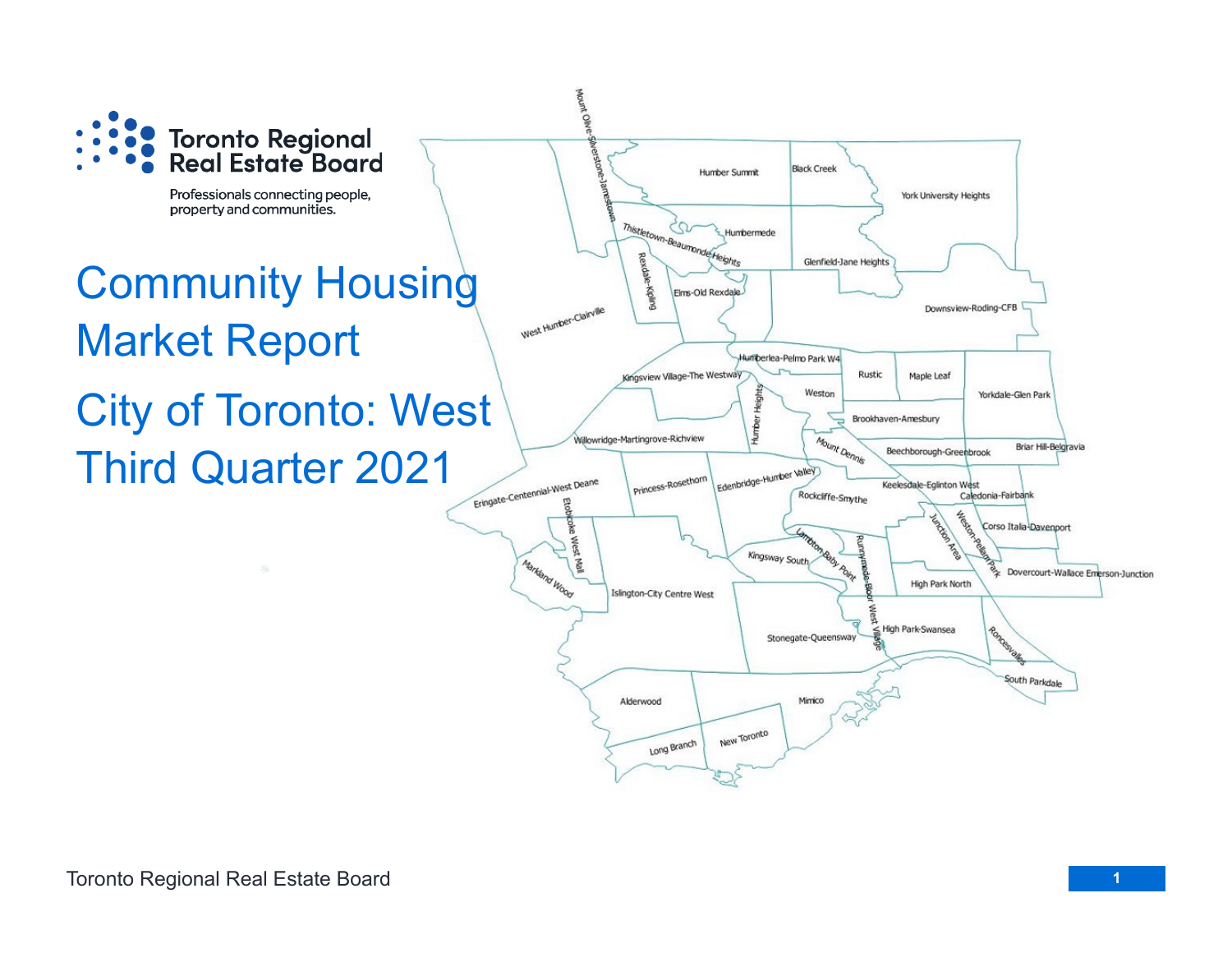## SUMMARY OF EXISTING HOME TRANSACTIONS ALL HOME TYPES, THIRD QUARTER 2021

# TORONTO W01 COMMUNITY BREAKDOWN

| <b>Community</b>  | <b>Sales</b> | <b>Dollar Volume</b> | <b>Average Price</b> | <b>Median Price</b> | <b>New Listings</b> | <b>Active Listings</b> | Avg. SP/LP | Avg. DOM |
|-------------------|--------------|----------------------|----------------------|---------------------|---------------------|------------------------|------------|----------|
| High Park-Swansea | 86           | \$98,709,290         | \$1,147,782          | \$815,500           | 123                 | 27                     | 104%       | 17       |
| Roncesvalles      | 29           | \$39,104,600         | \$1.348.434          | \$1.201.500         | 65                  | 27                     | 102%       |          |
| South Parkdale    | 14           | \$18,674,517         | \$1,333,894          | \$1,040,750         | 15                  |                        | 100%       | 14       |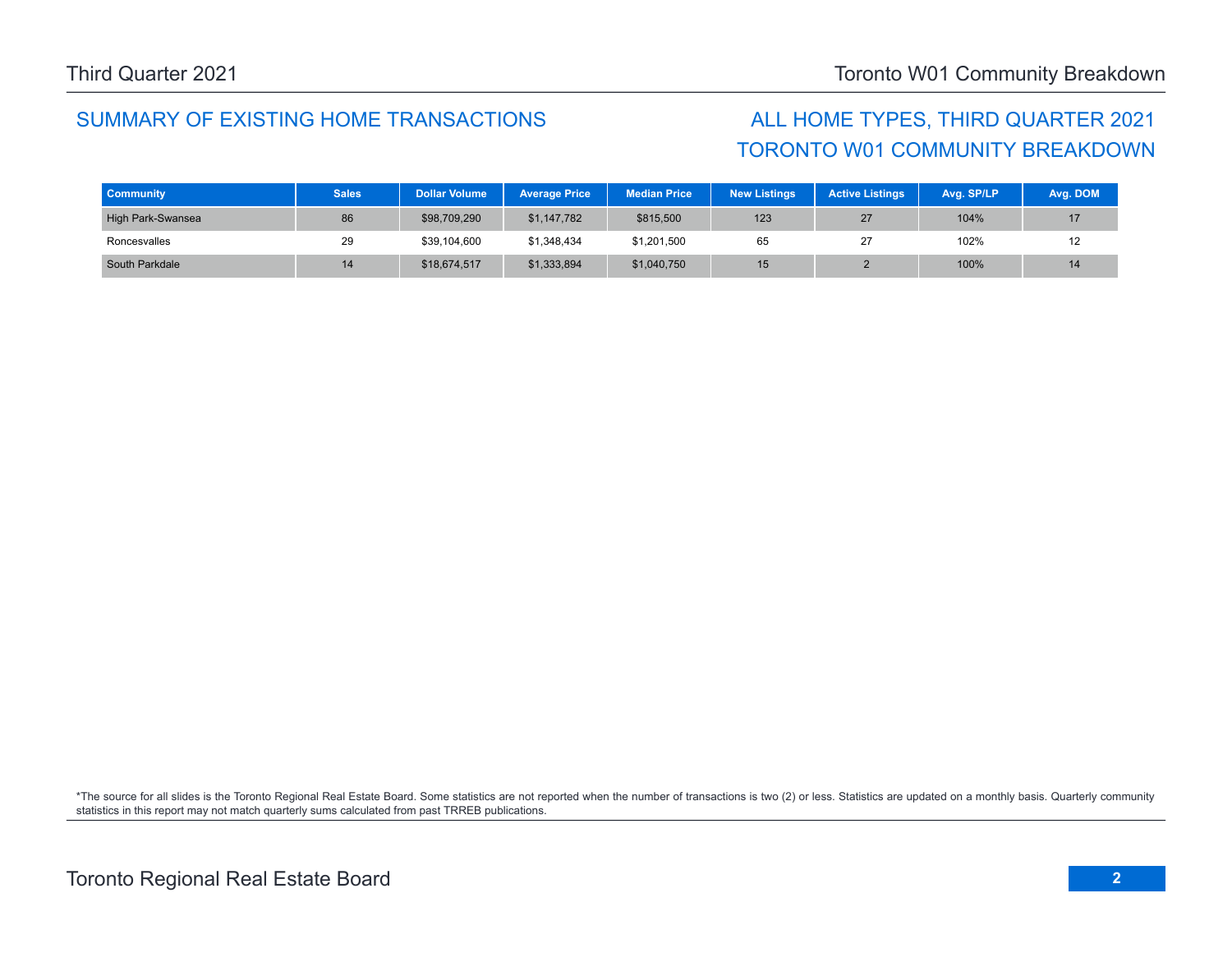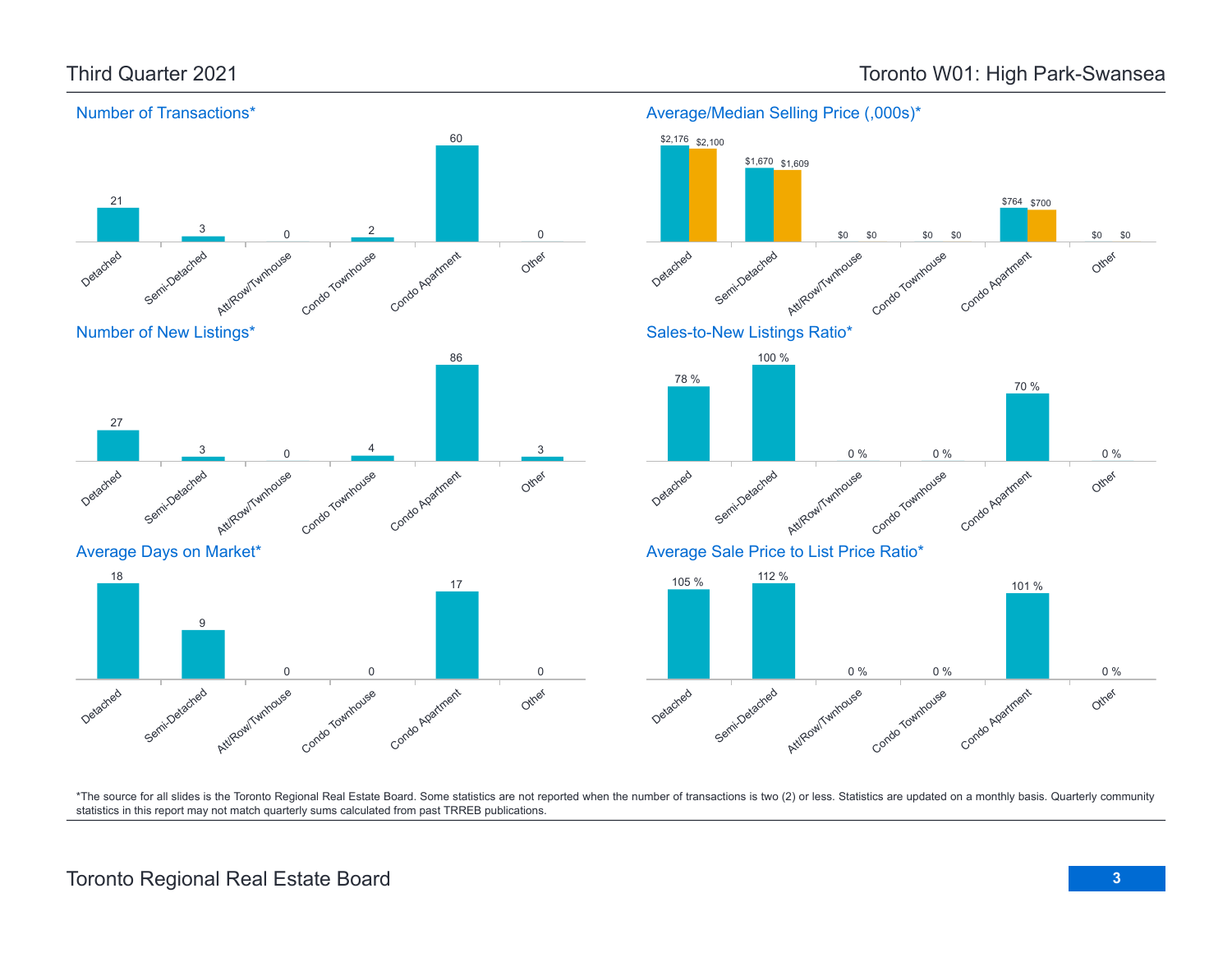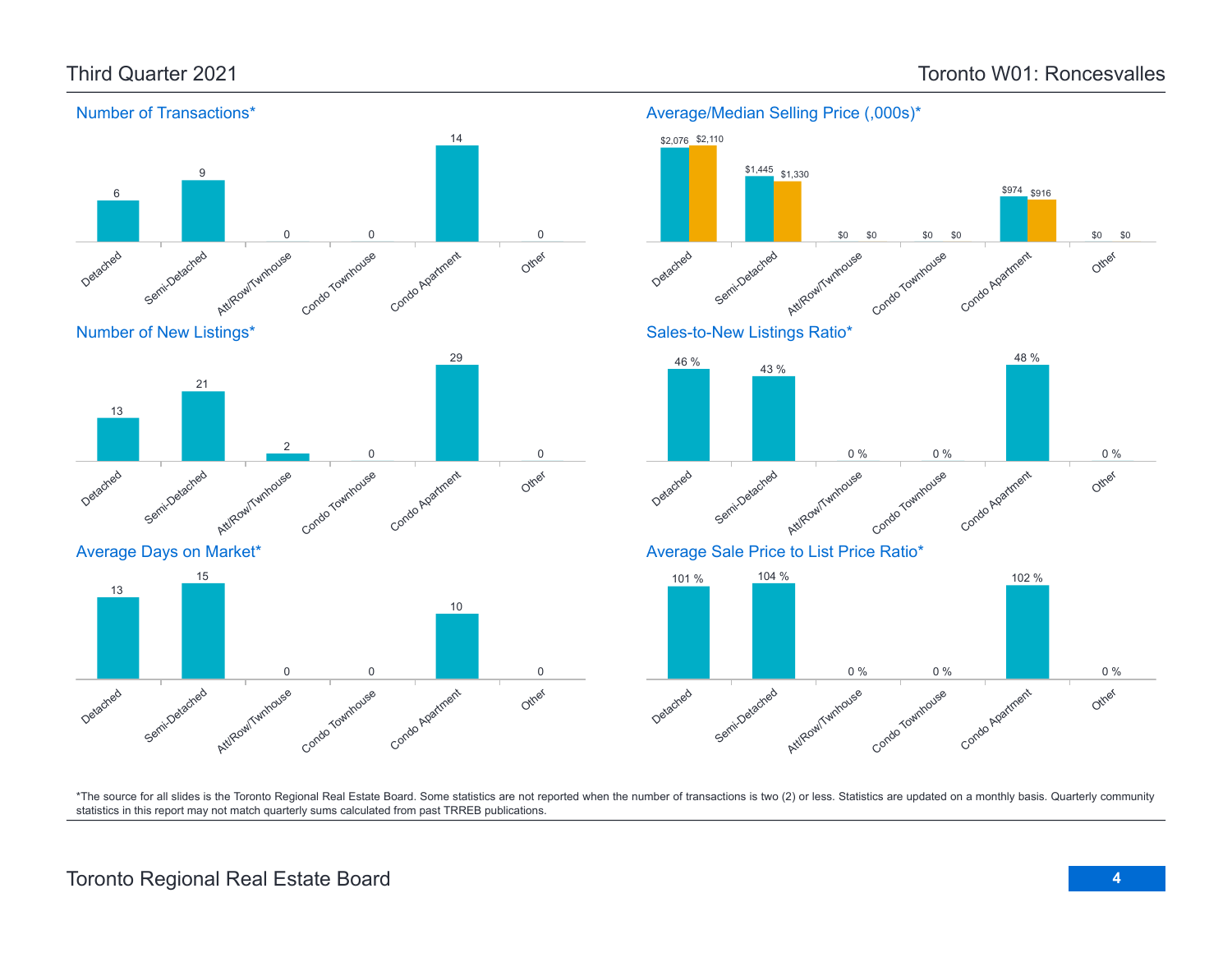\$763 \$745



Condo Townhouse

11

Condo Agatment

### Number of Transactions\*



\$824 \$803

Average/Median Selling Price (,000s)\*

\$2,158 \$2,050

\*The source for all slides is the Toronto Regional Real Estate Board. Some statistics are not reported when the number of transactions is two (2) or less. Statistics are updated on a monthly basis. Quarterly community statistics in this report may not match quarterly sums calculated from past TRREB publications.

Other

0

Att/Row/Twnhouse

0 0

Detached

12

Semi-Detached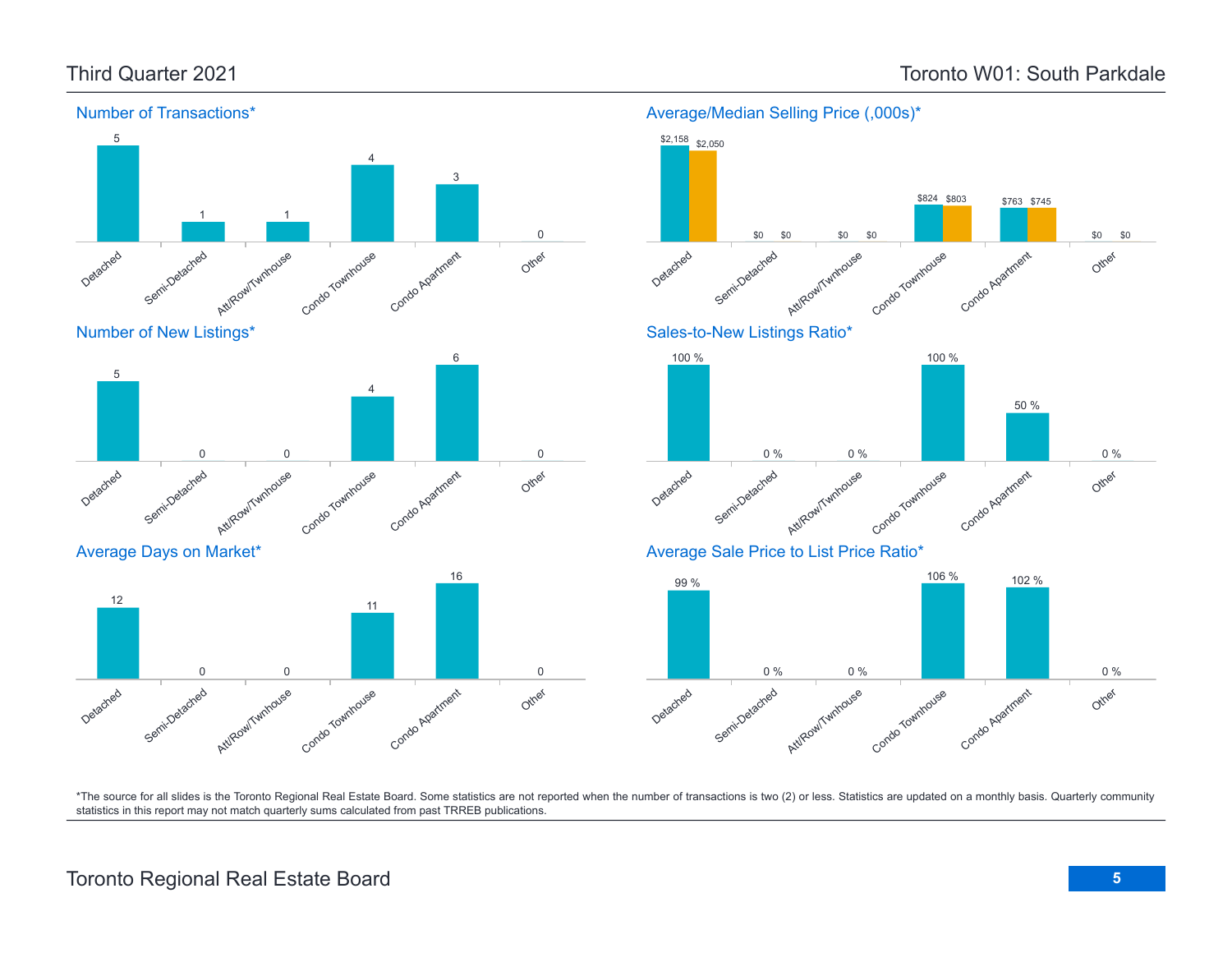## SUMMARY OF EXISTING HOME TRANSACTIONS ALL HOME TYPES, THIRD QUARTER 2021

# TORONTO W02 COMMUNITY BREAKDOWN

| <b>Community</b>                    | <b>Sales</b> | <b>Dollar Volume</b> | <b>Average Price</b> | <b>Median Price</b> | <b>New Listings</b> | <b>Active Listings</b> | Avg. SP/LP | Avg. DOM |
|-------------------------------------|--------------|----------------------|----------------------|---------------------|---------------------|------------------------|------------|----------|
| Dovercourt-Wallace Emerson-Junction | 102          | \$112,342,495        | \$1,101,397          | \$1,075,000         | 159                 | 36                     | 111%       | 12       |
| High Park North                     | 39           | \$42,076,490         | \$1,078,884          | \$840,000           | 59                  | 14                     | 105%       | 16       |
| Junction Area                       | 41           | \$45,261,550         | \$1,103,940          | \$1,035,000         | 67                  | 18                     | 107%       | 14       |
| Lambton Baby Point                  | 15           | \$26.352.825         | \$1,756,855          | \$1,711,000         | 16                  |                        | 105%       |          |
| Runnymede-Bloor West Village        | 25           | \$38,813,630         | \$1,552,545          | \$1,525,000         | 36                  | 10                     | 107%       | 10       |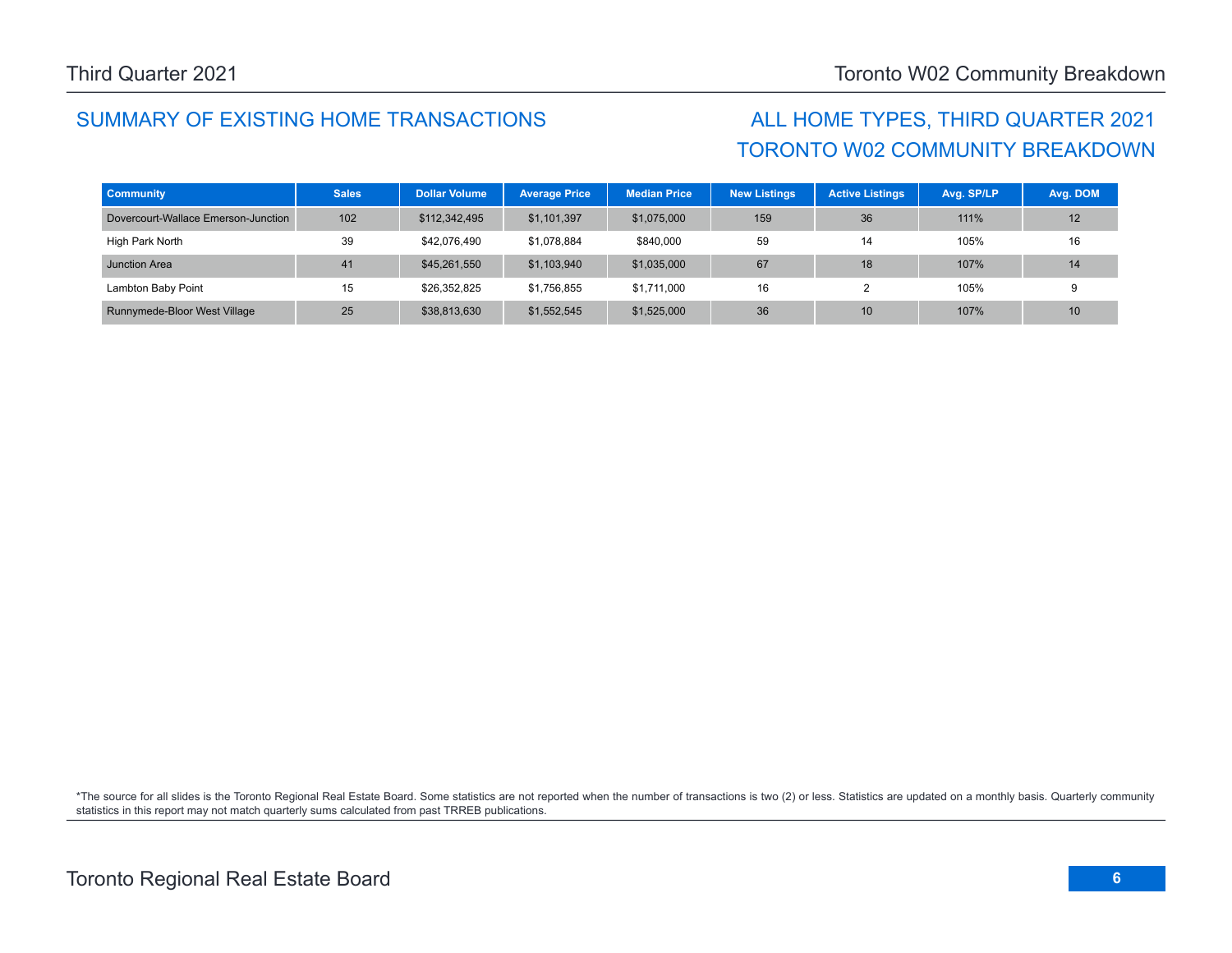Detached

14

Detached

30

Semi-Detached

Average Days on Market\*

Semi-Detached

Att/RowlTwnhouse

17



Condo Townhouse

Condo Townhouse

24

17

Condo Apartment

Condo Agatment

11

Other

Other

0

0

Average/Median Selling Price (,000s)\*



\*The source for all slides is the Toronto Regional Real Estate Board. Some statistics are not reported when the number of transactions is two (2) or less. Statistics are updated on a monthly basis. Quarterly community statistics in this report may not match quarterly sums calculated from past TRREB publications.

## Third Quarter 2021 Toronto W02: Dovercourt-Wallace Emerson-Junction

Att/Row/Twnhouse

10 10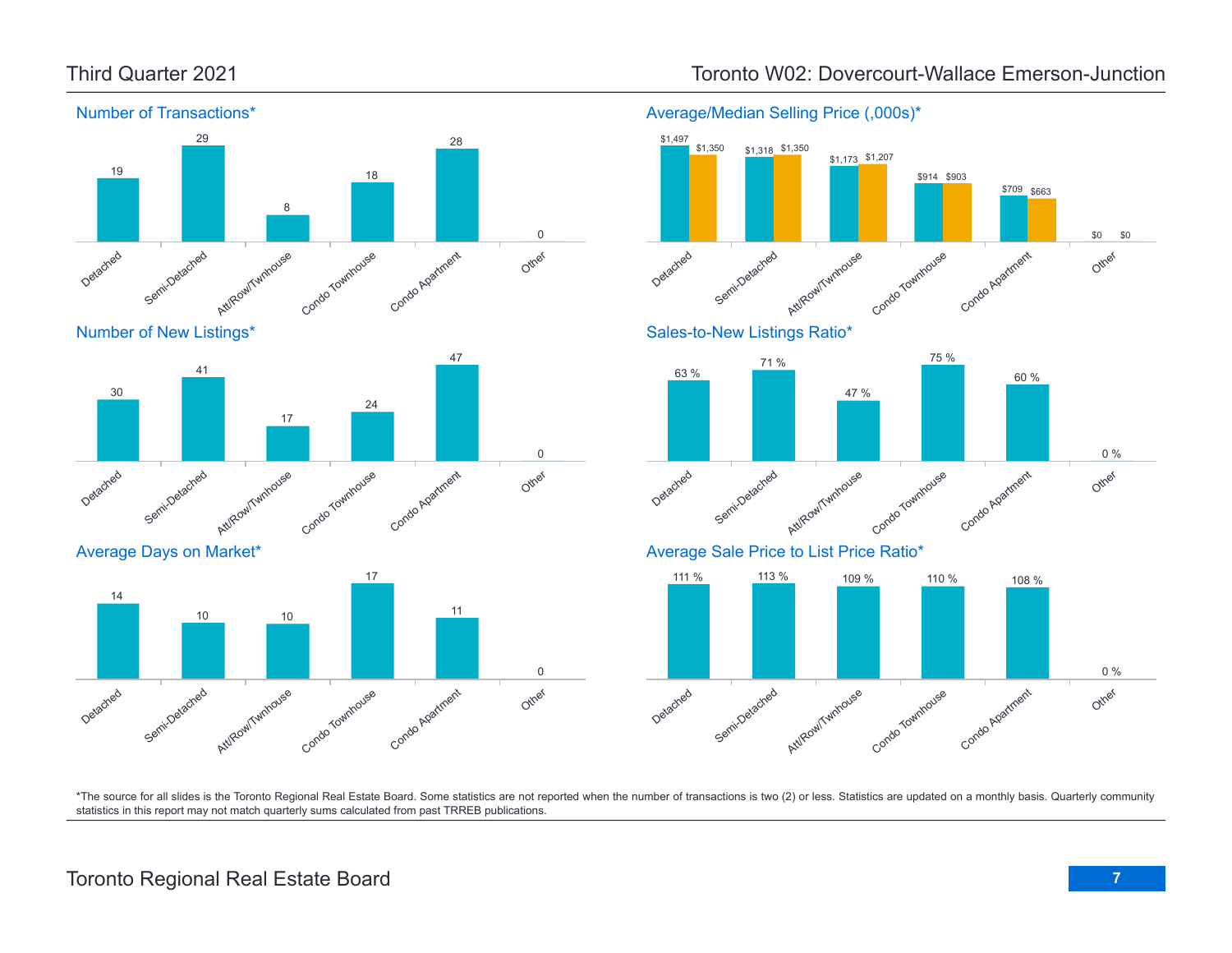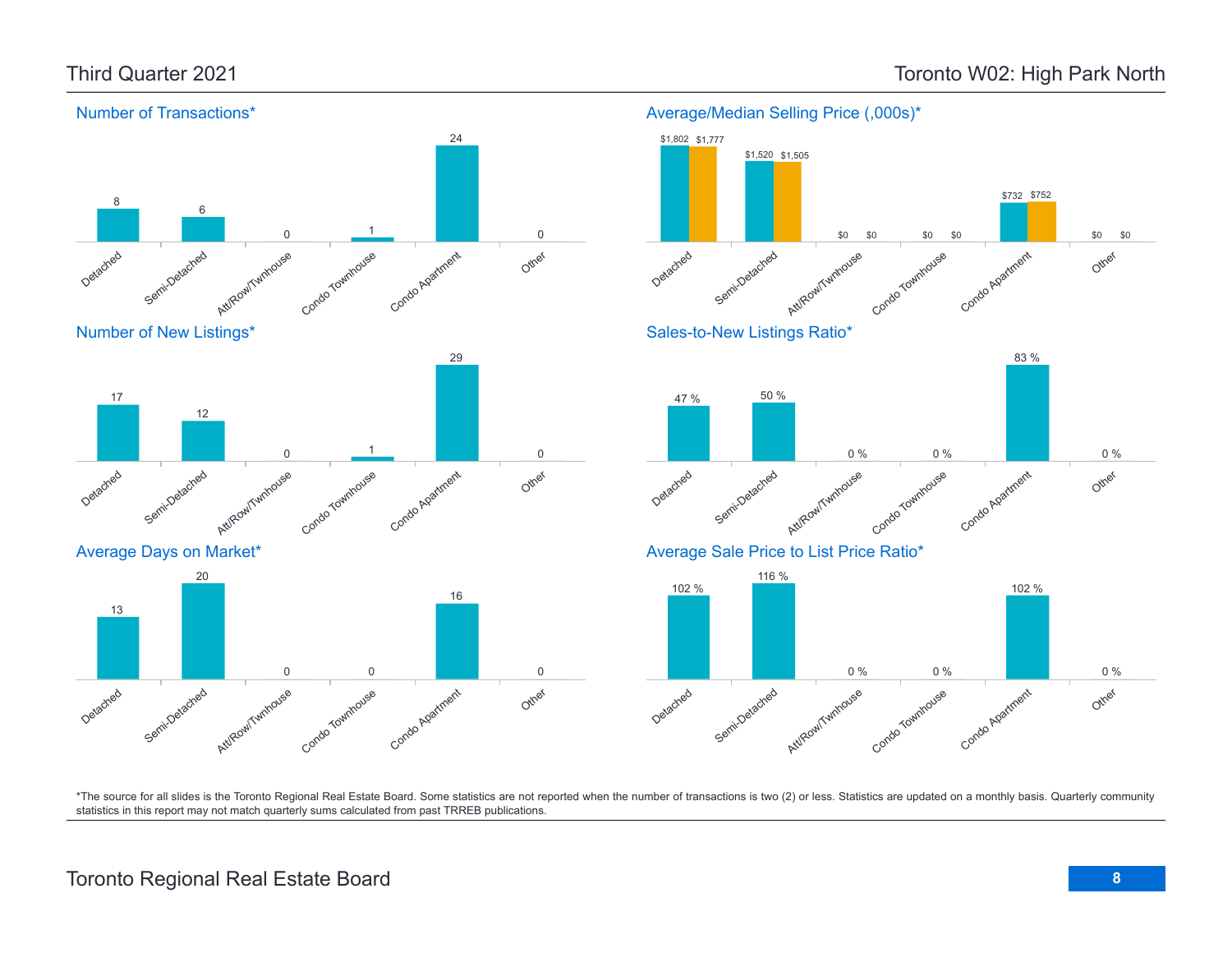Other

Other

Other

0 %

0 %

\$0

\$0

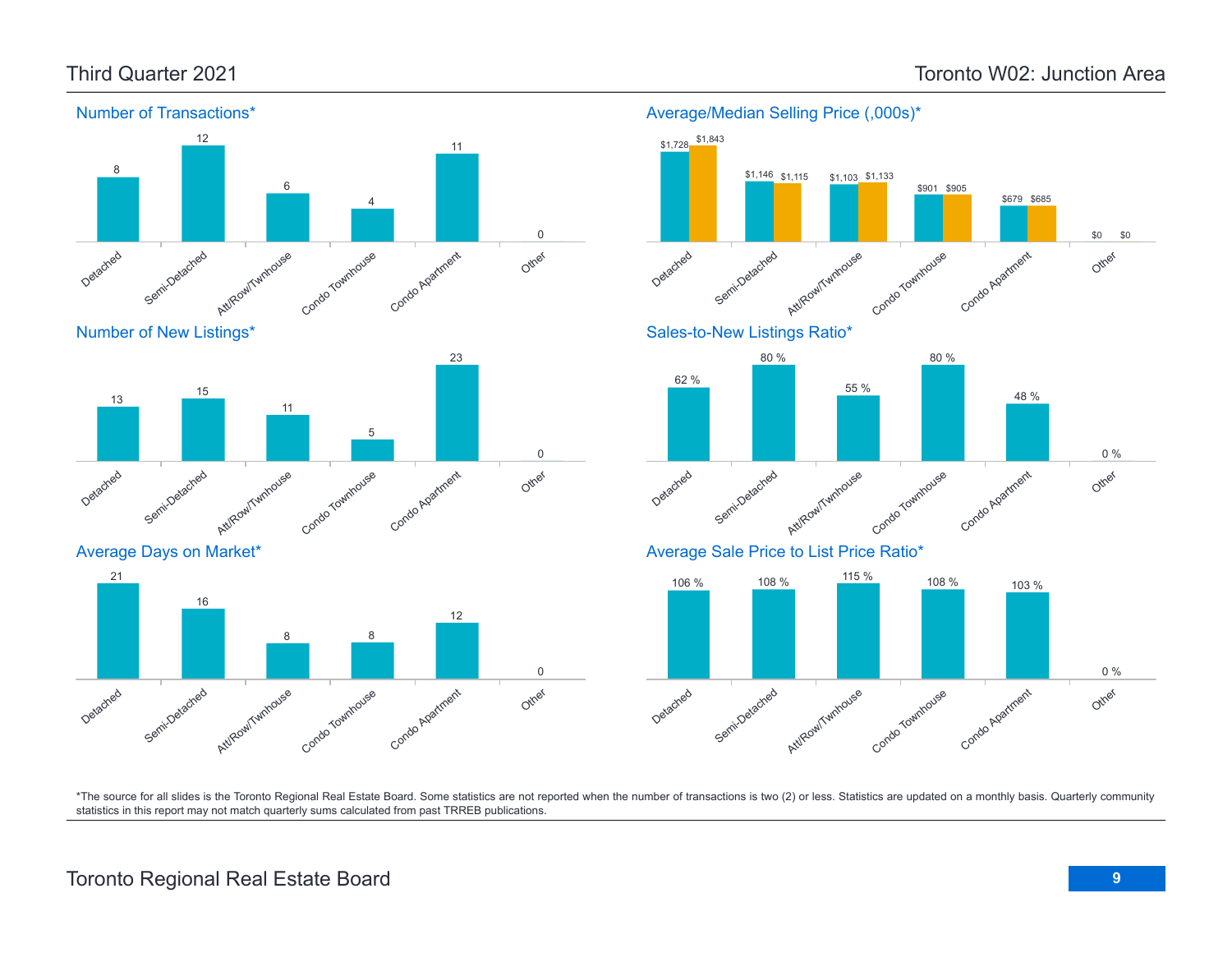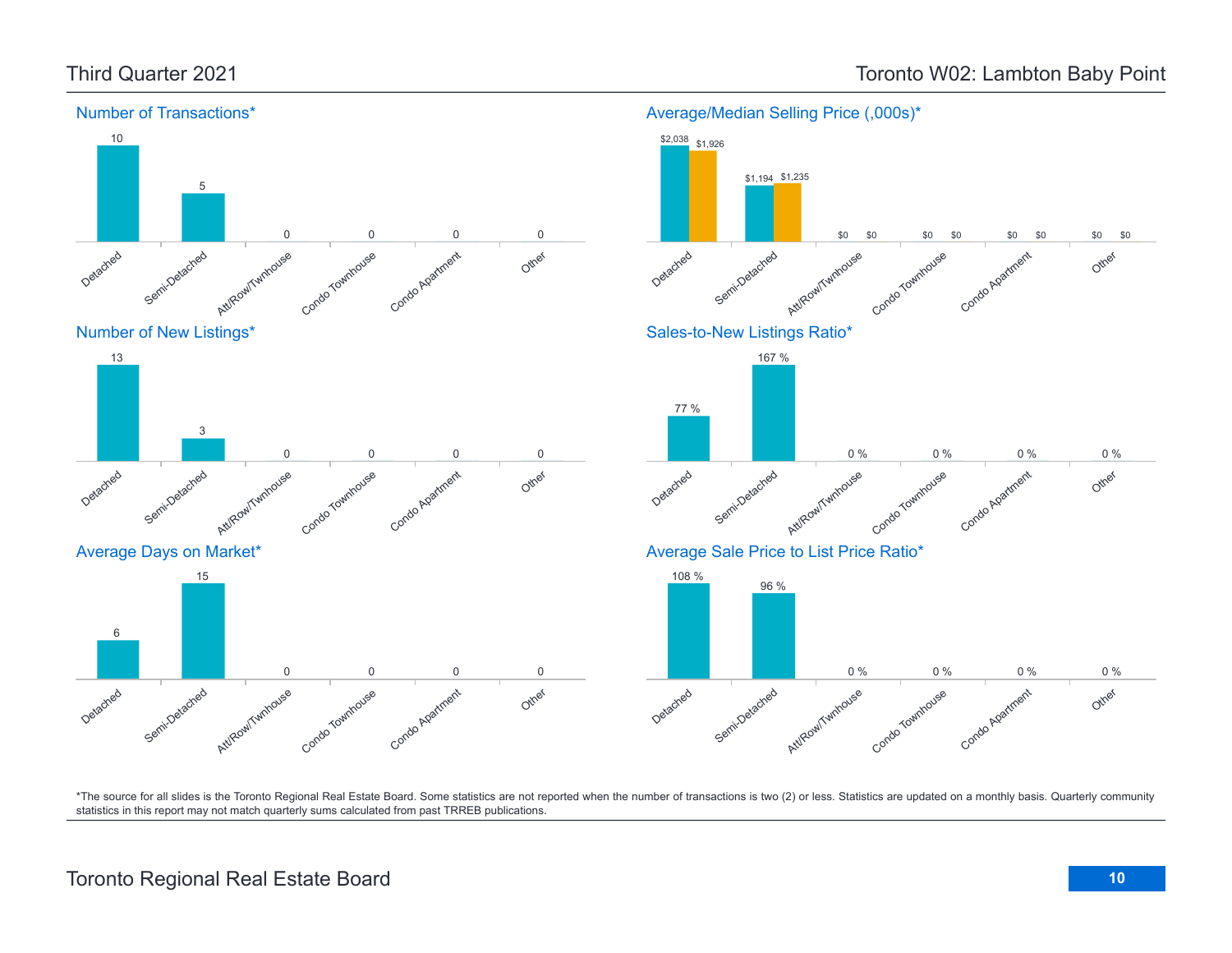

## Third Quarter 2021 Toronto W02: Runnymede-Bloor West Village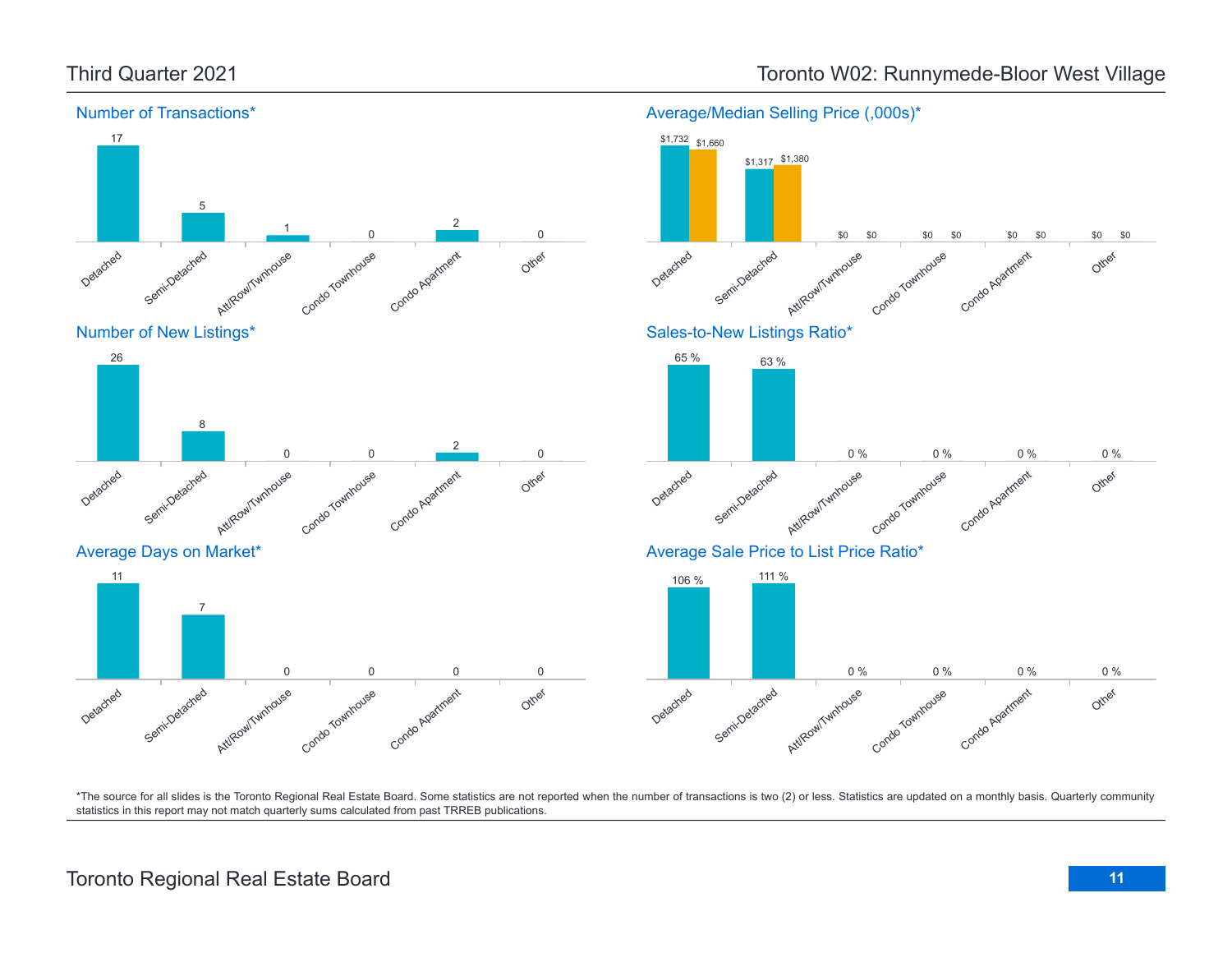## SUMMARY OF EXISTING HOME TRANSACTIONS ALL HOME TYPES, THIRD QUARTER 2021

# TORONTO W03 COMMUNITY BREAKDOWN

| <b>Community</b>         | <b>Sales</b> | <b>Dollar Volume</b> | <b>Average Price</b> | <b>Median Price</b> | <b>New Listings</b> | <b>Active Listings</b> | Avg. SP/LP | Avg. DOM |
|--------------------------|--------------|----------------------|----------------------|---------------------|---------------------|------------------------|------------|----------|
| Caledonia-Fairbank       | 27           | \$28,536,700         | \$1,056,915          | \$1,040,000         | 34                  |                        | 108%       | 22       |
| Corso Italia-Davenport   | 26           | \$30,492,299         | \$1.172.781          | \$1,100,000         | 43                  | 13                     | 107%       | 17       |
| Keelesdale-Eglinton West | 33           | \$31,225,476         | \$946,227            | \$945,000           | 60                  | 10                     | 106%       | 18       |
| Rockcliffe-Smythe        | 52           | \$46,377,382         | \$891,873            | \$901,450           | 78                  | 21                     | 105%       | 16       |
| Weston-Pellam Park       | 25           | \$25,312,399         | \$1,012,496          | \$950,000           | 48                  | 17                     | 108%       |          |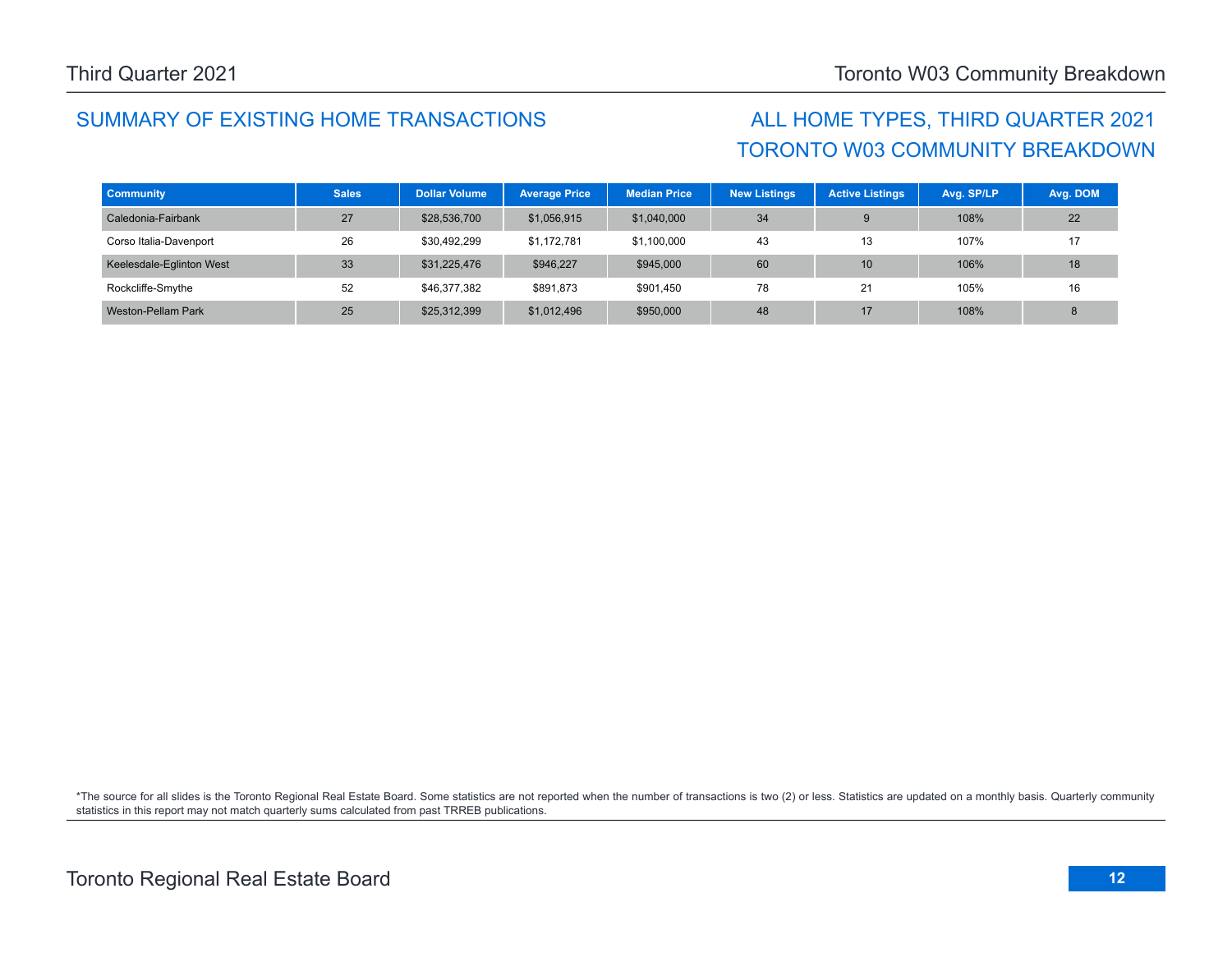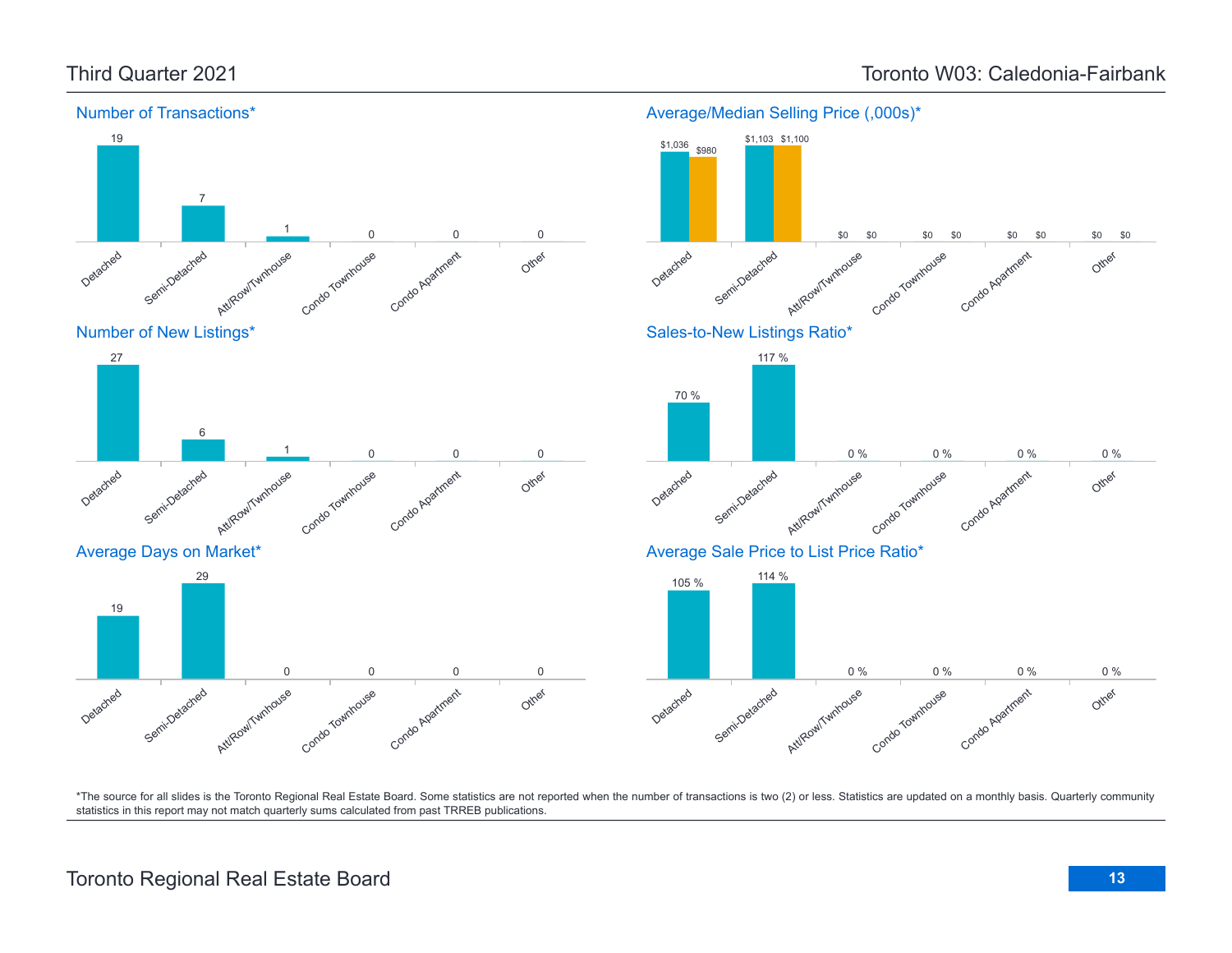

Other

Other

Other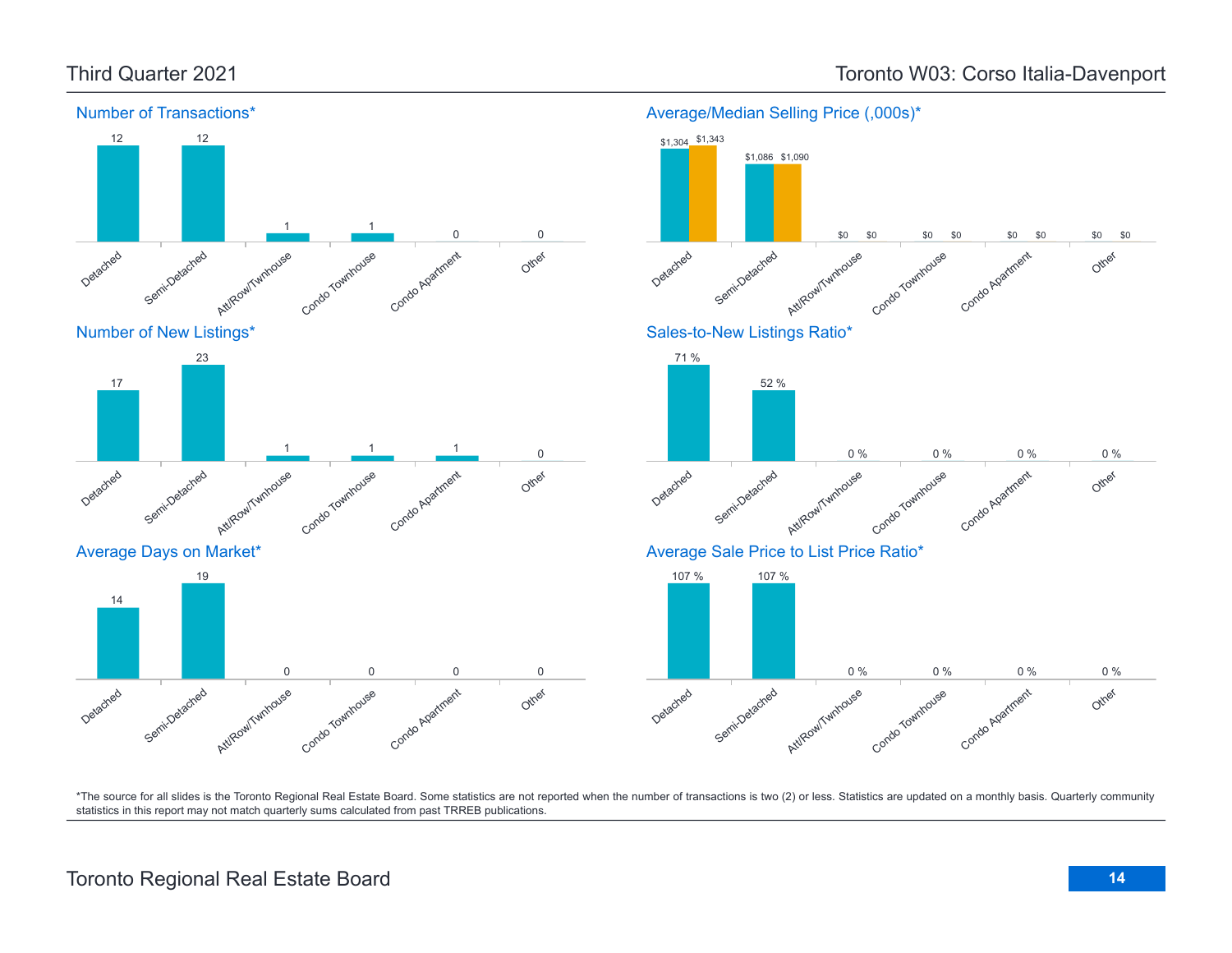Average Days on Market\*

28

Semi-Detached

Detached

15



### Third Quarter 2021 Toronto W03: Keelesdale-Eglinton West

Average/Median Selling Price (,000s)\*



\*The source for all slides is the Toronto Regional Real Estate Board. Some statistics are not reported when the number of transactions is two (2) or less. Statistics are updated on a monthly basis. Quarterly community statistics in this report may not match quarterly sums calculated from past TRREB publications.

Other

0

Att/Row/Twnhouse

Condo Townhouse

0 0

Condo Apartment

19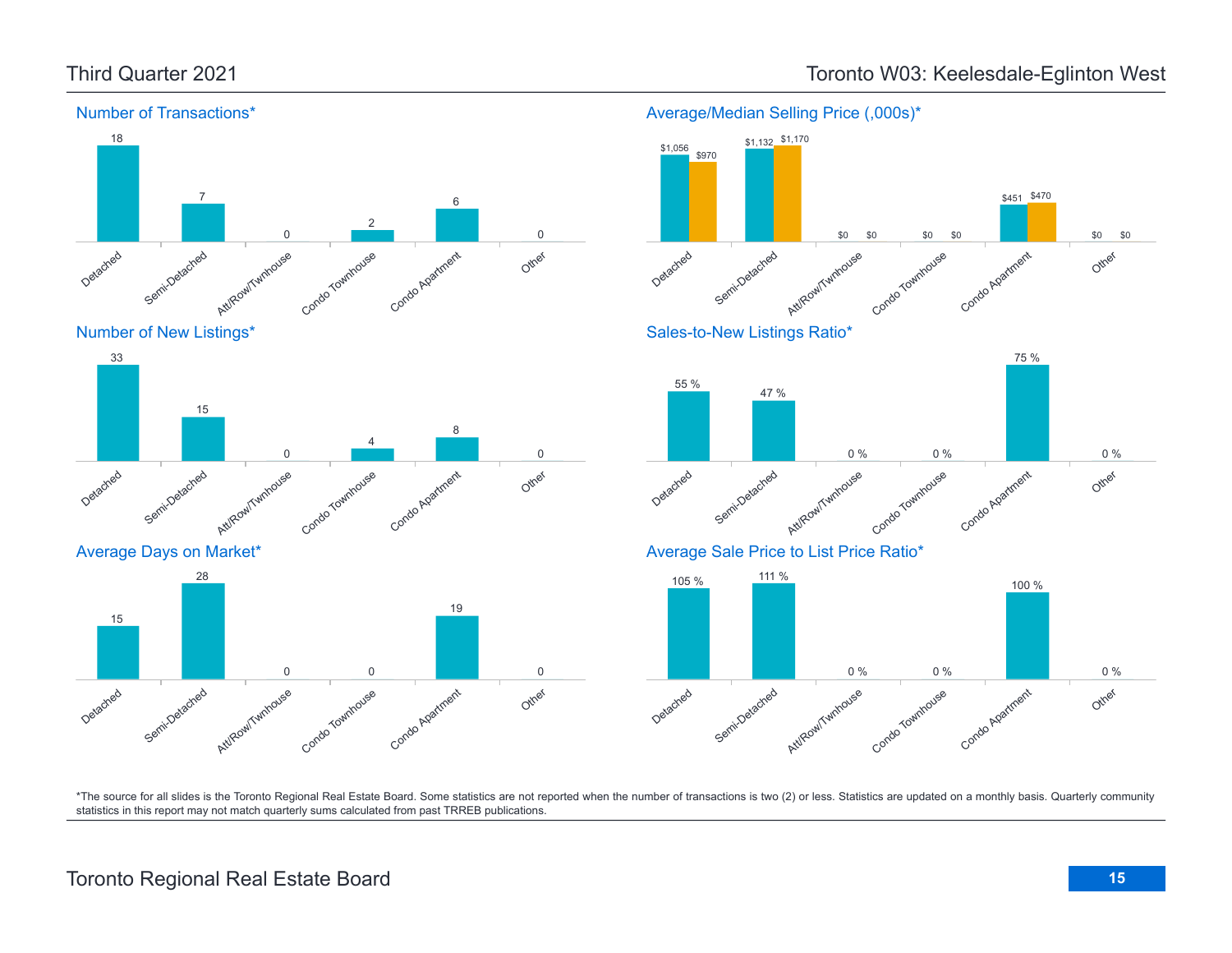





Average Days on Market\*





Average/Median Selling Price (,000s)\*

\$975 \$968

\$961 \$975 \$926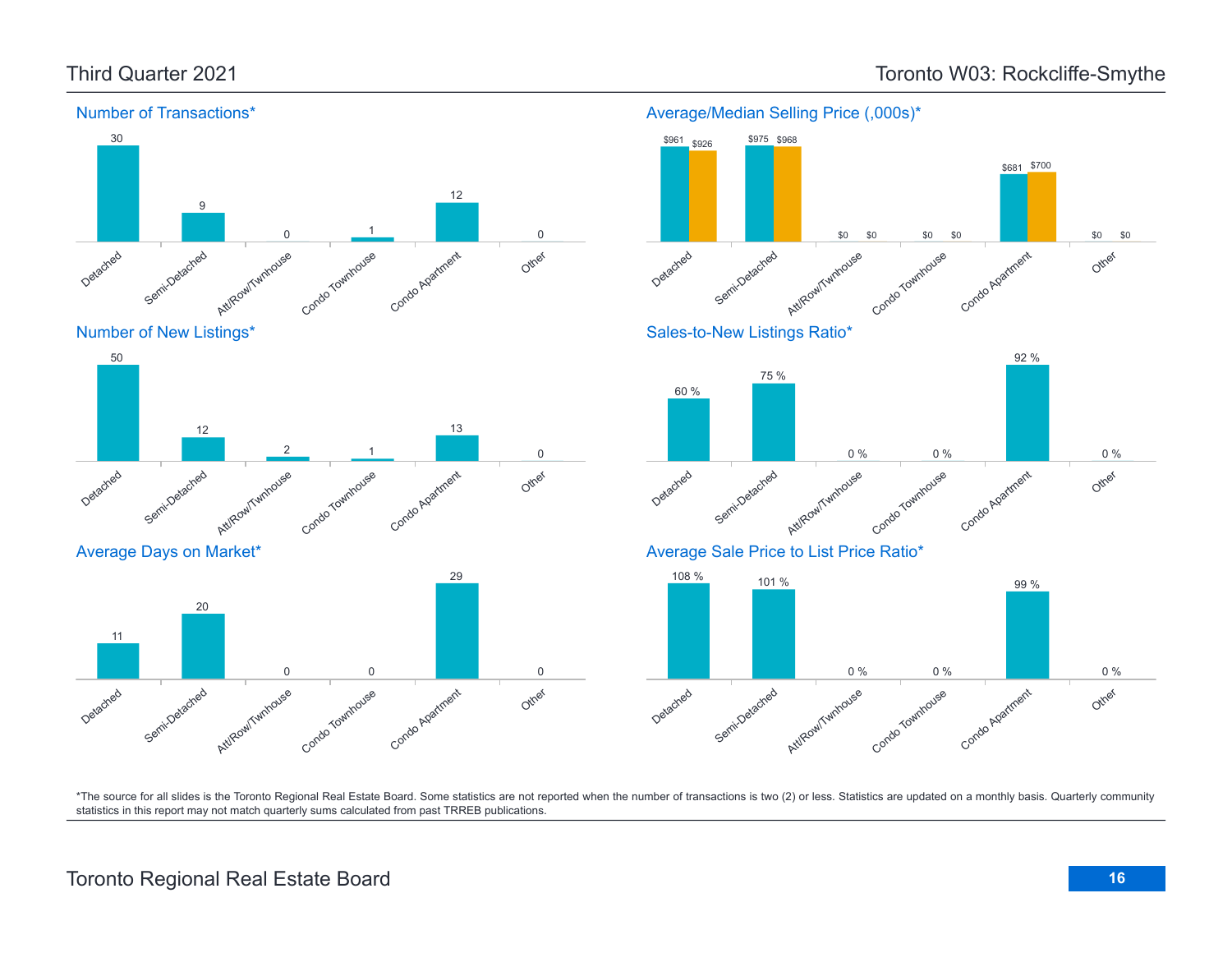

Other

Other

Other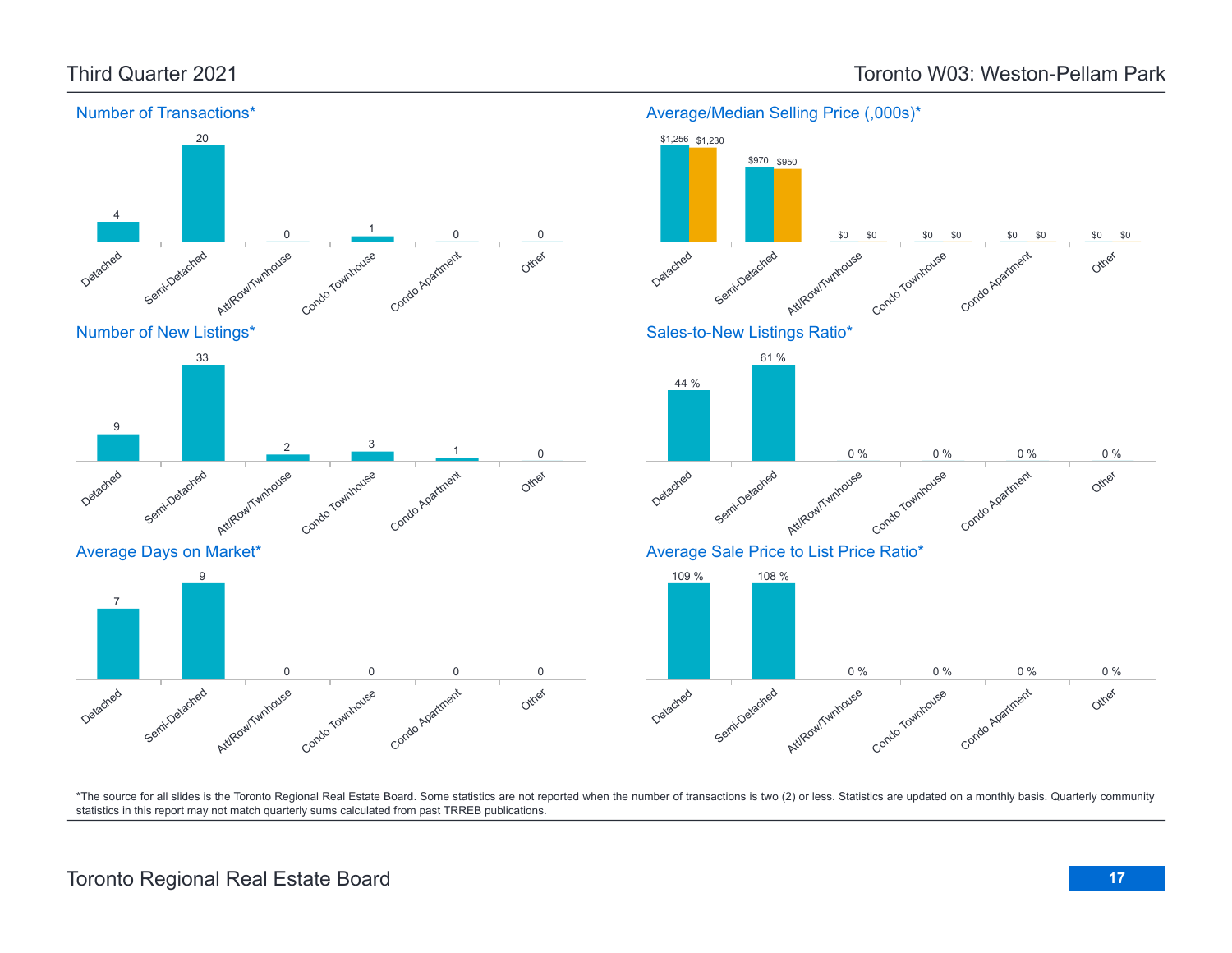## SUMMARY OF EXISTING HOME TRANSACTIONS ALL HOME TYPES, THIRD QUARTER 2021

# TORONTO W04 COMMUNITY BREAKDOWN

| <b>Community</b>        | <b>Sales</b> | <b>Dollar Volume</b> | <b>Average Price</b> | <b>Median Price</b> | <b>New Listings</b> | <b>Active Listings</b> | Avg. SP/LP | Avg. DOM |
|-------------------------|--------------|----------------------|----------------------|---------------------|---------------------|------------------------|------------|----------|
| Beechborough-Greenbrook | 3            | \$3,148,013          | \$1,049,338          | \$999,000           | 9                   | 5                      | 98%        | 13       |
| Briar Hill-Belgravia    | 35           | \$30,794,764         | \$879,850            | \$875,000           | 47                  | 10                     | 103%       | 19       |
| Brookhaven-Amesbury     | 19           | \$20,068,000         | \$1,056,211          | \$1,065,000         | 44                  | 17                     | 105%       | 15       |
| Humberlea-Pelmo Park W4 | 5            | \$6,596,000          | \$1,319,200          | \$1,290,000         | 15                  | 9                      | 102%       | 20       |
| Maple Leaf              | 13           | \$15,197,888         | \$1,169,068          | \$1,198,000         | 27                  | 11                     | 107%       | 11       |
| <b>Mount Dennis</b>     | 20           | \$14,038,300         | \$701,915            | \$752,500           | 28                  | 8                      | 102%       | 19       |
| Rustic                  | 8            | \$8,954,500          | \$1,119,313          | \$1,137,500         | 15                  | 9                      | 105%       | 20       |
| Weston                  | 34           | \$25,446,914         | \$748,439            | \$670,000           | 59                  | 22                     | 104%       | 19       |
| Yorkdale-Glen Park      | 65           | \$53,525,897         | \$823,475            | \$595,000           | 138                 | 49                     | 104%       | 19       |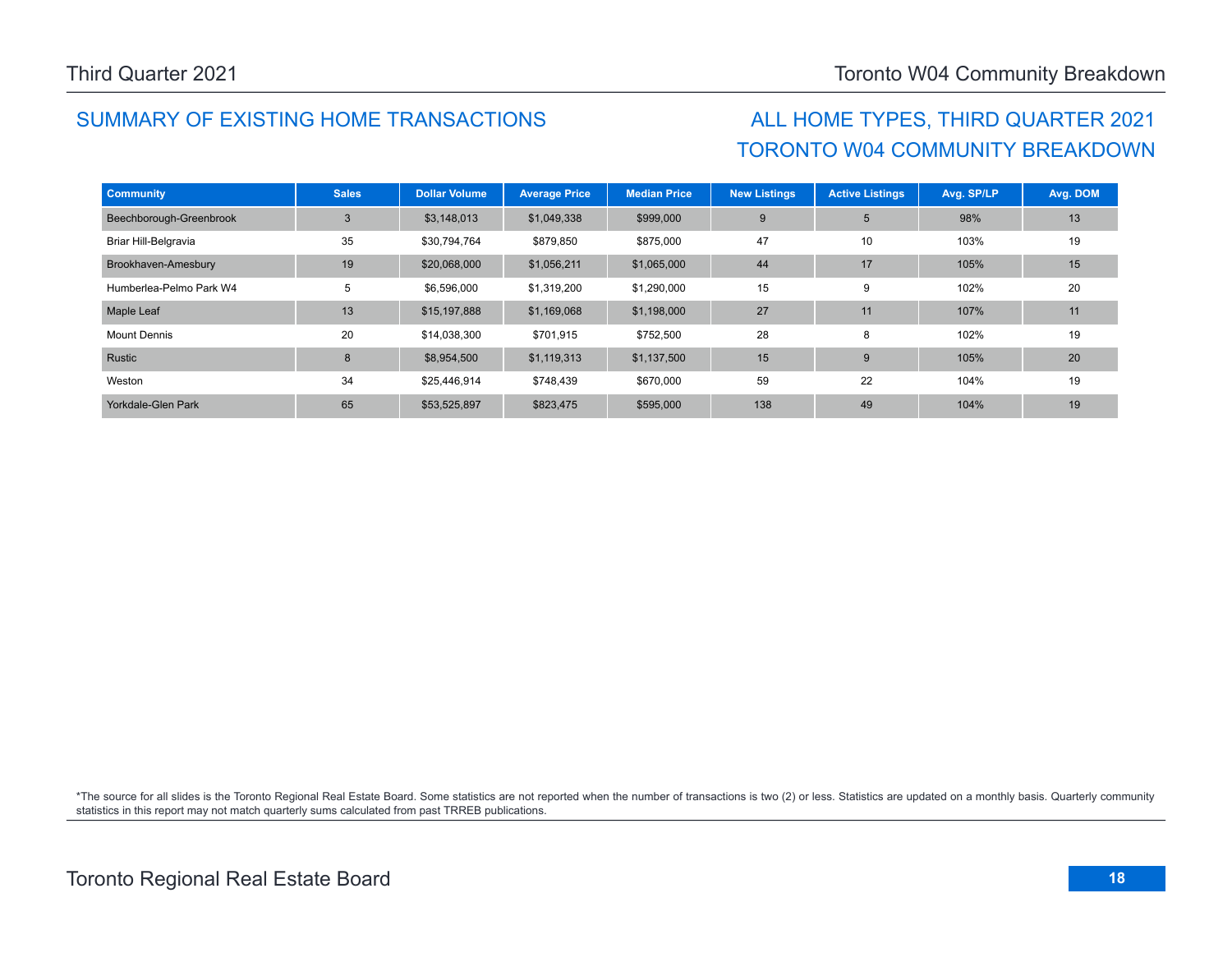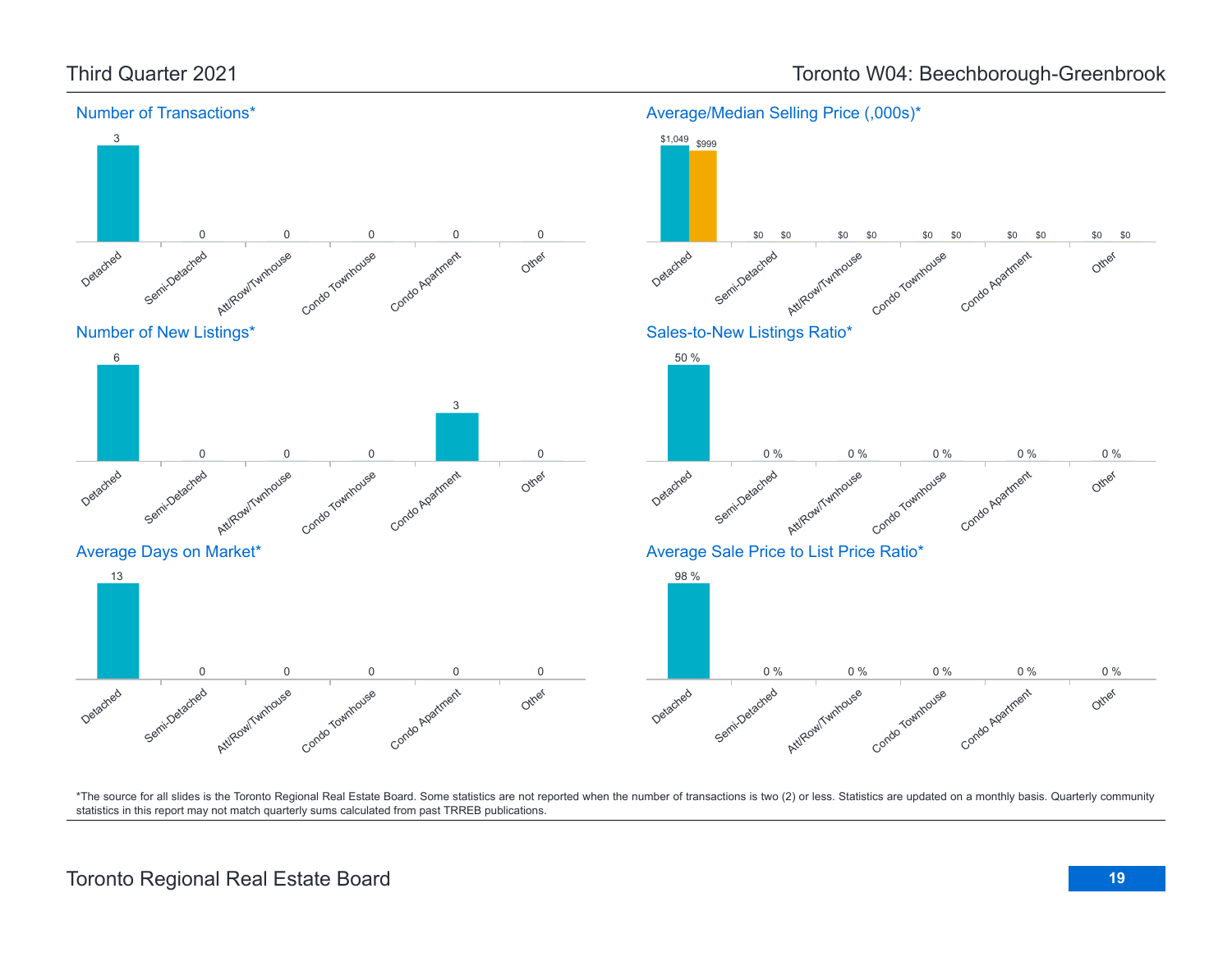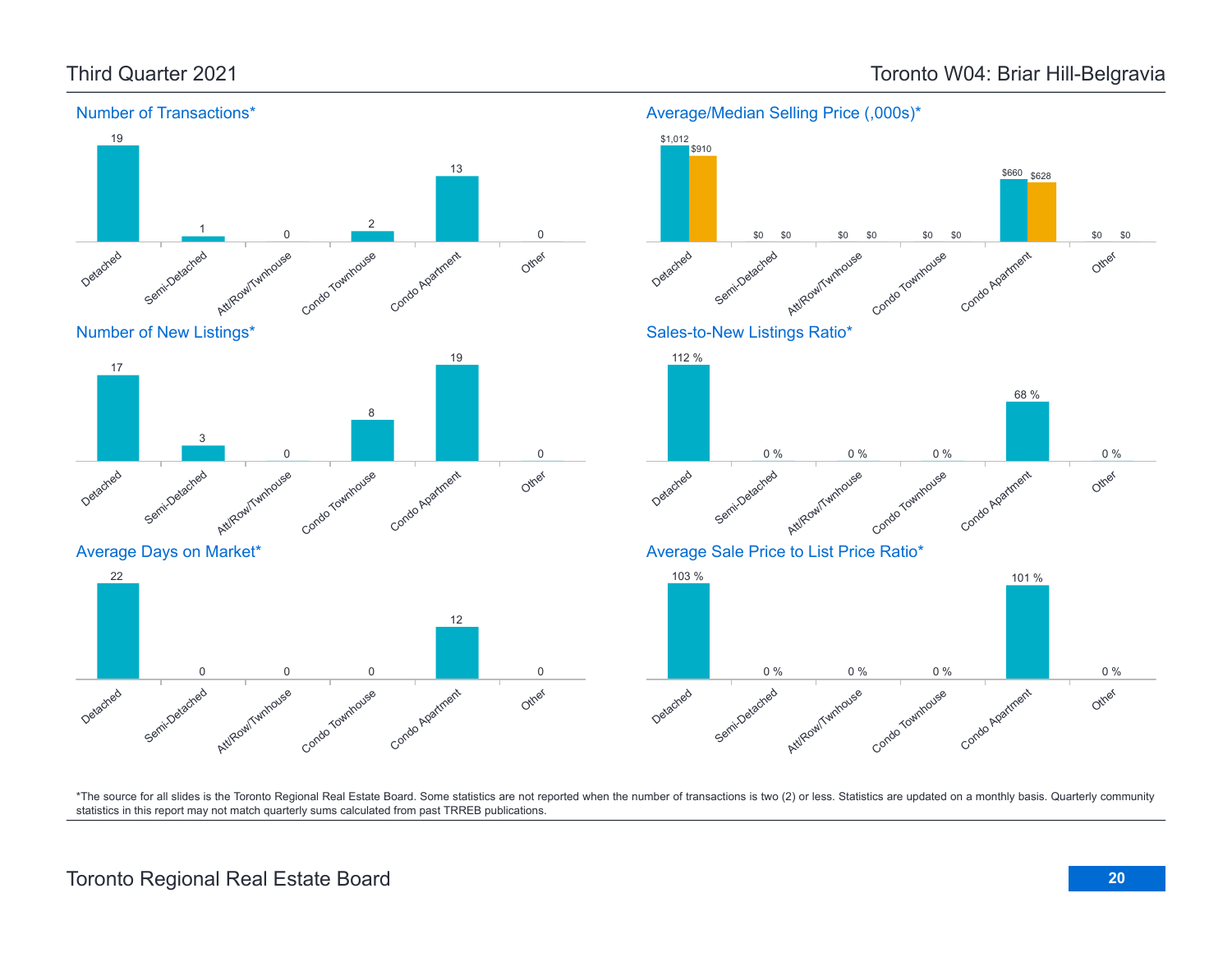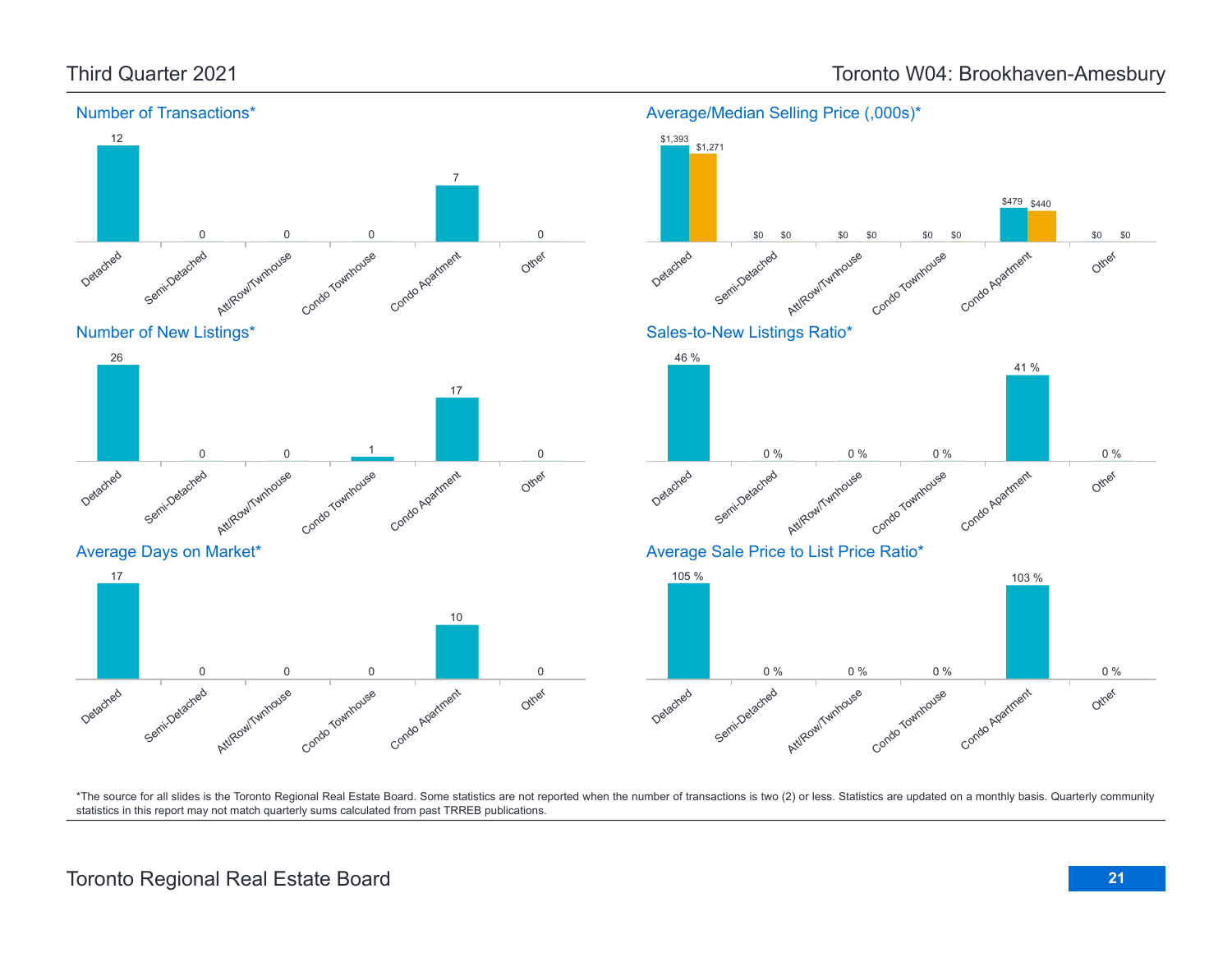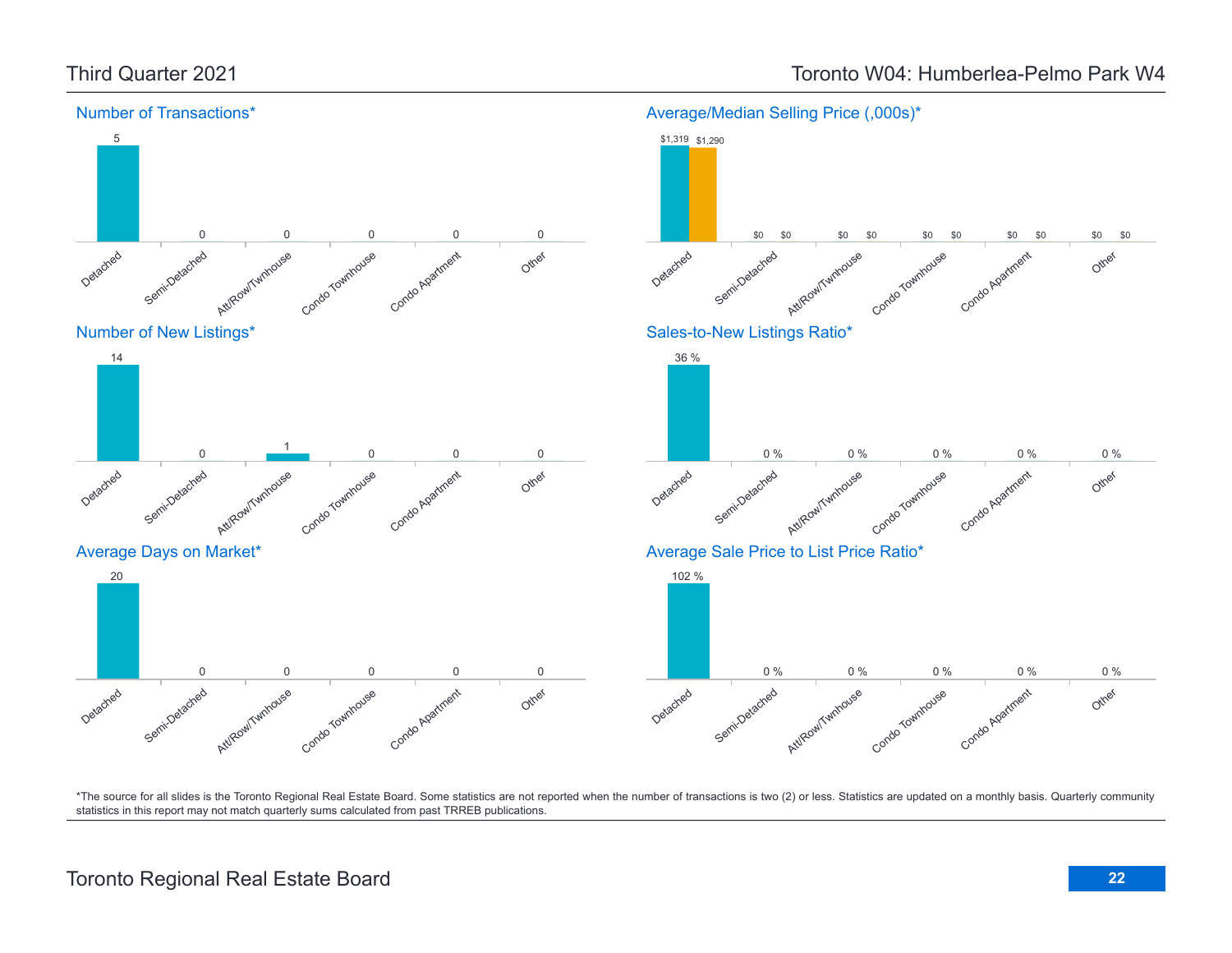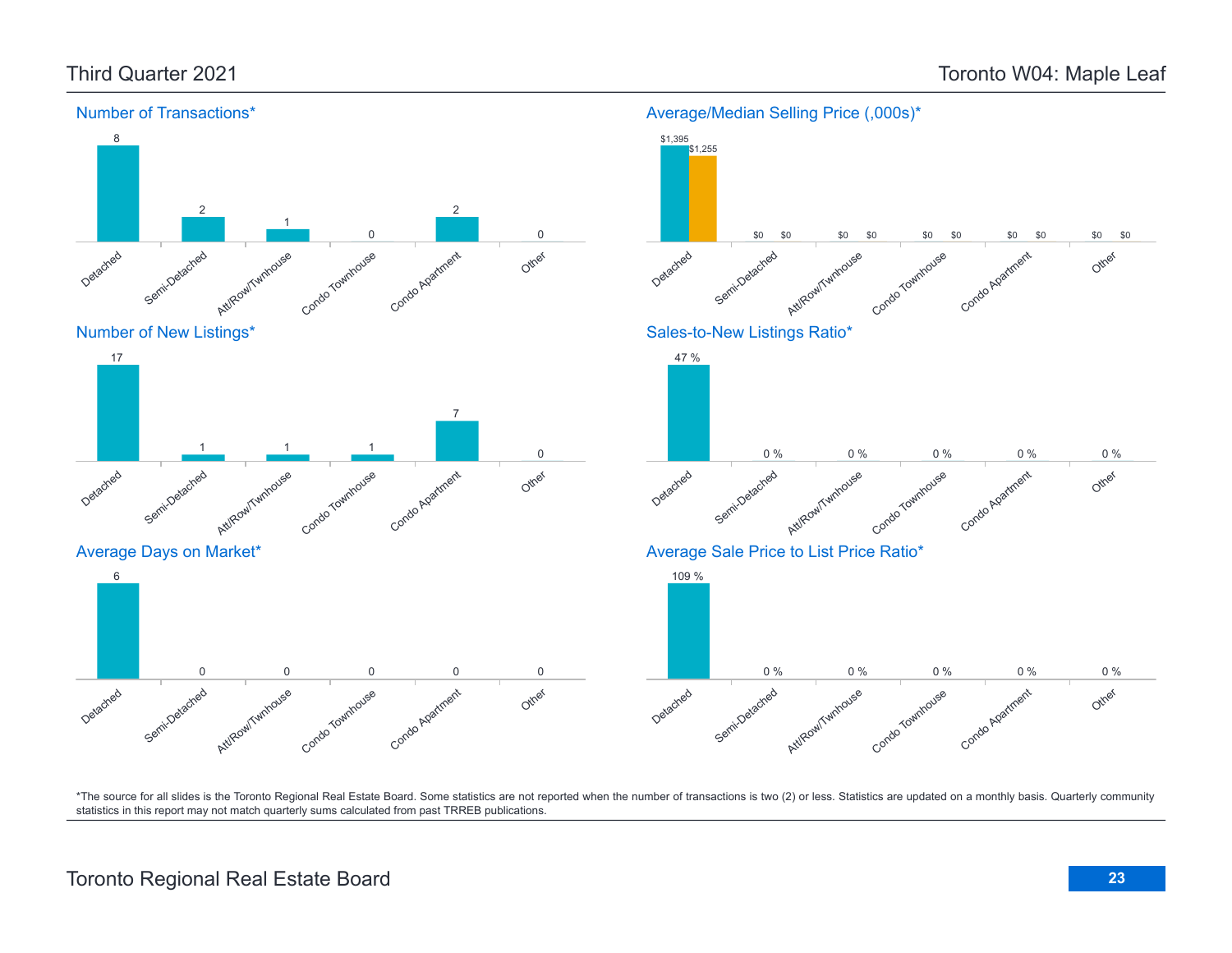### Third Quarter 2021 Toronto W04: Mount Dennis





### Average Days on Market\*



### Average/Median Selling Price (,000s)\* Semi-Detache Att/Row/Twnhouse Condo Townhouse Condo Apartment Other \$782 \$789 \$0 \$0 \$0 \$0 \$780 \$774 \$568 \$560 \$0 \$0 Sales-to-New Listings Ratio\* Detached Semi-Detached ITwnhouse Condo Townhouse Condo Agatment Other 0 % 0 % 133 % 88 % 0 % Average Sale Price to List Price Ratio\* 101 % 102 % 104 %

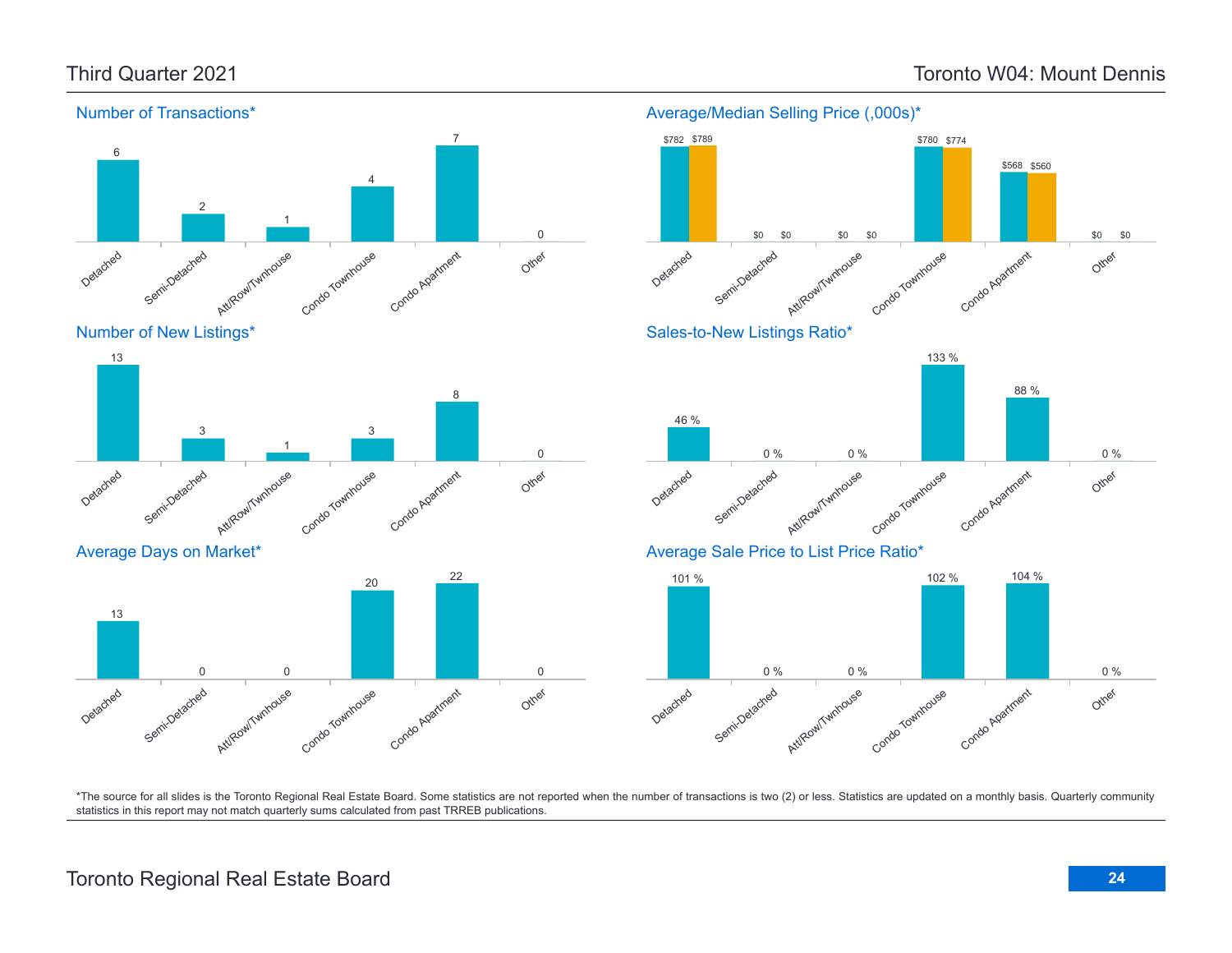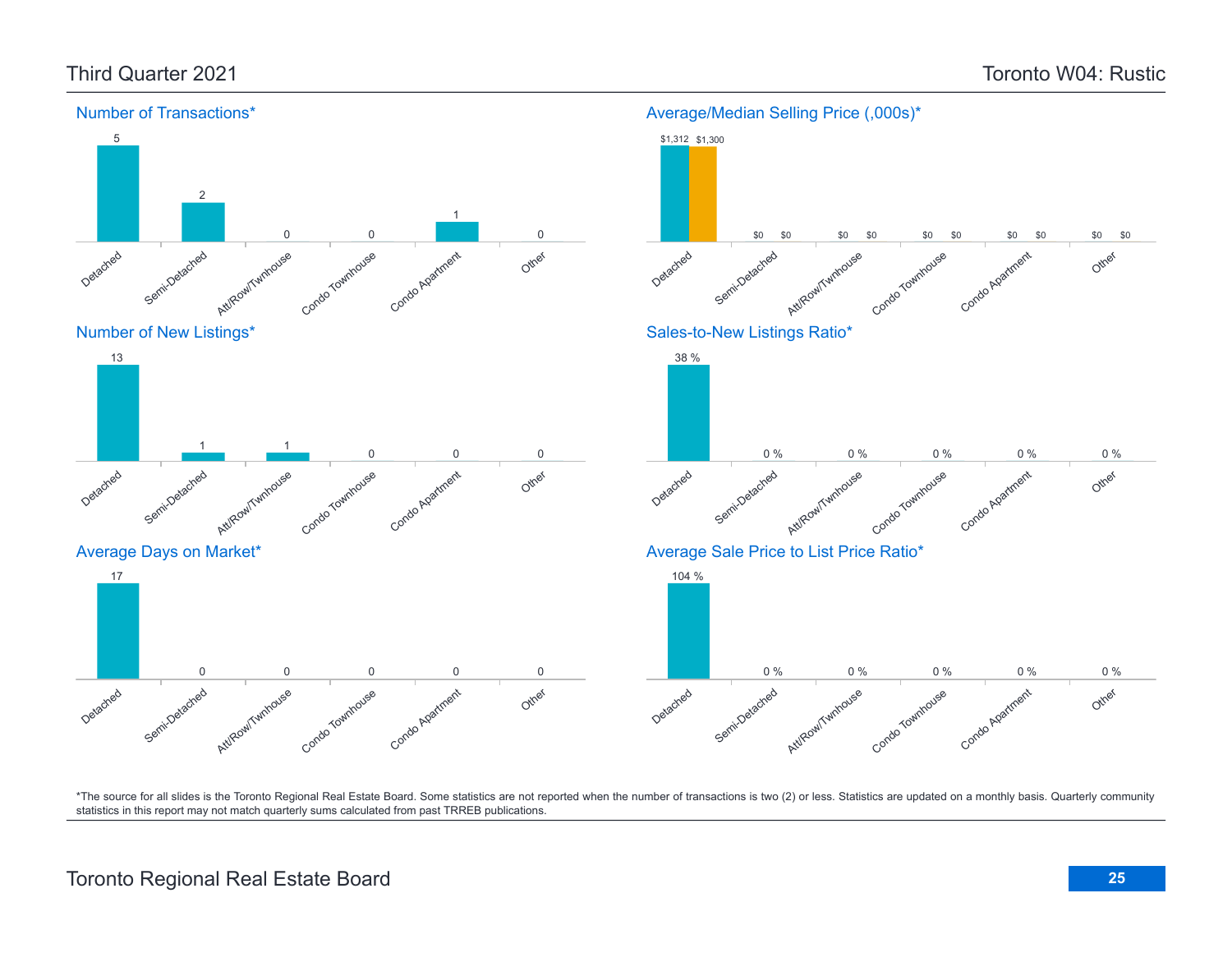

### Toronto Regional Real Estate Board **26**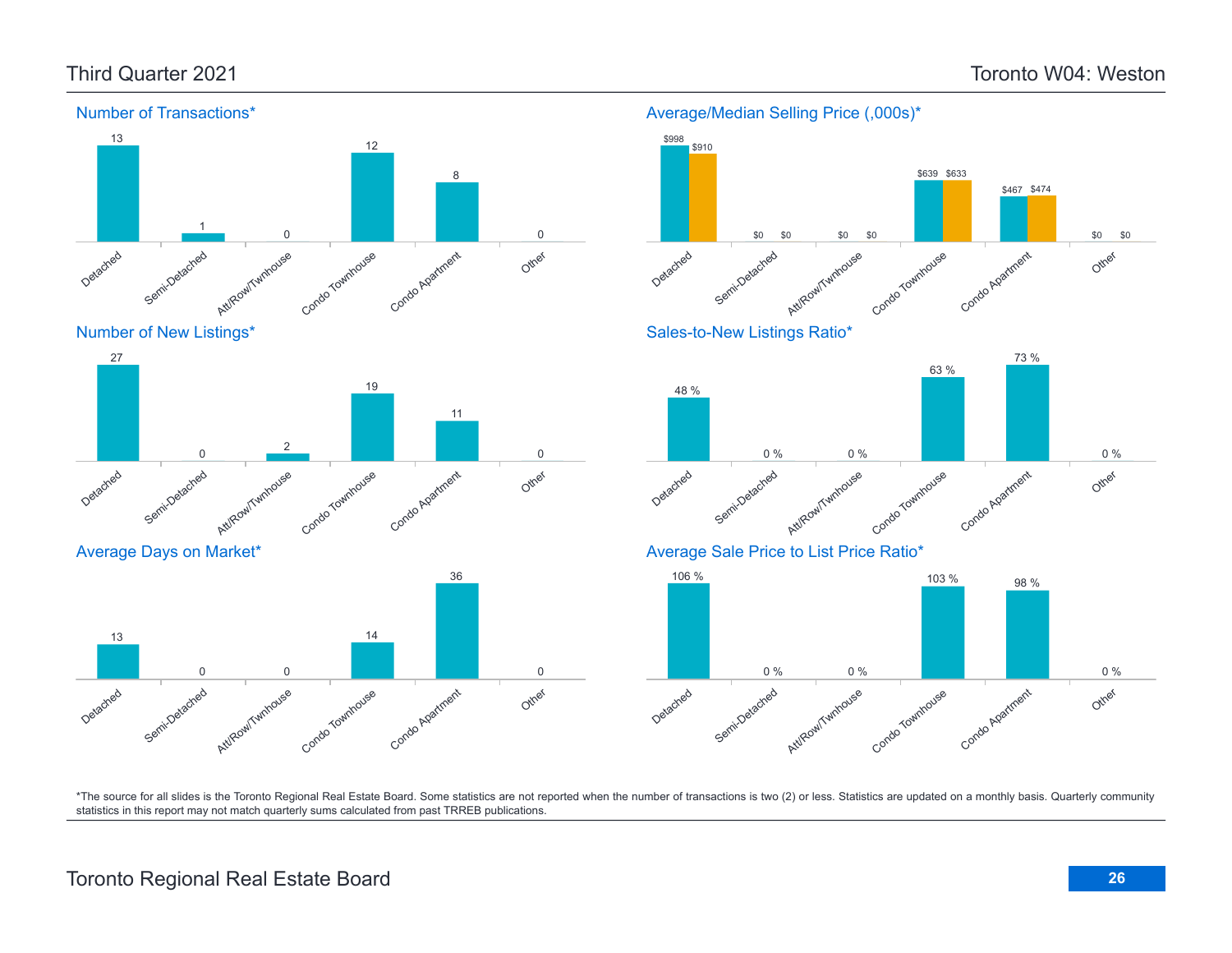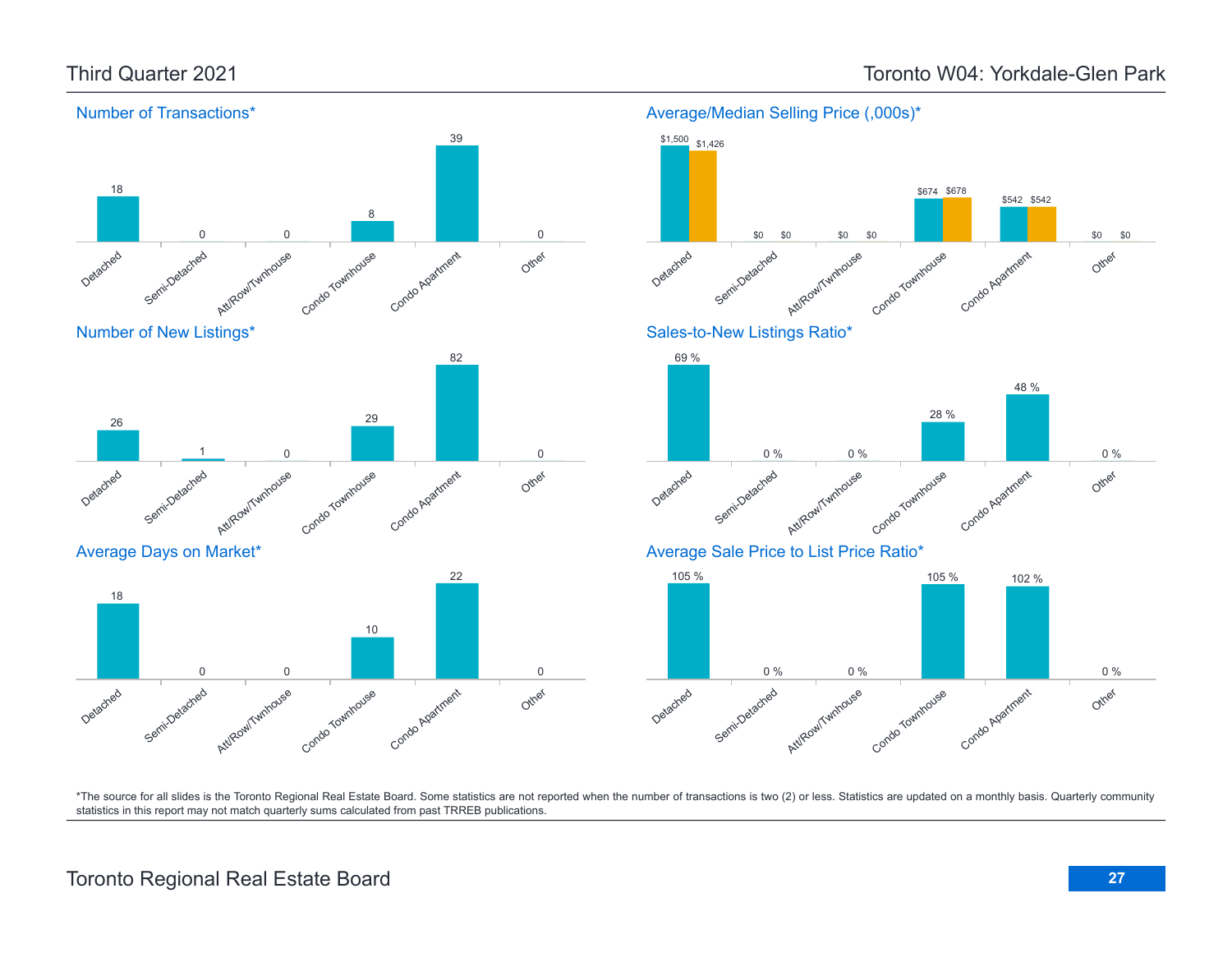## SUMMARY OF EXISTING HOME TRANSACTIONS ALL HOME TYPES, THIRD QUARTER 2021

# TORONTO W05 COMMUNITY BREAKDOWN

| <b>Community</b>               | <b>Sales</b> | <b>Dollar Volume</b> | <b>Average Price</b> | <b>Median Price</b> | <b>New Listings</b> | <b>Active Listings</b> | Avg. SP/LP | Avg. DOM |
|--------------------------------|--------------|----------------------|----------------------|---------------------|---------------------|------------------------|------------|----------|
| <b>Black Creek</b>             | 34           | \$21,356,902         | \$628,144            | \$617,500           | 48                  | 19                     | 100%       | 20       |
| Downsview-Roding-CFB           | 92           | \$83,089,018         | \$903,142            | \$895,750           | 135                 | 53                     | 104%       | 16       |
| Glenfield-Jane Heights         | 47           | \$35,912,776         | \$764,102            | \$891,000           | 68                  | 18                     | 106%       | 16       |
| Humber Summit                  | 27           | \$26,256,500         | \$972,463            | \$955,000           | 37                  | 14                     | 101%       | 13       |
| Humberlea-Pelmo Park W5        | 36           | \$31,164,380         | \$865,677            | \$668,900           | 37                  | 5                      | 103%       | 18       |
| Humbermede                     | 35           | \$26,410,000         | \$754,571            | \$880,000           | 37                  | 5                      | 105%       | 16       |
| <b>York University Heights</b> | 94           | \$67,996,299         | \$723,365            | \$592,500           | 122                 | 36                     | 103%       | 18       |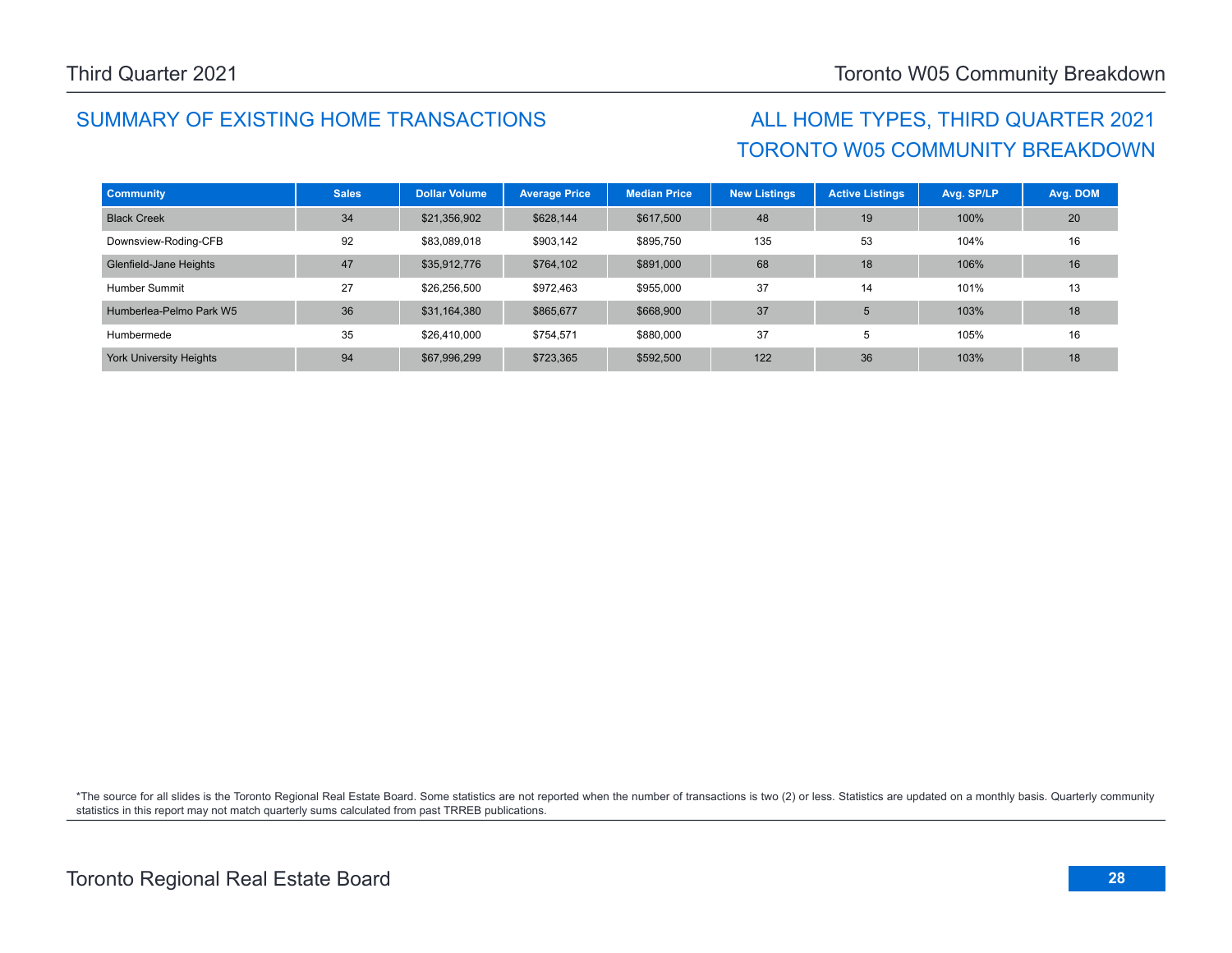69 %

Other

Other

Other

0 %

0 %

\$0

\$0

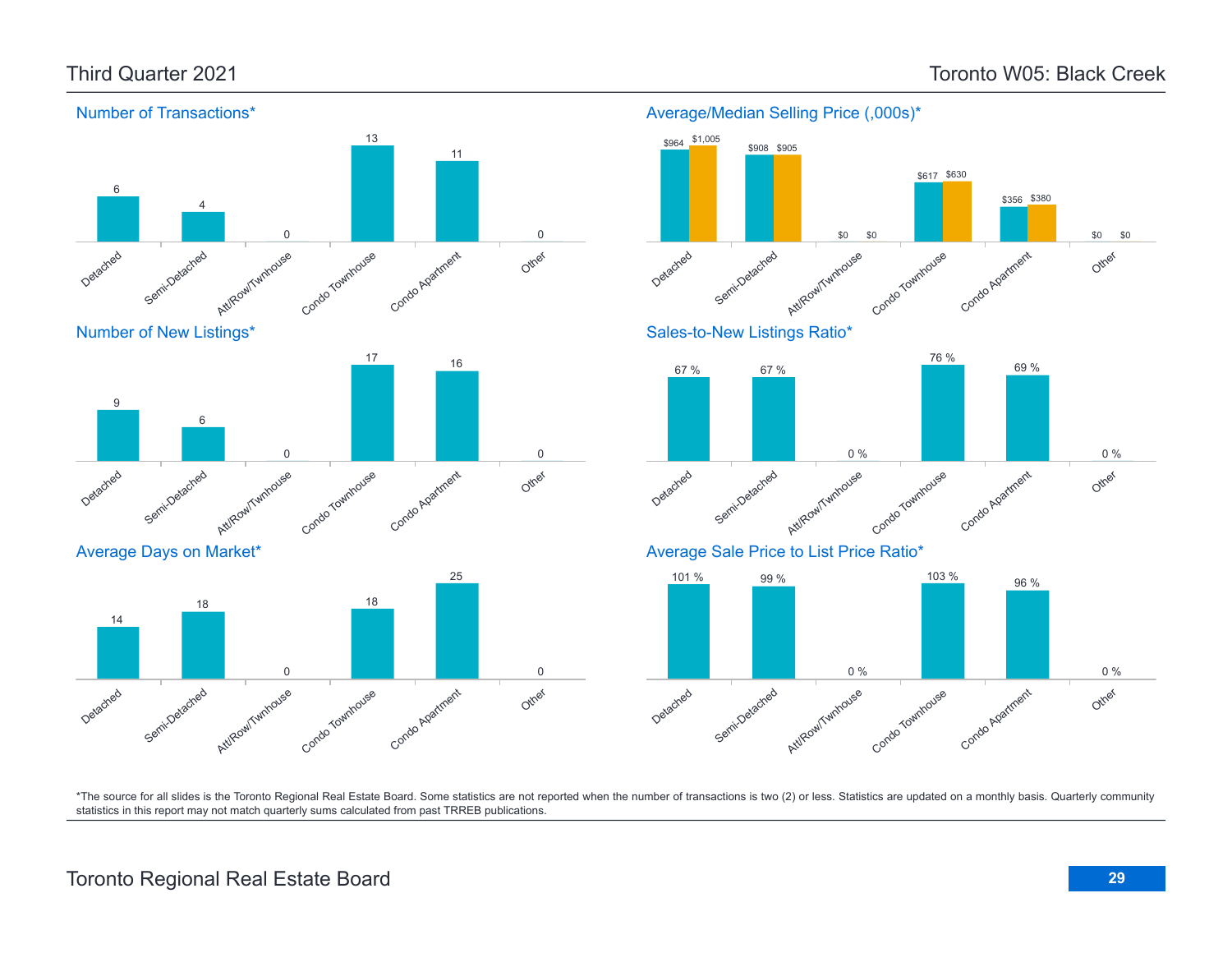

### Average/Median Selling Price (,000s)\*



\*The source for all slides is the Toronto Regional Real Estate Board. Some statistics are not reported when the number of transactions is two (2) or less. Statistics are updated on a monthly basis. Quarterly community statistics in this report may not match quarterly sums calculated from past TRREB publications.

Other

0

Att/Row/Twnhouse

Condo Townhouse

Condo Apartment

9

Detached

Semi-Detached

7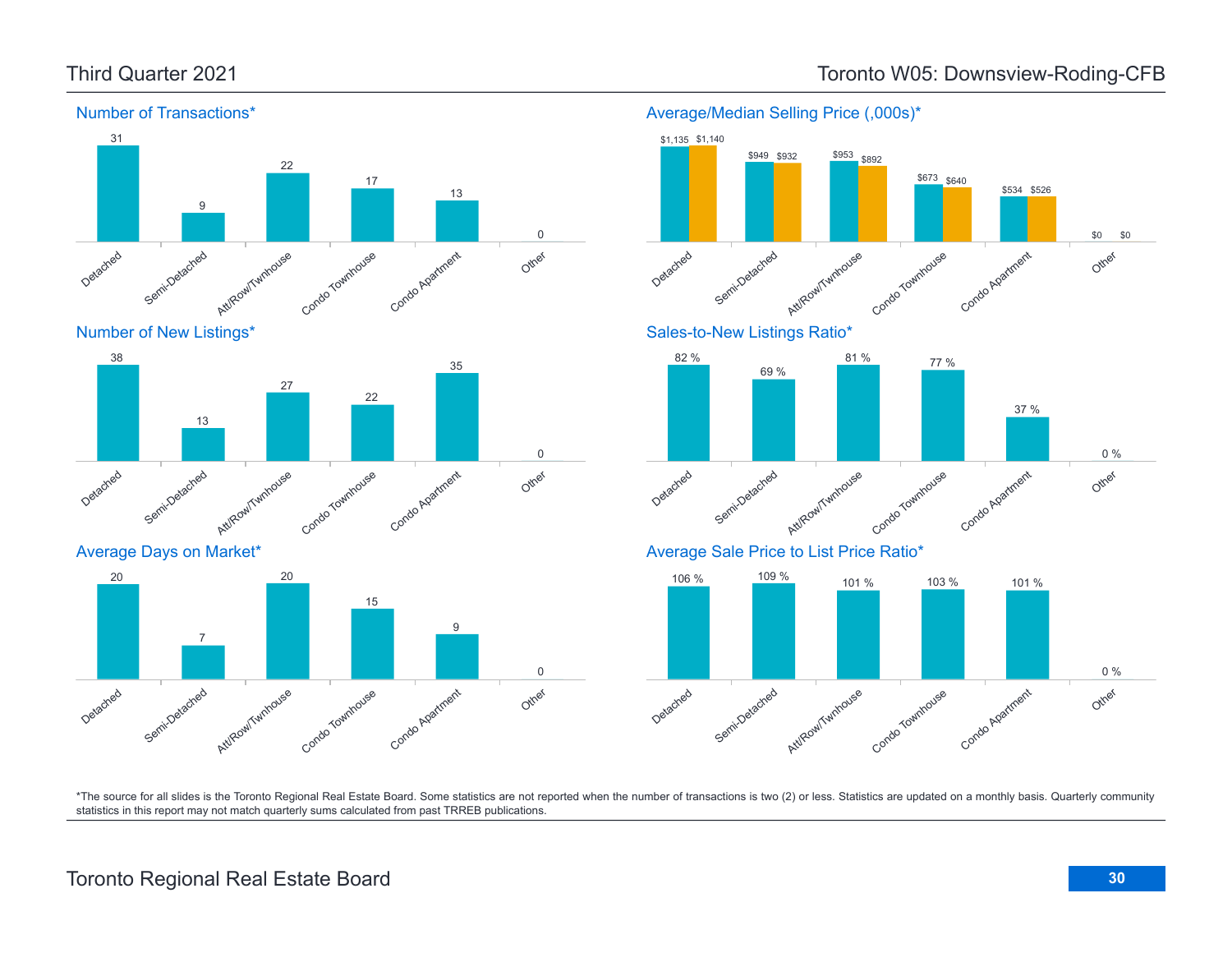

### Third Quarter 2021 Toronto W05: Glenfield-Jane Heights

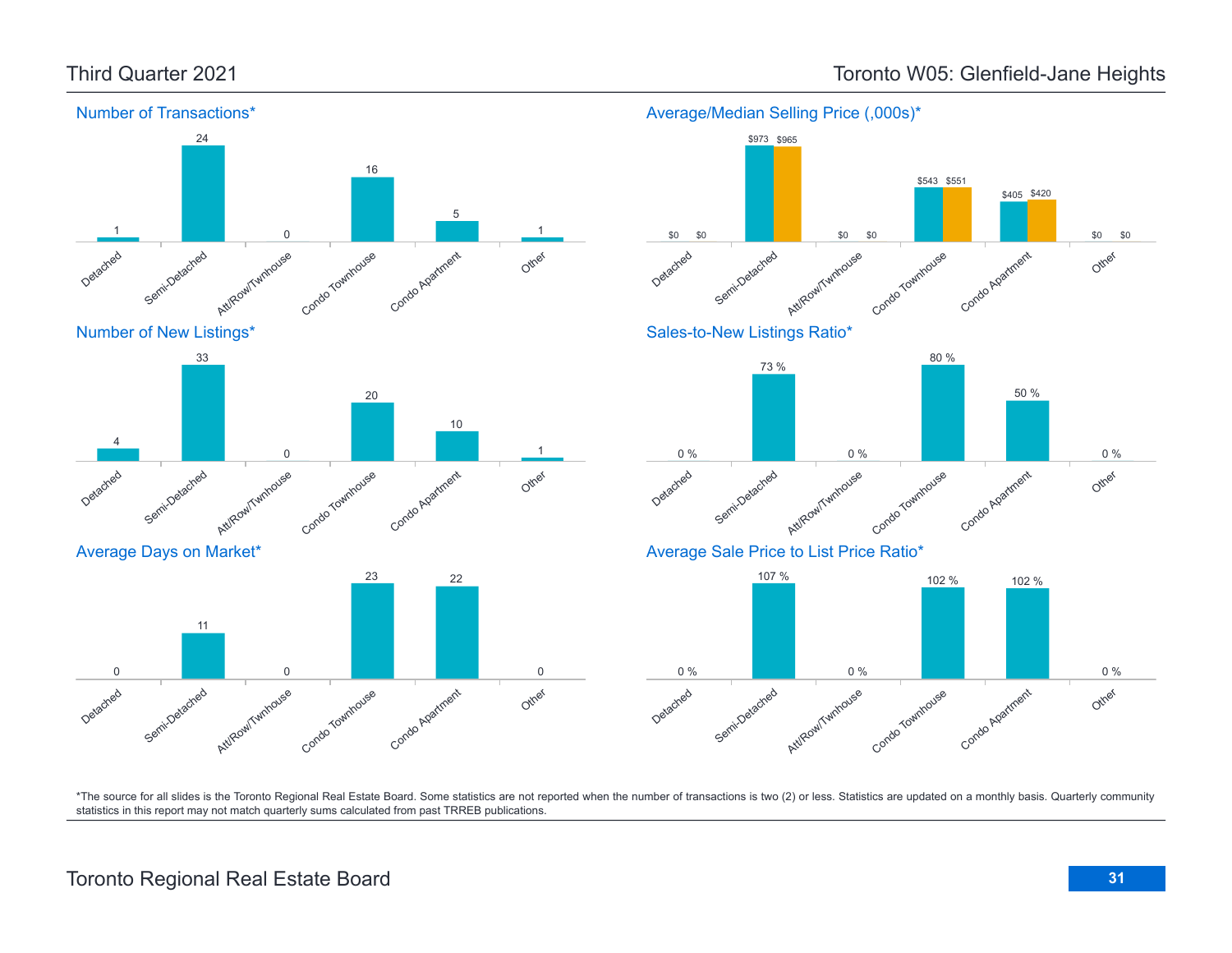\$0

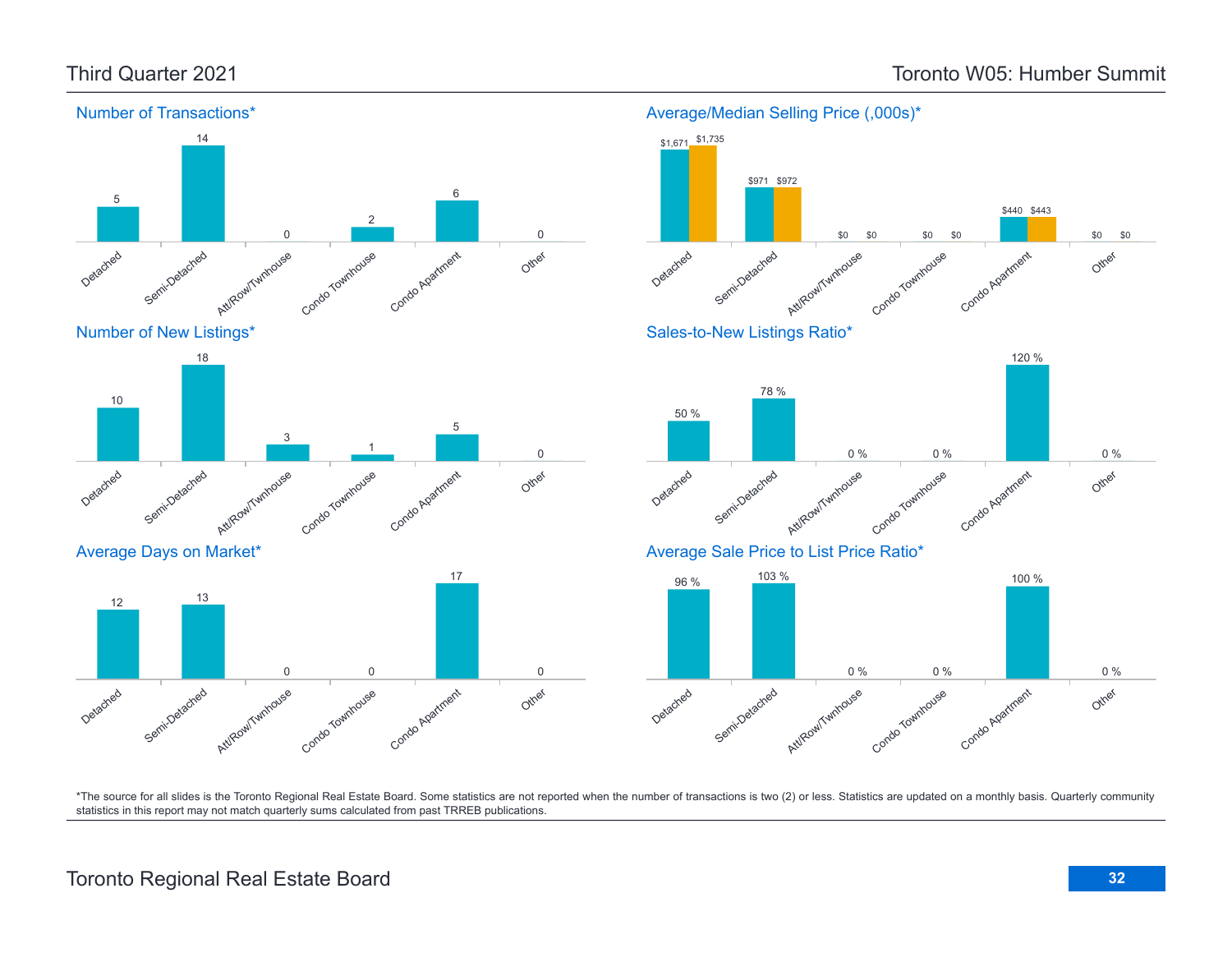Detached

Detached

14

Semi-Detached

Average Days on Market\*

Semi-Detached

3

19

Att/Row/Twnhouse

Att/Row/Twnhouse

0

0



Condo Townhouse

23

Condo Townhouse

Condo Agatment

21

Condo Agatment

Other

Other

0

0

### Third Quarter 2021 Toronto W05: Humberlea-Pelmo Park W5

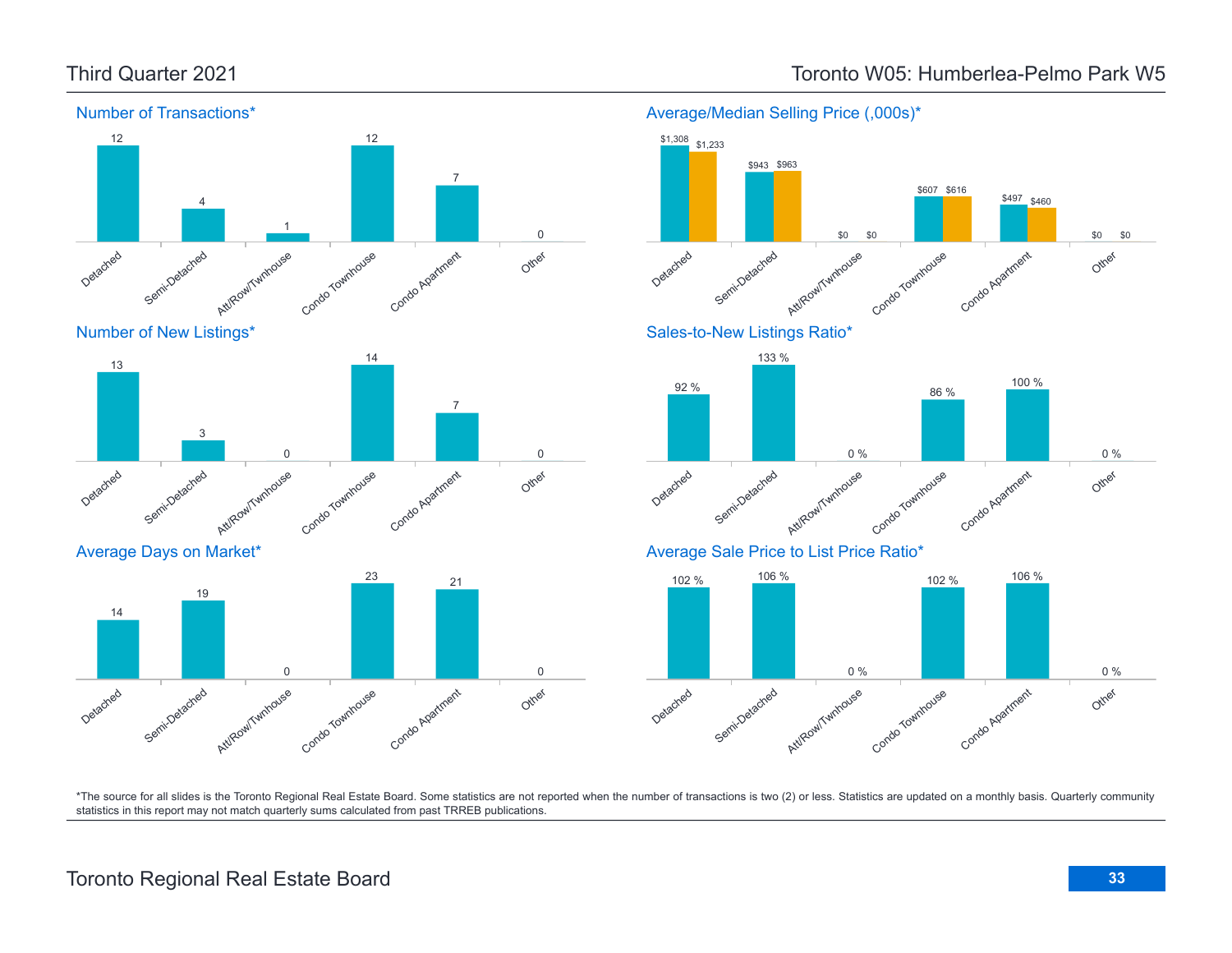

### Average/Median Selling Price (,000s)\*



Condo Townhouse

Condo Agatment

Att/Row/Twnhouse

0 %

\*The source for all slides is the Toronto Regional Real Estate Board. Some statistics are not reported when the number of transactions is two (2) or less. Statistics are updated on a monthly basis. Quarterly community statistics in this report may not match quarterly sums calculated from past TRREB publications.

Other

0 %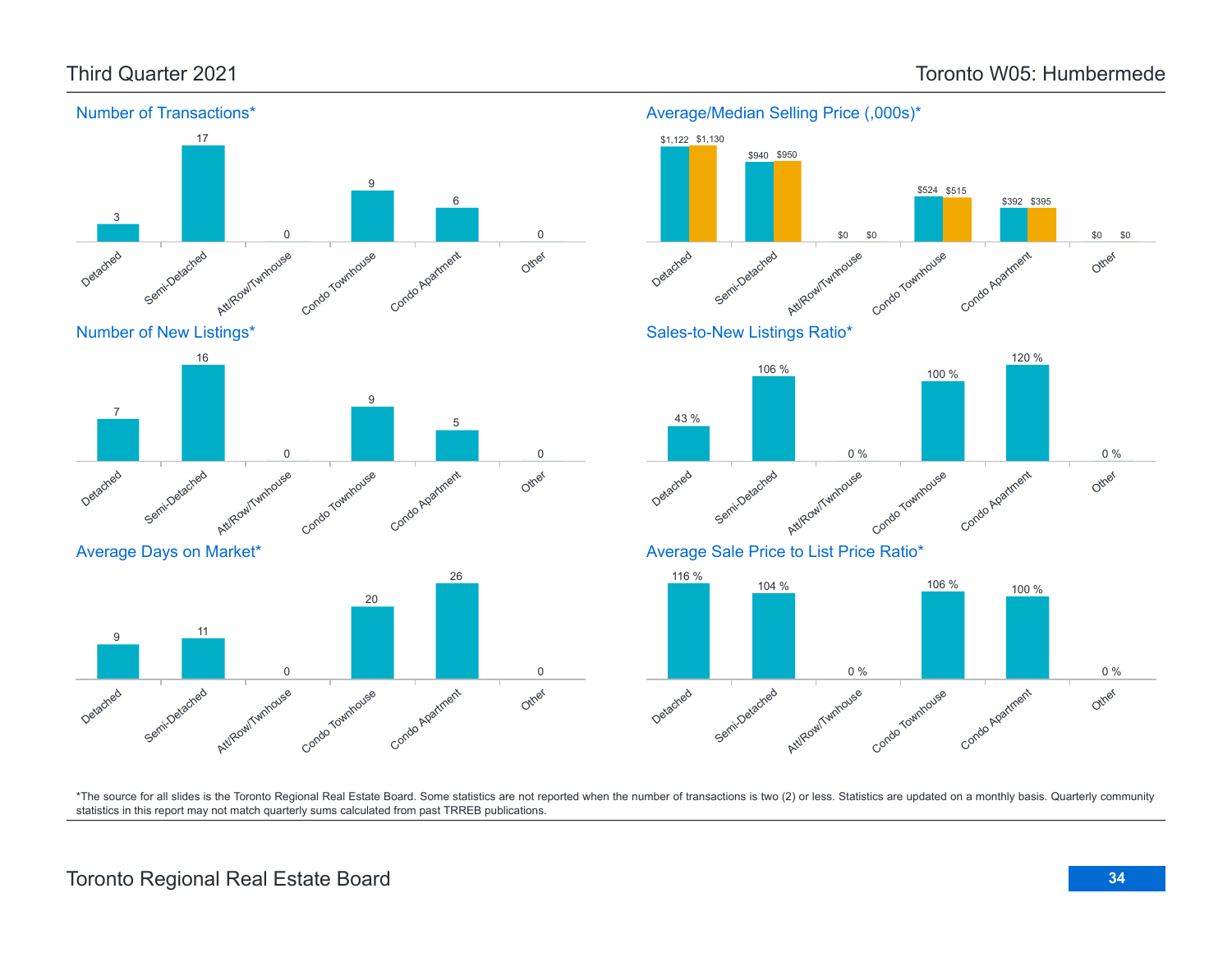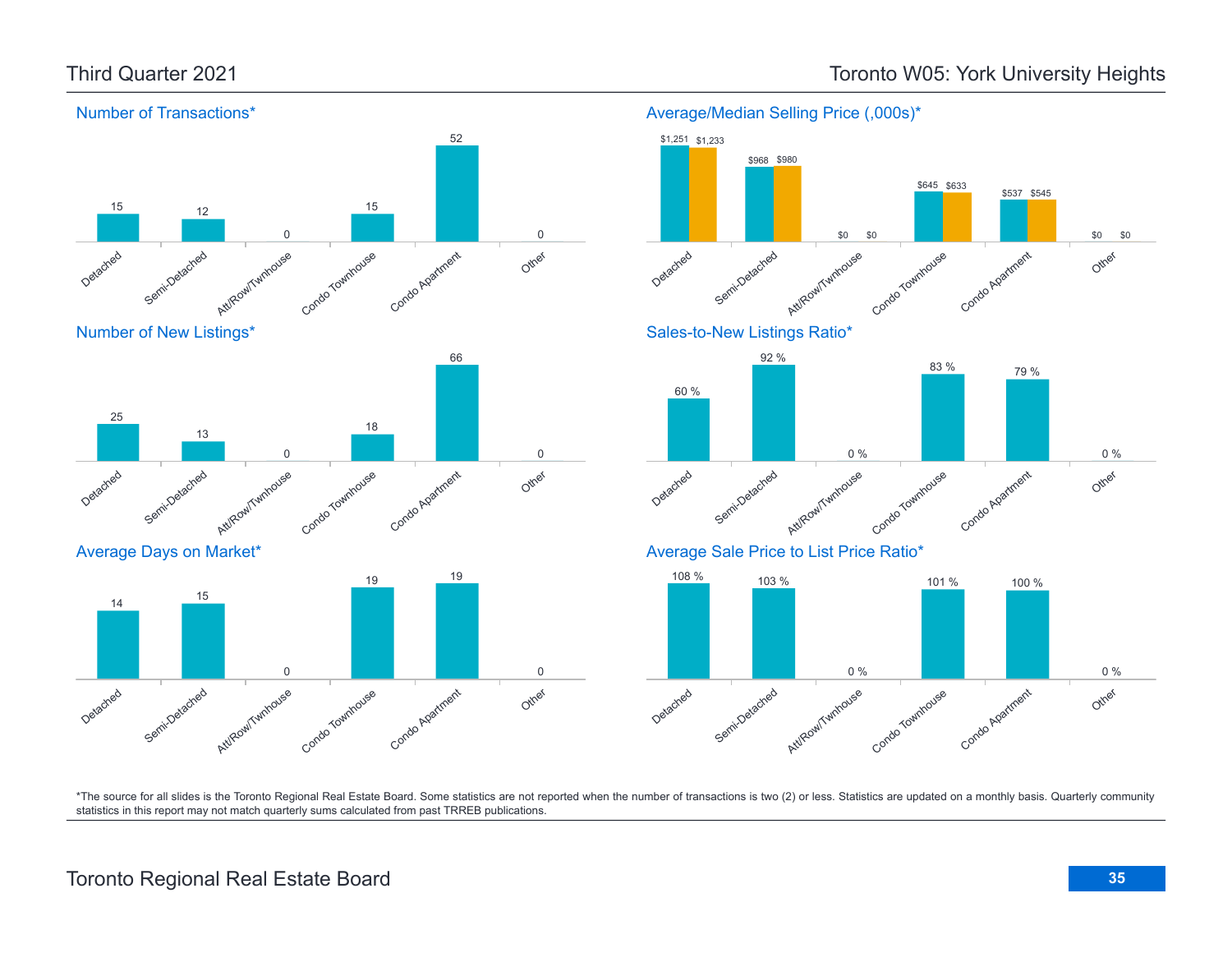## SUMMARY OF EXISTING HOME TRANSACTIONS ALL HOME TYPES, THIRD QUARTER 2021

# TORONTO W06 COMMUNITY BREAKDOWN

| <b>Community</b> | <b>Sales</b> | <b>Dollar Volume</b> | <b>Average Price</b> | <b>Median Price</b> | <b>New Listings</b> | <b>Active Listings</b> | Avg. SP/LP | Avg. DOM |
|------------------|--------------|----------------------|----------------------|---------------------|---------------------|------------------------|------------|----------|
| Alderwood        | 35           | \$45,662,500         | \$1,304,643          | \$1,184,000         | 42                  | 10                     | 103%       | 16       |
| Long Branch      | 50           | \$50,380,800         | \$1,007,616          | \$895,050           | 89                  | 29                     | 102%       | 14       |
| Mimico           | 284          | \$236,206,348        | \$831,712            | \$722,500           | 472                 | 177                    | 101%       | 19       |
| New Toronto      | 33           | \$36,487,050         | \$1,105,668          | \$1,099,000         | 5                   | 10                     | 104%       | 10       |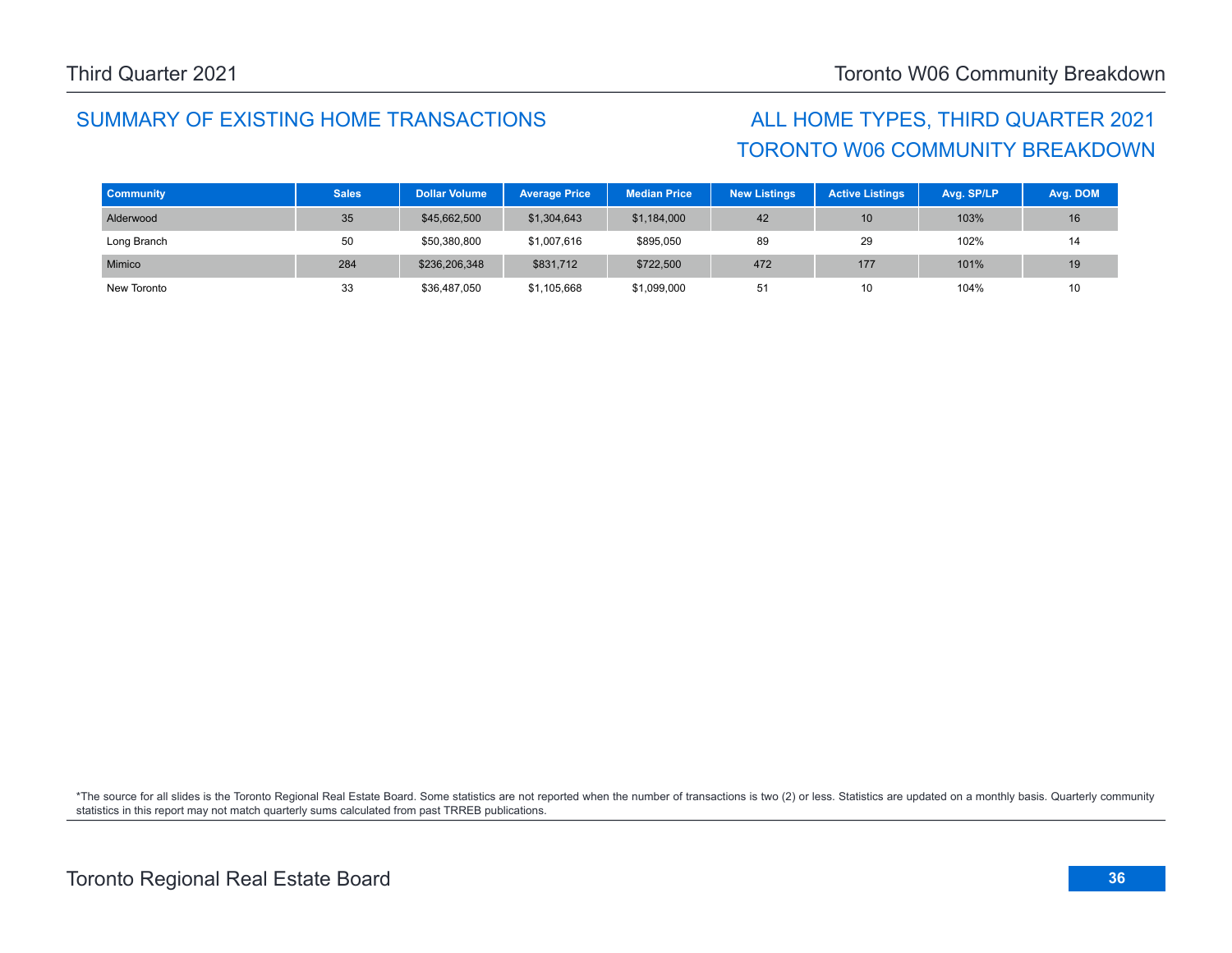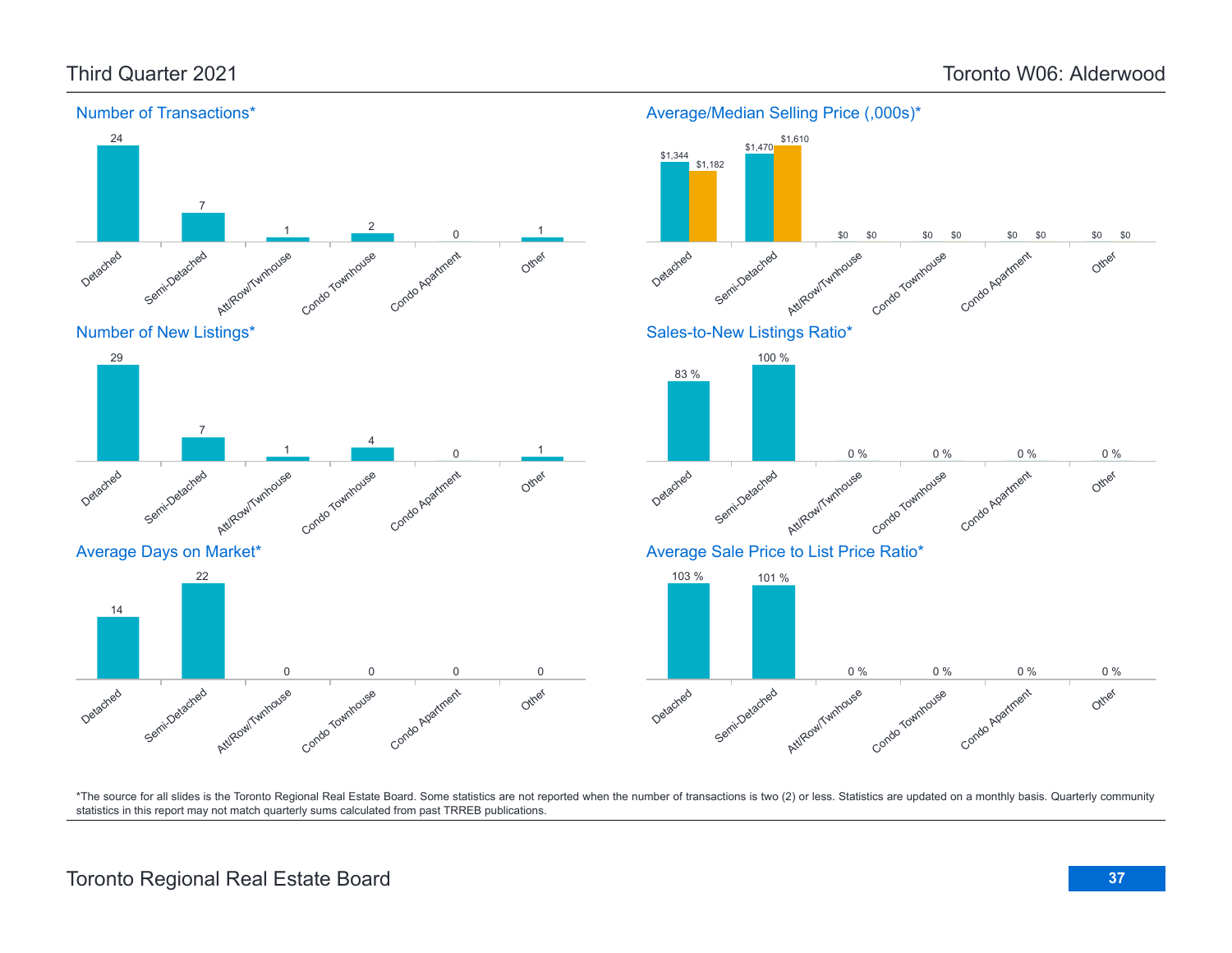\$616 \$616





\$875 \$880

\*The source for all slides is the Toronto Regional Real Estate Board. Some statistics are not reported when the number of transactions is two (2) or less. Statistics are updated on a monthly basis. Quarterly community statistics in this report may not match quarterly sums calculated from past TRREB publications.

Other

Att/Row/Twnhouse

Condo Townhouse

Condo Agatment

Detached

Semi-Detached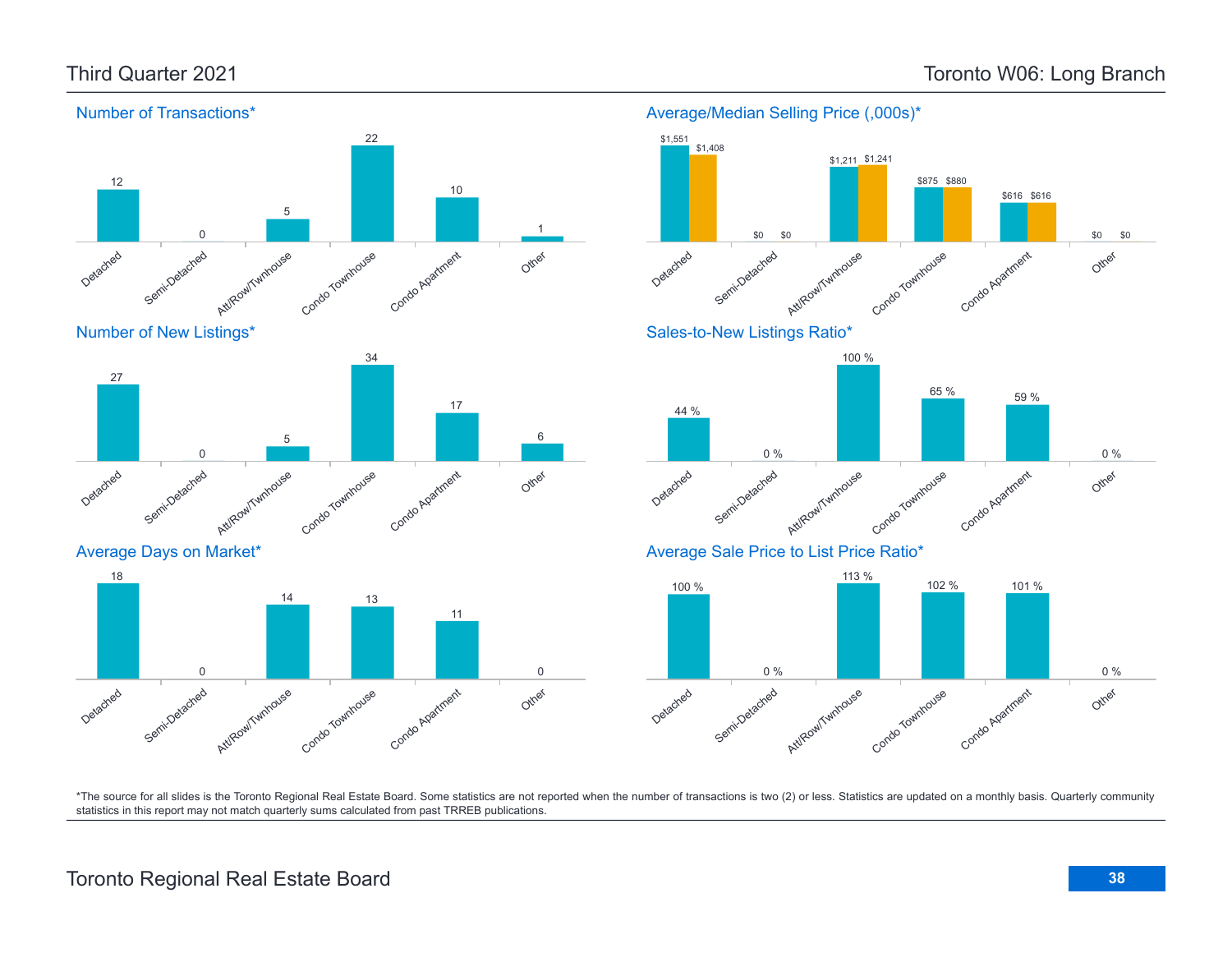

### Toronto Regional Real Estate Board **39**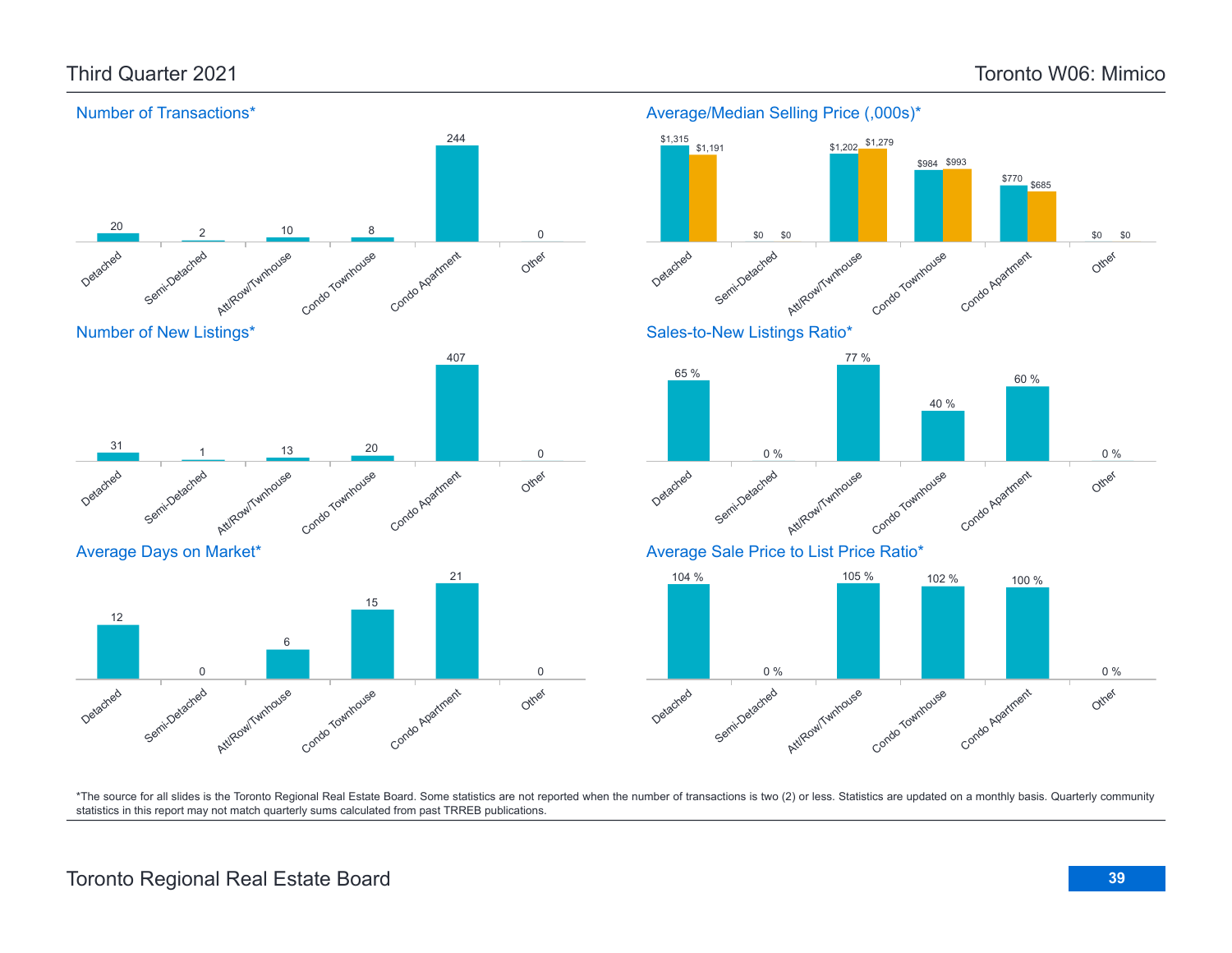Detached

Detached

9

Semi-Detached

Average Days on Market\*

10

Semi-Detached

Att/Row/Twnhouse

16

Att/Row/Twnhouse



Condo Townhouse

Condo Townhouse

0

4 3

Condo Apartment

Condo Apartment

5

9

Other

Other

0

0

### Number of Transactions\*



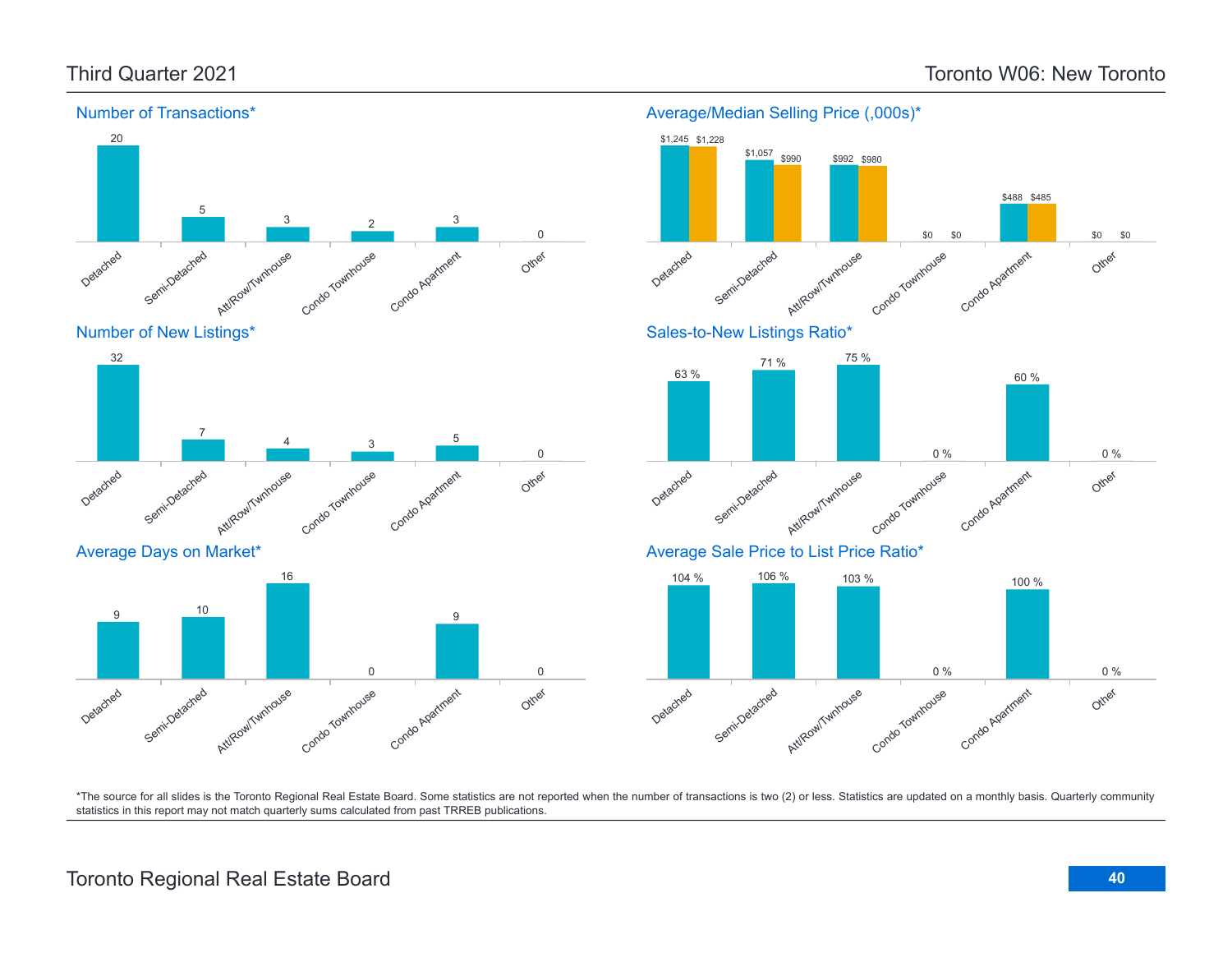### SUMMARY OF EXISTING HOME TRANSACTIONS ALL HOME TYPES, THIRD QUARTER 2021

## TORONTO W07 COMMUNITY BREAKDOWN

| <b>Community</b>    | <b>Sales</b> | Dollar Volume | <b>Average Price</b> | <b>Median Price</b> | <b>New Listings</b> | <b>Active Listings</b> | Ava. SP/LP | Ava. DOM |
|---------------------|--------------|---------------|----------------------|---------------------|---------------------|------------------------|------------|----------|
| Stonegate-Queensway | 74           | \$113,193,767 | \$1,594,278          | \$1,403,000         | 106                 |                        | 106%       |          |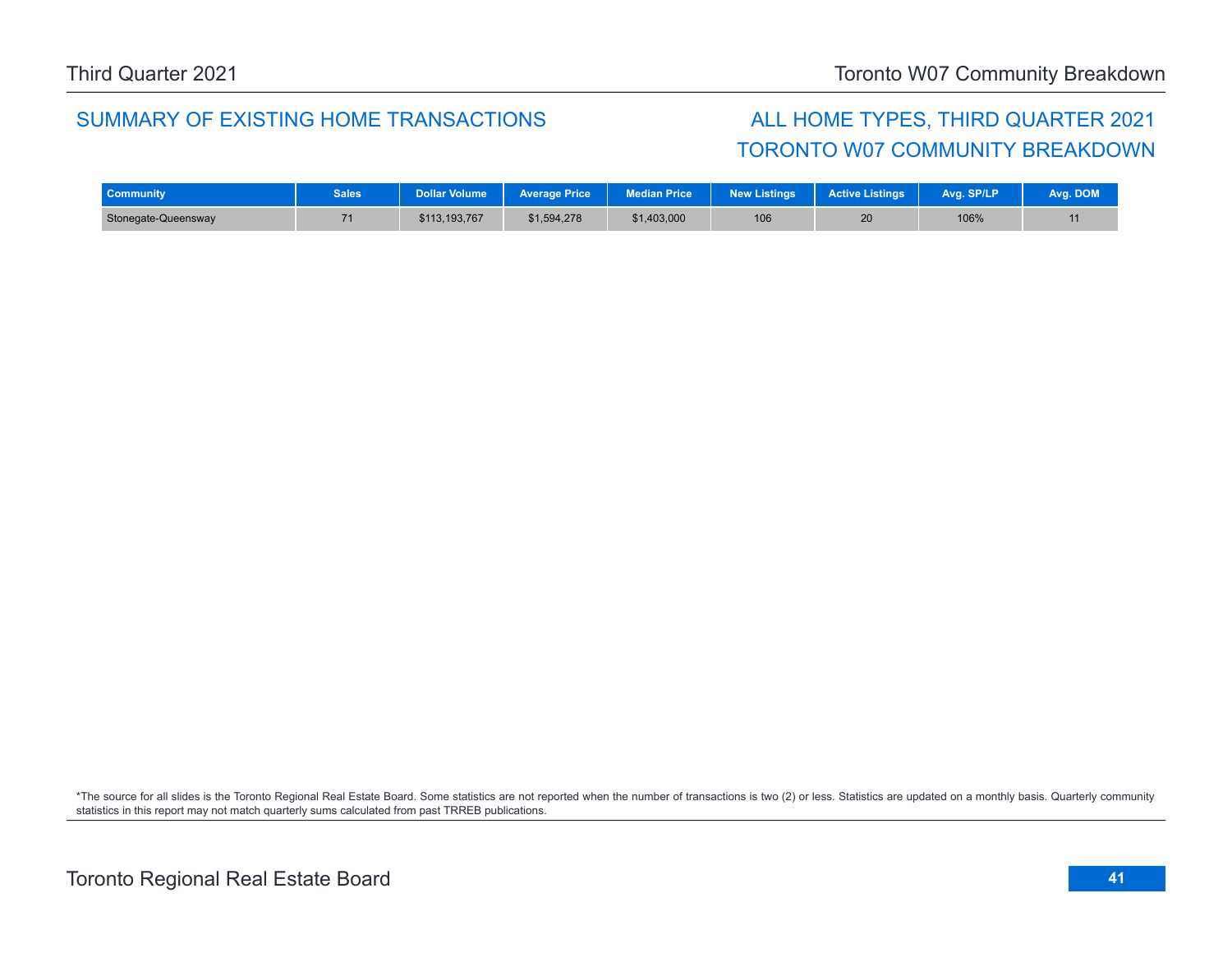

Other

Other

Other

0 %

0 %

\$0

\$0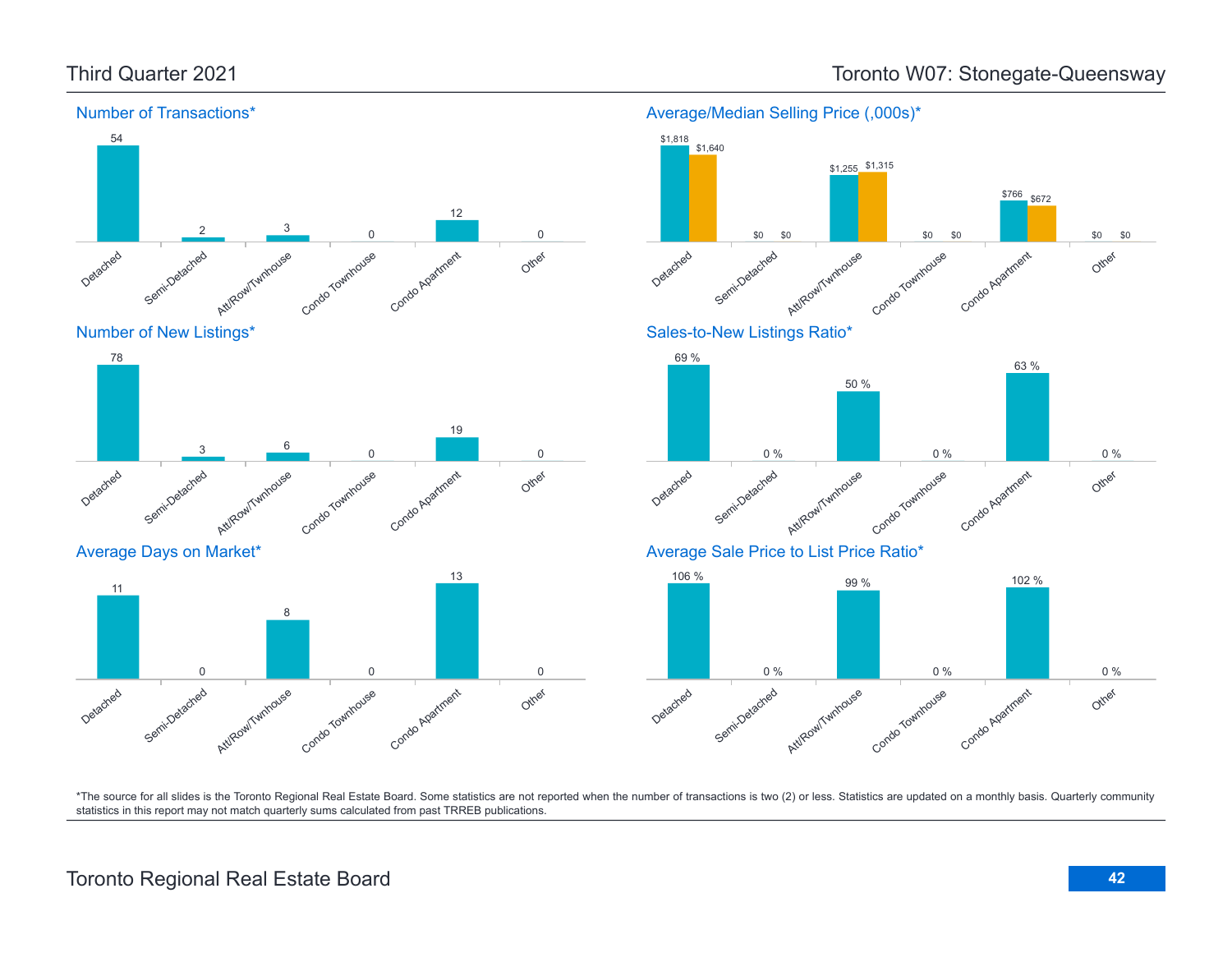## SUMMARY OF EXISTING HOME TRANSACTIONS ALL HOME TYPES, THIRD QUARTER 2021

# TORONTO W08 COMMUNITY BREAKDOWN

| <b>Community</b>               | <b>Sales</b> | <b>Dollar Volume</b> | <b>Average Price</b> | <b>Median Price</b> | New Listings | <b>Active Listings</b> | Avg. SP/LP | Avg. DOM |
|--------------------------------|--------------|----------------------|----------------------|---------------------|--------------|------------------------|------------|----------|
| Edenbridge-Humber Valley       | 36           | \$51,031,500         | \$1,417,542          | \$782,500           | 57           | 26                     | 102%       | 20       |
| Eringate-Centennial-West Deane | 56           | \$56,692,847         | \$1,012,372          | \$1,083,488         | 75           | 23                     | 108%       | 15       |
| Etobicoke West Mall            | 48           | \$34,470,787         | \$718,141            | \$589,500           | 72           | 24                     | 104%       | 14       |
| Islington-City Centre West     | 238          | \$189,412,753        | \$795.852            | \$630,000           | 324          | 95                     | 102%       | 18       |
| <b>Kingsway South</b>          | 25           | \$49,300,541         | \$1,972,022          | \$1,889,000         | 43           | 16                     | 102%       | 18       |
| Markland Wood                  | 33           | \$31.852.425         | \$965,225            | \$717,000           | 42           | 6                      | 102%       | 12       |
| Princess-Rosethorn             | 28           | \$55,565,950         | \$1,984,498          | \$1,717,500         | 32           |                        | 103%       | 15       |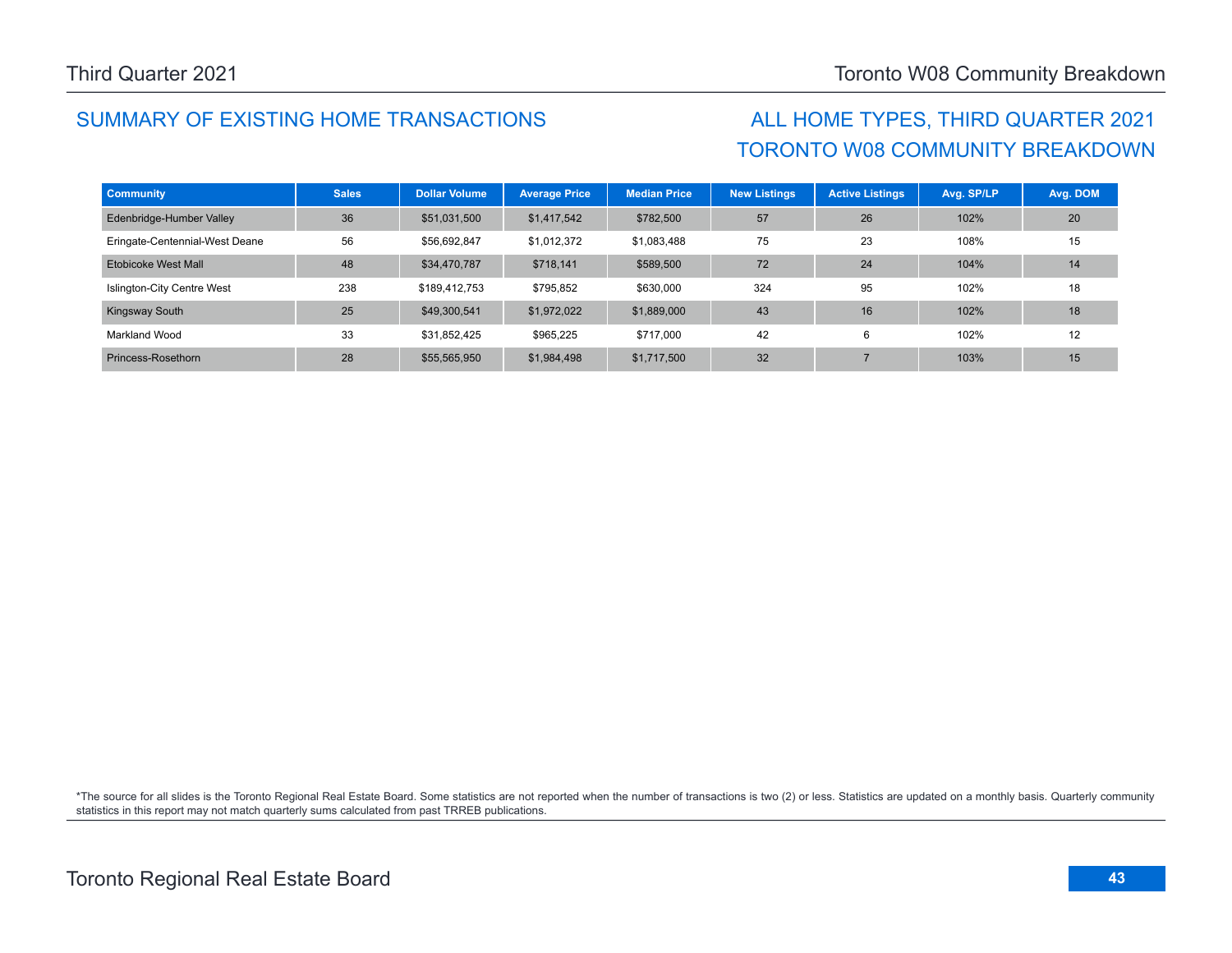### Third Quarter 2021 Toronto W08: Edenbridge-Humber Valley

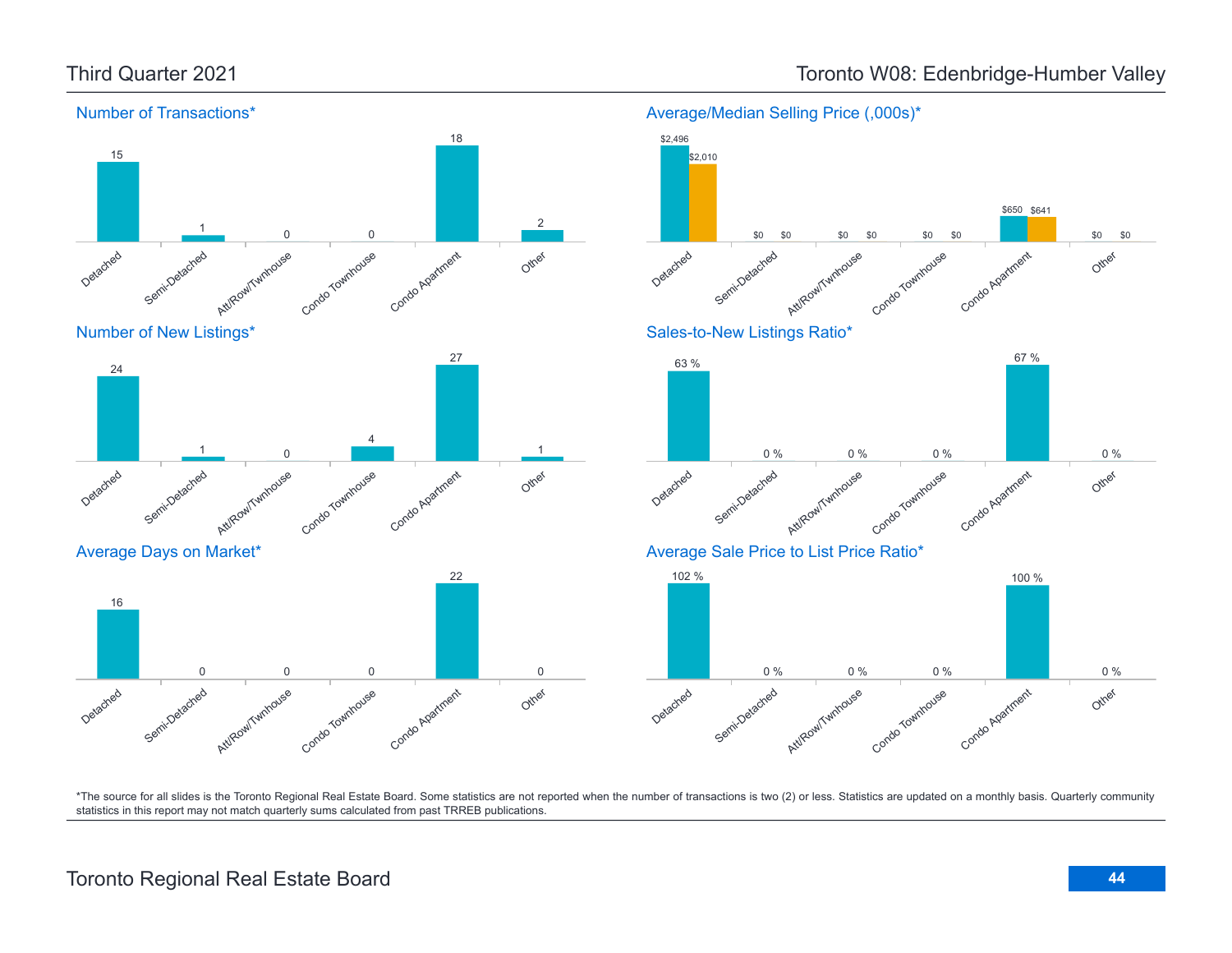Number of Transactions\*



## Third Quarter 2021 Toronto W08: Eringate-Centennial-West Deane

Average/Median Selling Price (,000s)\*

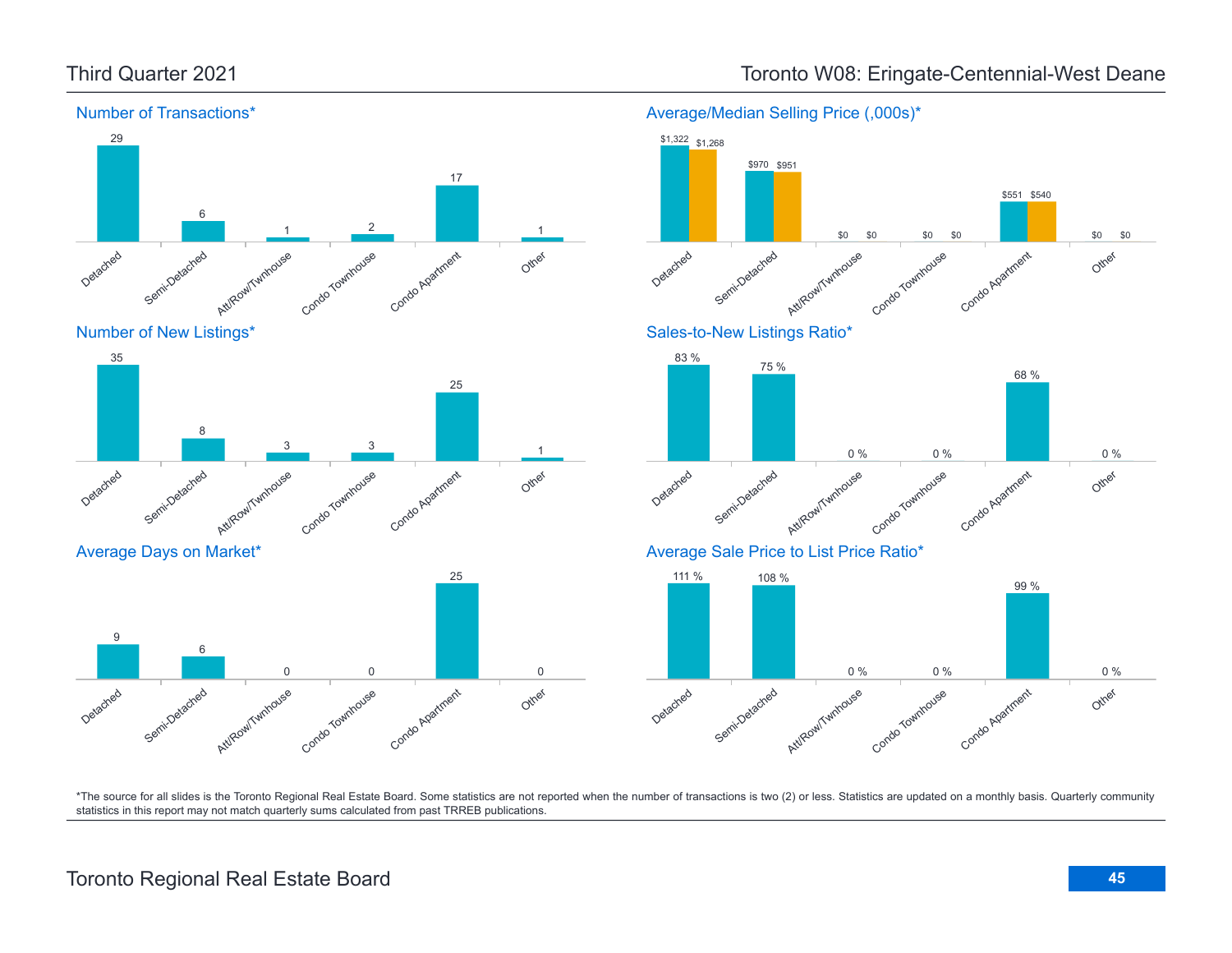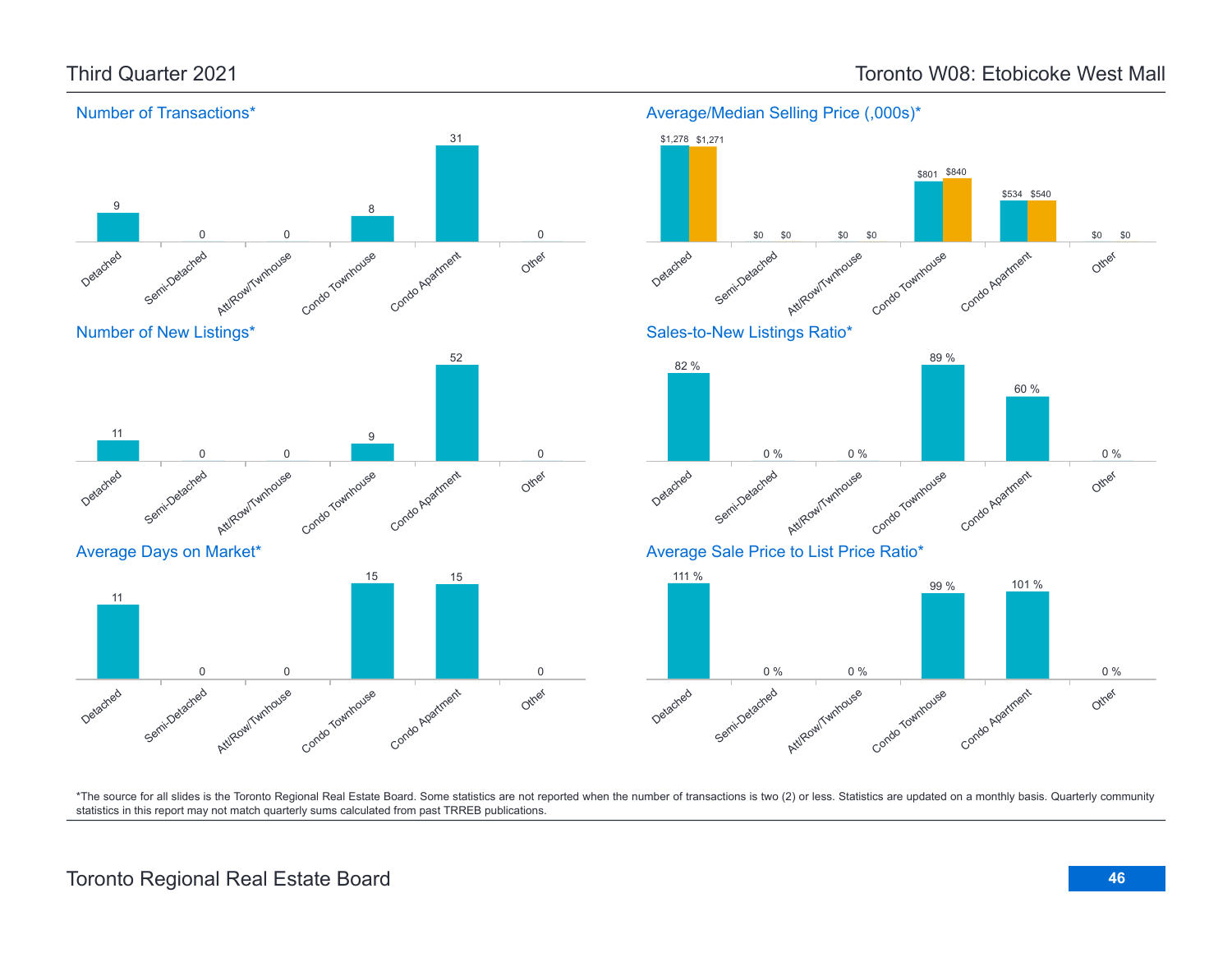

### Toronto Regional Real Estate Board **47**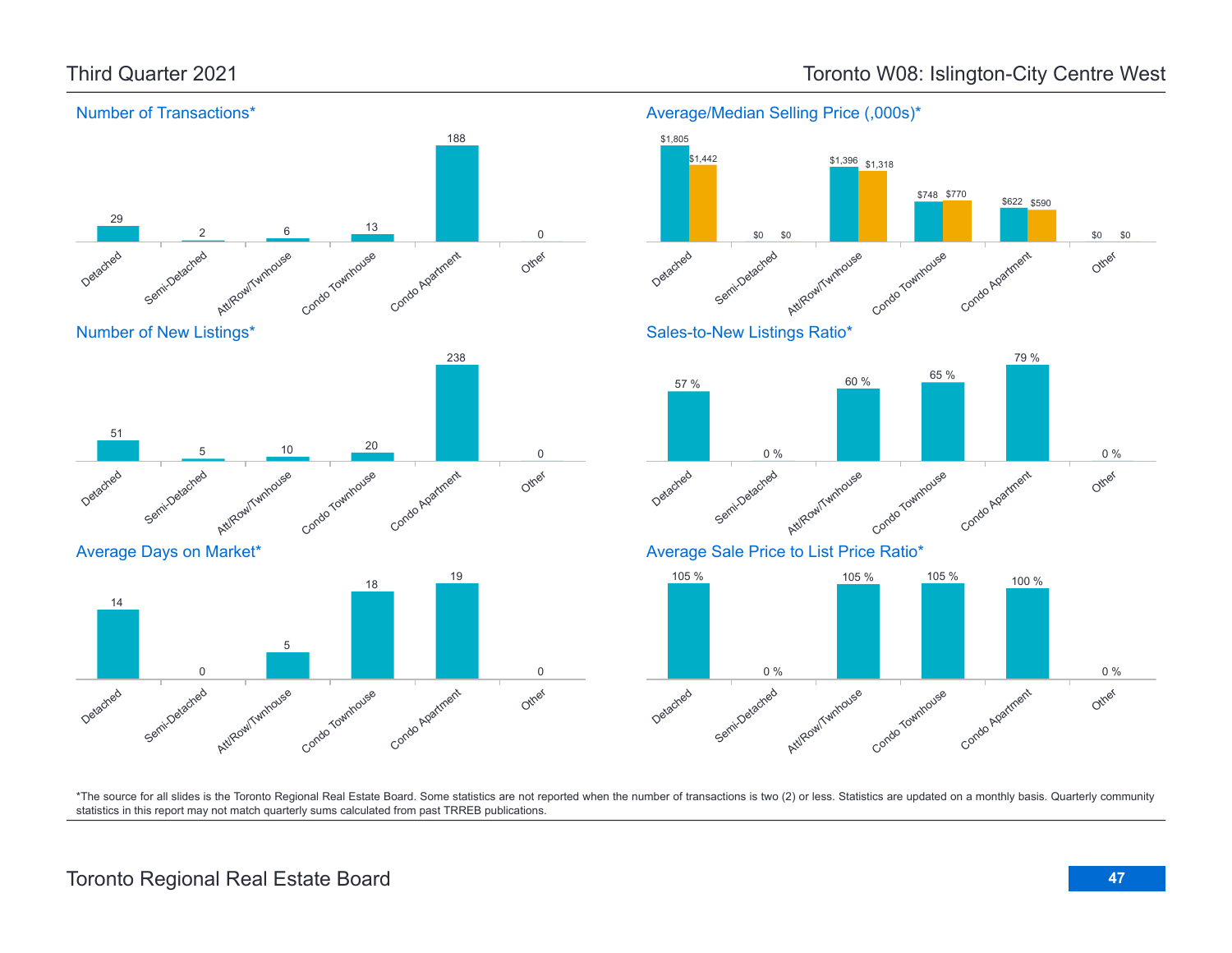

### Number of Transactions\*

Average/Median Selling Price (,000s)\*

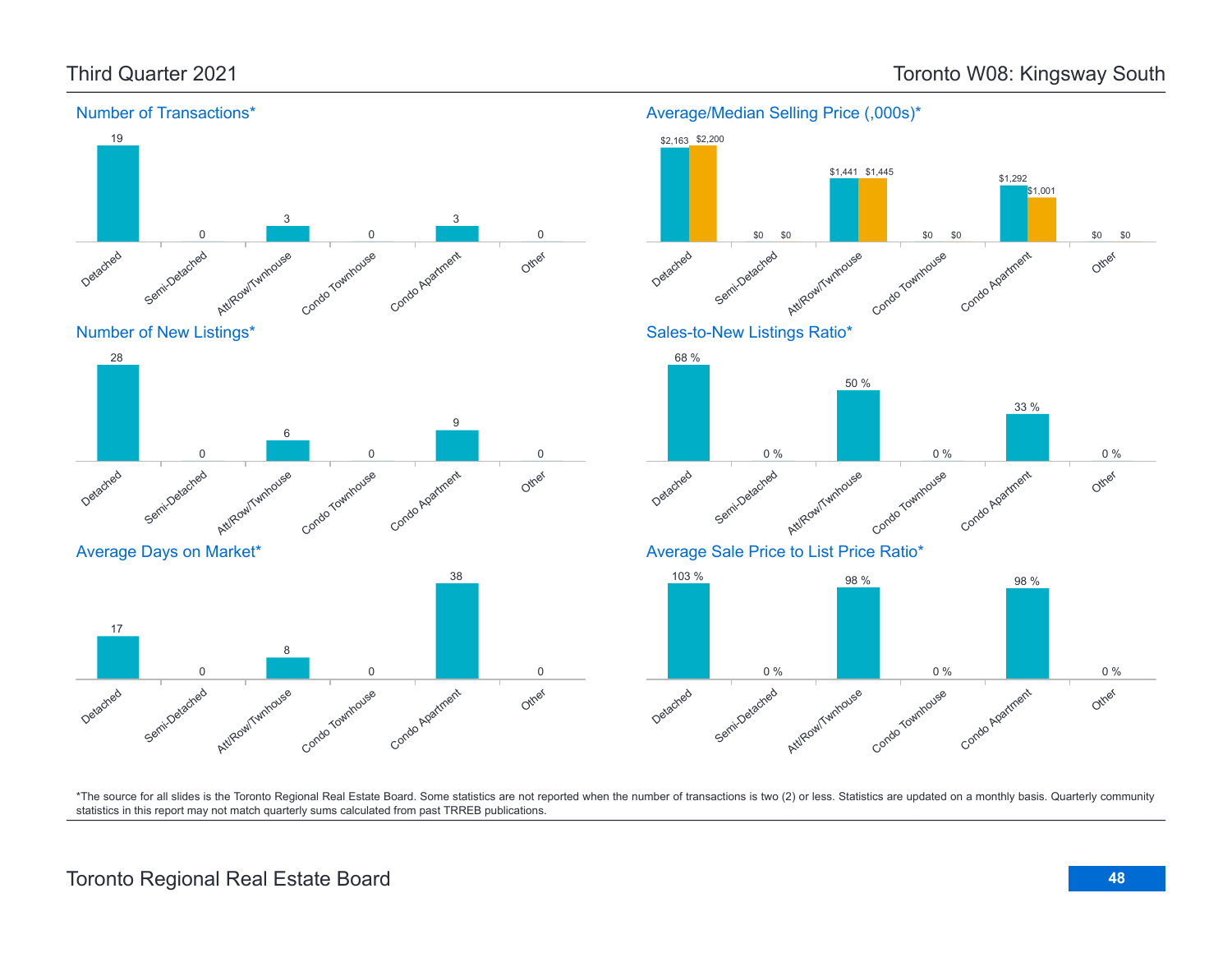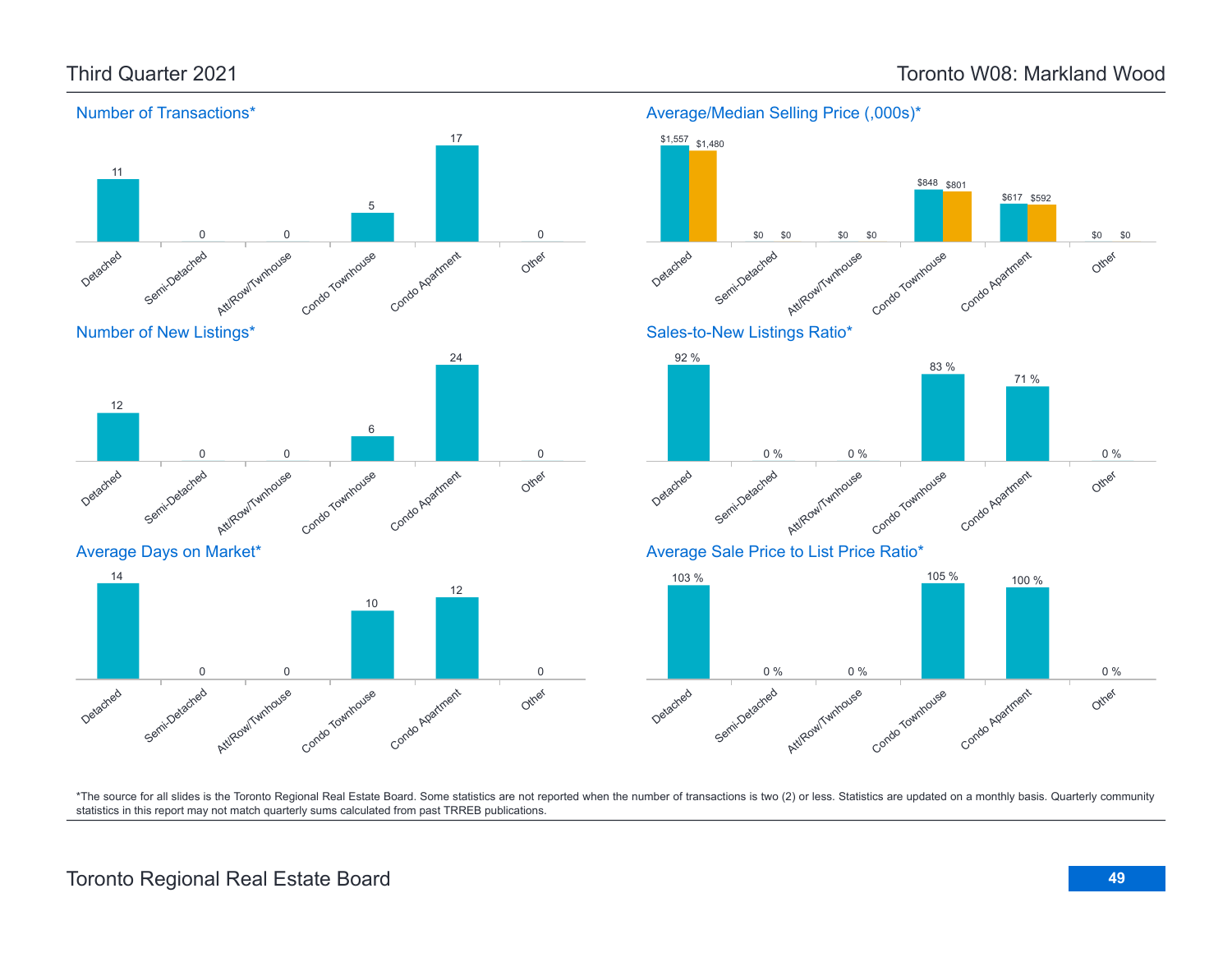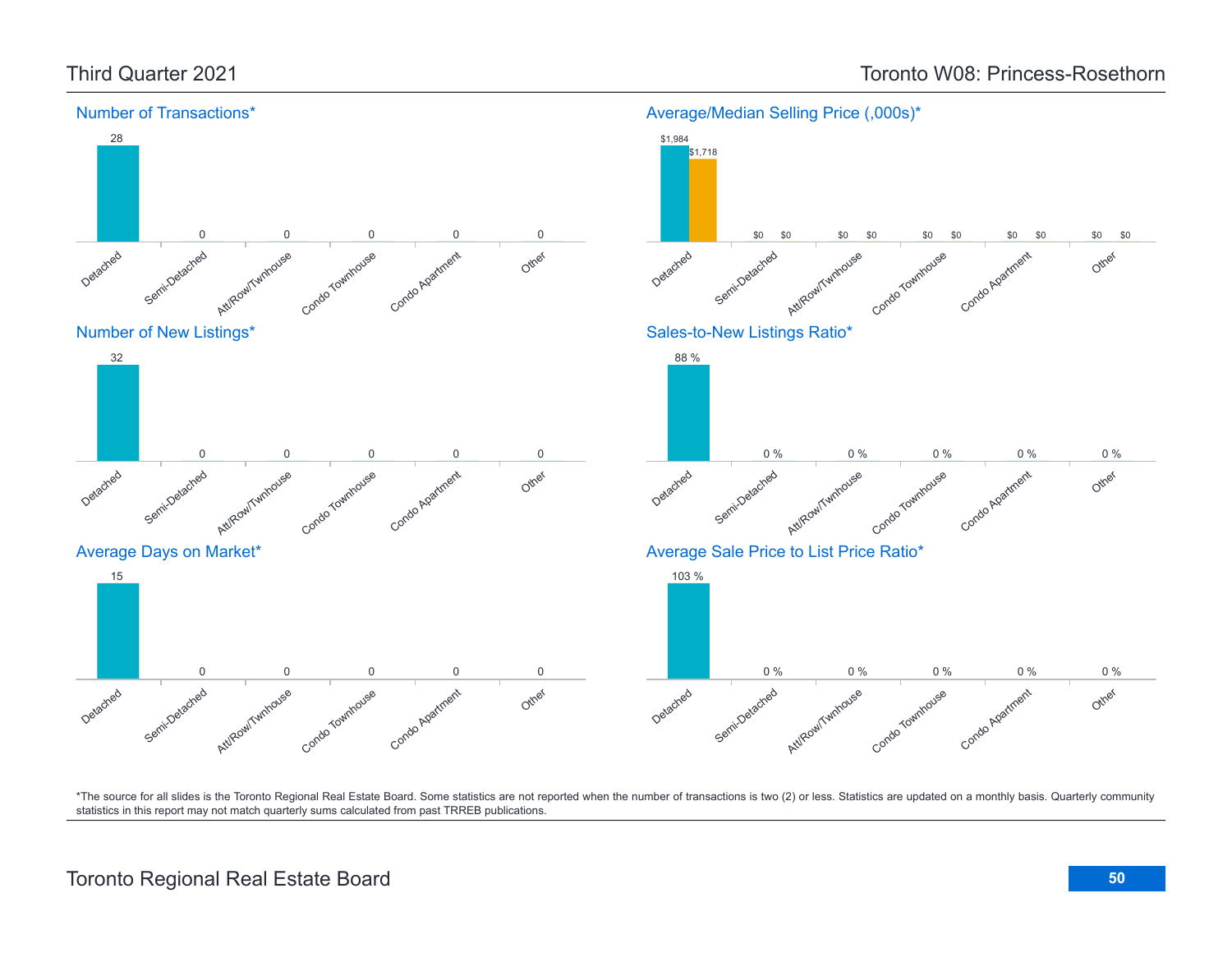## SUMMARY OF EXISTING HOME TRANSACTIONS ALL HOME TYPES, THIRD QUARTER 2021

# TORONTO W09 COMMUNITY BREAKDOWN

| <b>Community</b>                 | <b>Sales</b> | <b>Dollar Volume</b> | <b>Average Price</b> | <b>Median Price</b> | New Listings | <b>Active Listings</b> | Avg. SP/LP | Avg. DOM |
|----------------------------------|--------------|----------------------|----------------------|---------------------|--------------|------------------------|------------|----------|
| <b>Humber Heights</b>            | 30           | \$31,190,900         | \$1,039,697          | \$1,022,500         | 33           | 10                     | 103%       | 21       |
| Kingsview Village-The Westway    | 64           | \$52,276,236         | \$816,816            | \$766,500           | 96           | 37                     | 103%       | 26       |
| Willowridge-Martingrove-Richview | 44           | \$48,573,610         | \$1,103,946          | \$1,163,000         | 56           | 15                     | 105%       | 14       |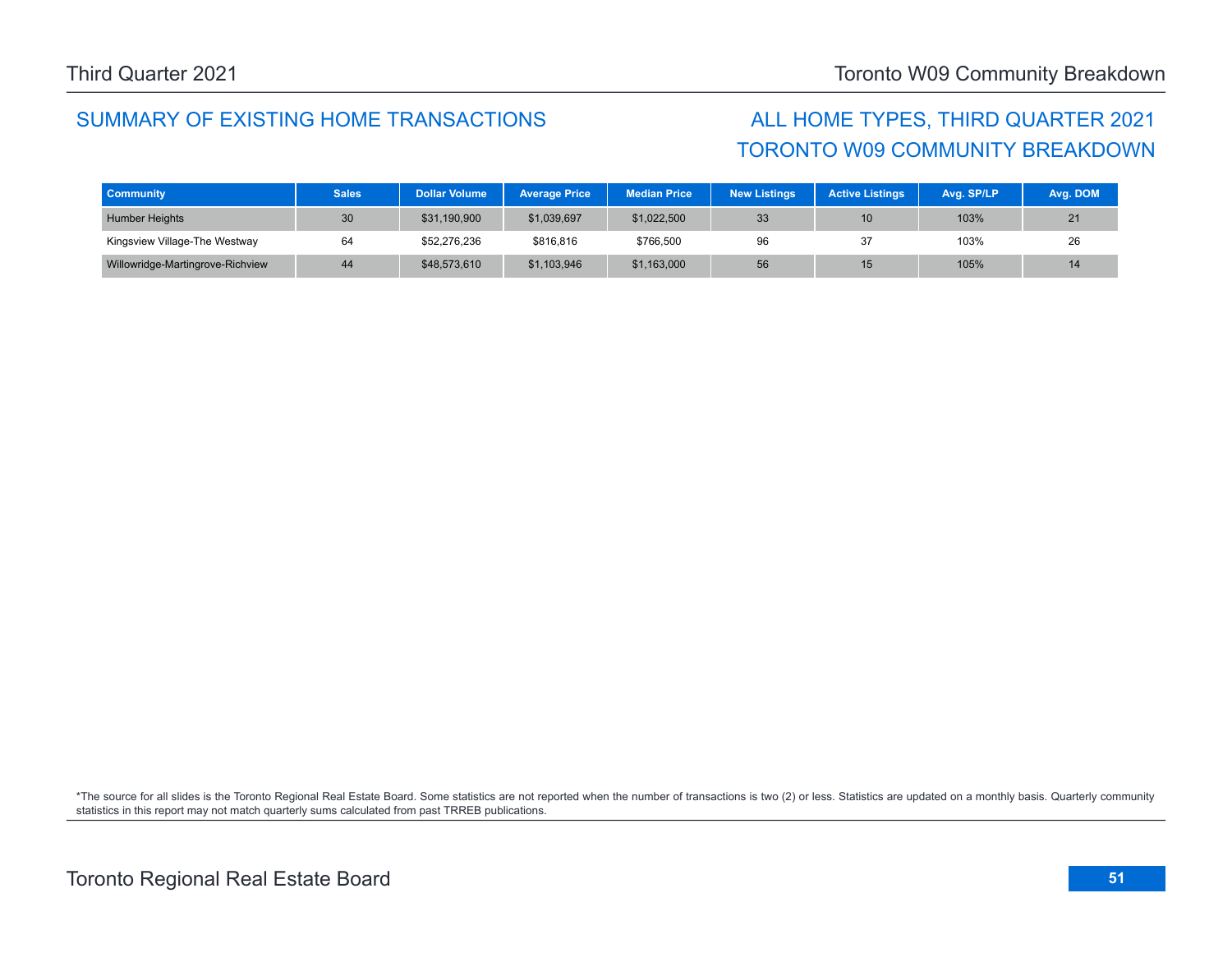\$0



Number of New Listings\*



### Average Days on Market\*



### Detached Semi-Detached Att/Row/Twnhouse Condo Townhouse Condo Agatment Other \$1,325 \$1,282 \$1,092 \$1,100 \$0 \$0 \$614 \$605 \$0 \$0 \$0 Sales-to-New Listings Ratio\* 80 % 100 % 0 % 0 % 125 %



Average Sale Price to List Price Ratio\*

Average/Median Selling Price (,000s)\*

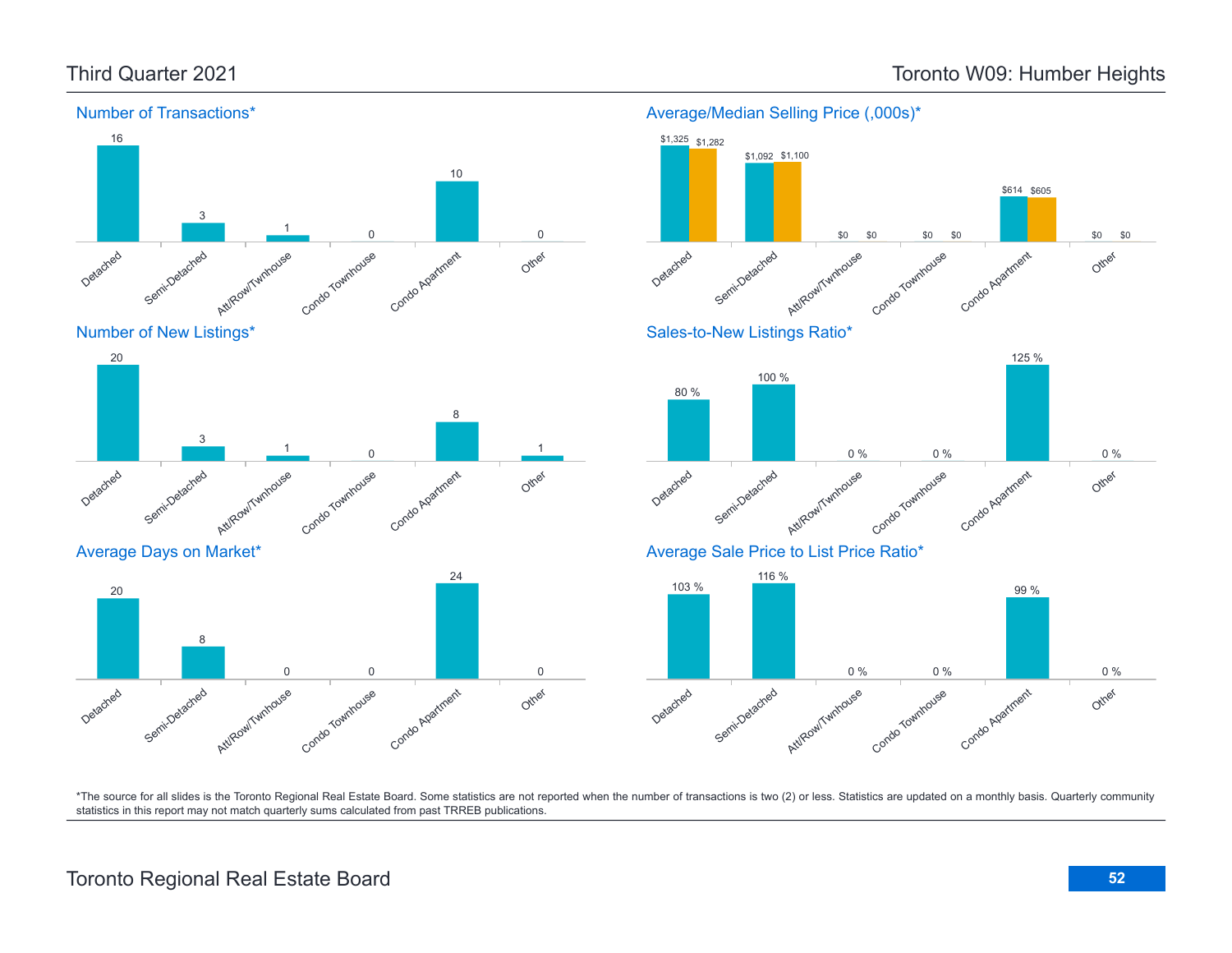

Third Quarter 2021 Toronto W09: Kingsview Village-The Westway

\*The source for all slides is the Toronto Regional Real Estate Board. Some statistics are not reported when the number of transactions is two (2) or less. Statistics are updated on a monthly basis. Quarterly community statistics in this report may not match quarterly sums calculated from past TRREB publications.

Other

Other

Other

0 %

0 %

\$0 \$0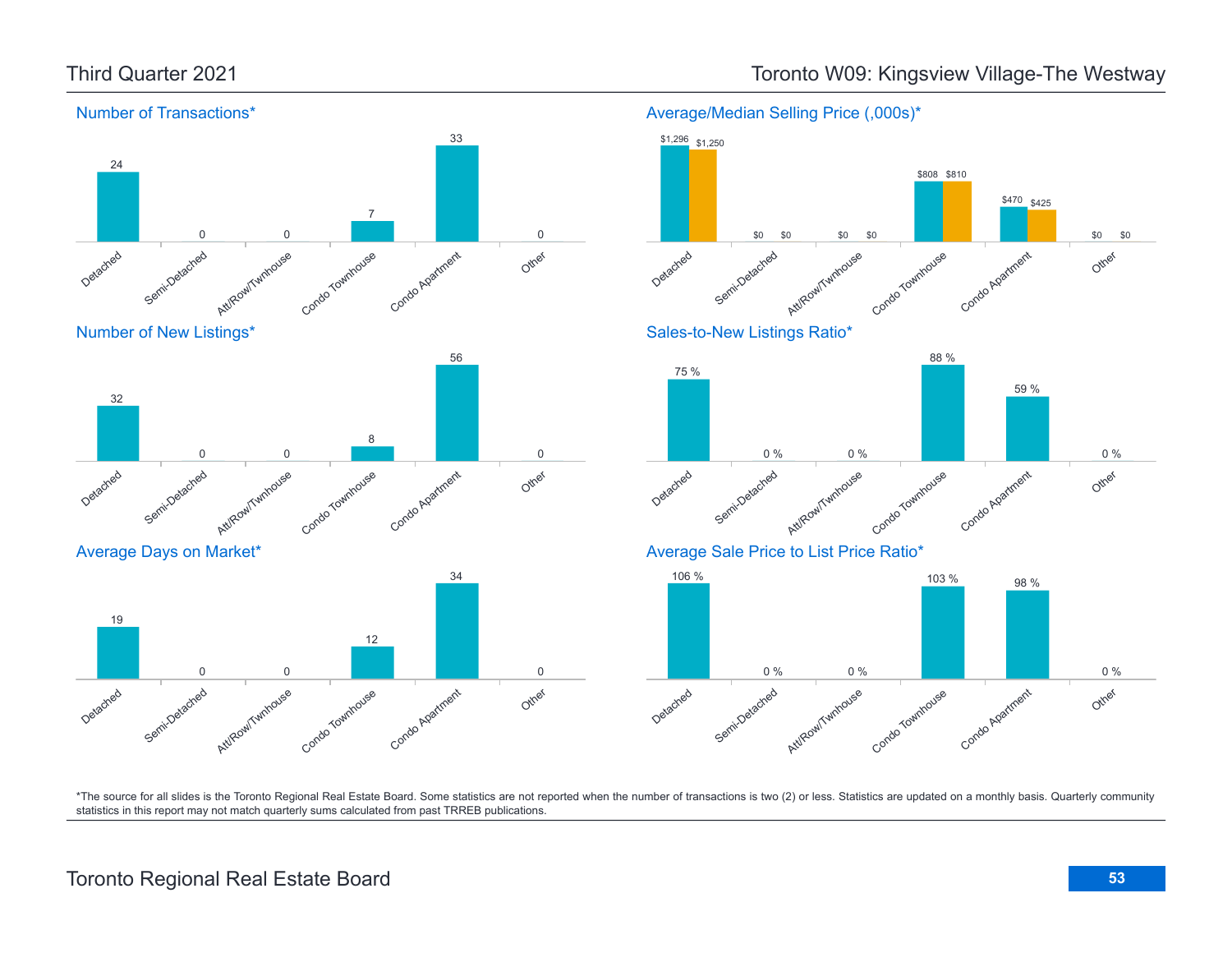







### Detached Semi-Detached Attifacturi Minhouse Condo Townhouse Condo Agatment Other \$1,337 \$1,273 \$912 \$925 \$1,065 \$1,085 \$715 \$732 \$452 \$429 \$0 \$0 Sales-to-New Listings Ratio\* Detached Semi-Detached Att/Row/Twmpuse Condo Townhouse Condo Agatment Other 81 % 75 % 200 % 64 % 57 % 0 % Average Sale Price to List Price Ratio\*



\*The source for all slides is the Toronto Regional Real Estate Board. Some statistics are not reported when the number of transactions is two (2) or less. Statistics are updated on a monthly basis. Quarterly community statistics in this report may not match quarterly sums calculated from past TRREB publications.

## Third Quarter 2021 Toronto W09: Willowridge-Martingrove-Richview

Average/Median Selling Price (,000s)\*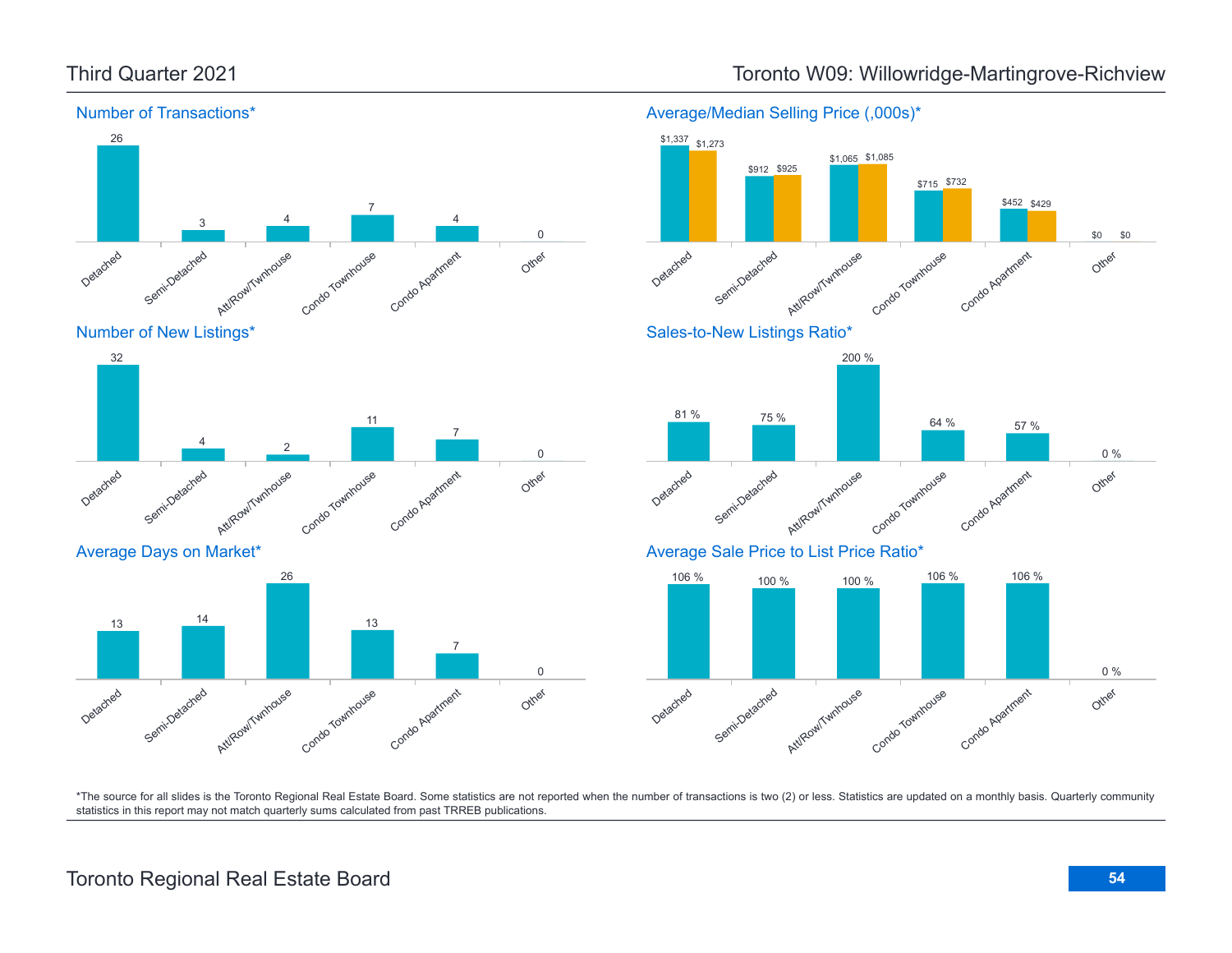## SUMMARY OF EXISTING HOME TRANSACTIONS ALL HOME TYPES, THIRD QUARTER 2021

# TORONTO W10 COMMUNITY BREAKDOWN

| <b>Community</b>                  | <b>Sales</b> | <b>Dollar Volume</b> | <b>Average Price</b> | <b>Median Price</b> | <b>New Listings</b> | <b>Active Listings</b> | Avg. SP/LP | Avg. DOM |
|-----------------------------------|--------------|----------------------|----------------------|---------------------|---------------------|------------------------|------------|----------|
| Elms-Old Rexdale                  | 23           | \$14,843,000         | \$645,348            | \$517,000           | 39                  | 13                     | 107%       | 16       |
| Mount Olive-Silverstone-Jamestown | 69           | \$47.269.701         | \$685,068            | \$565,000           | 121                 | 31                     | 103%       | 16       |
| Rexdale-Kipling                   | 29           | \$27,815,137         | \$959,143            | \$958,000           | 28                  |                        | 106%       | 11       |
| Thistletown-Beaumonde Heights     | 19           | \$20,264,111         | \$1,066,532          | \$1,050,000         | 24                  | с                      | 107%       |          |
| West Humber-Clairville            | 75           | \$55,268,464         | \$736,913            | \$610,000           | 110                 | 34                     | 104%       | 17       |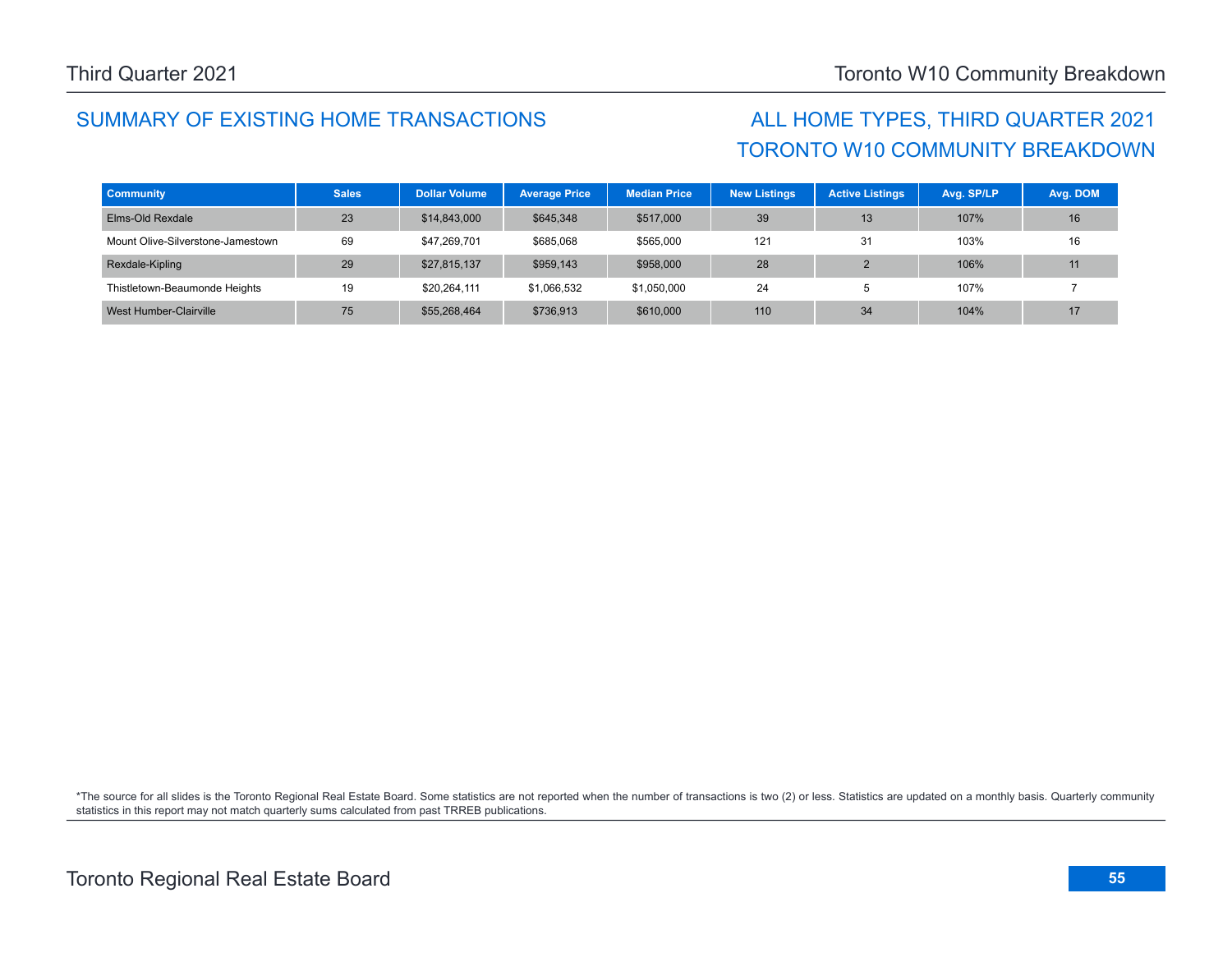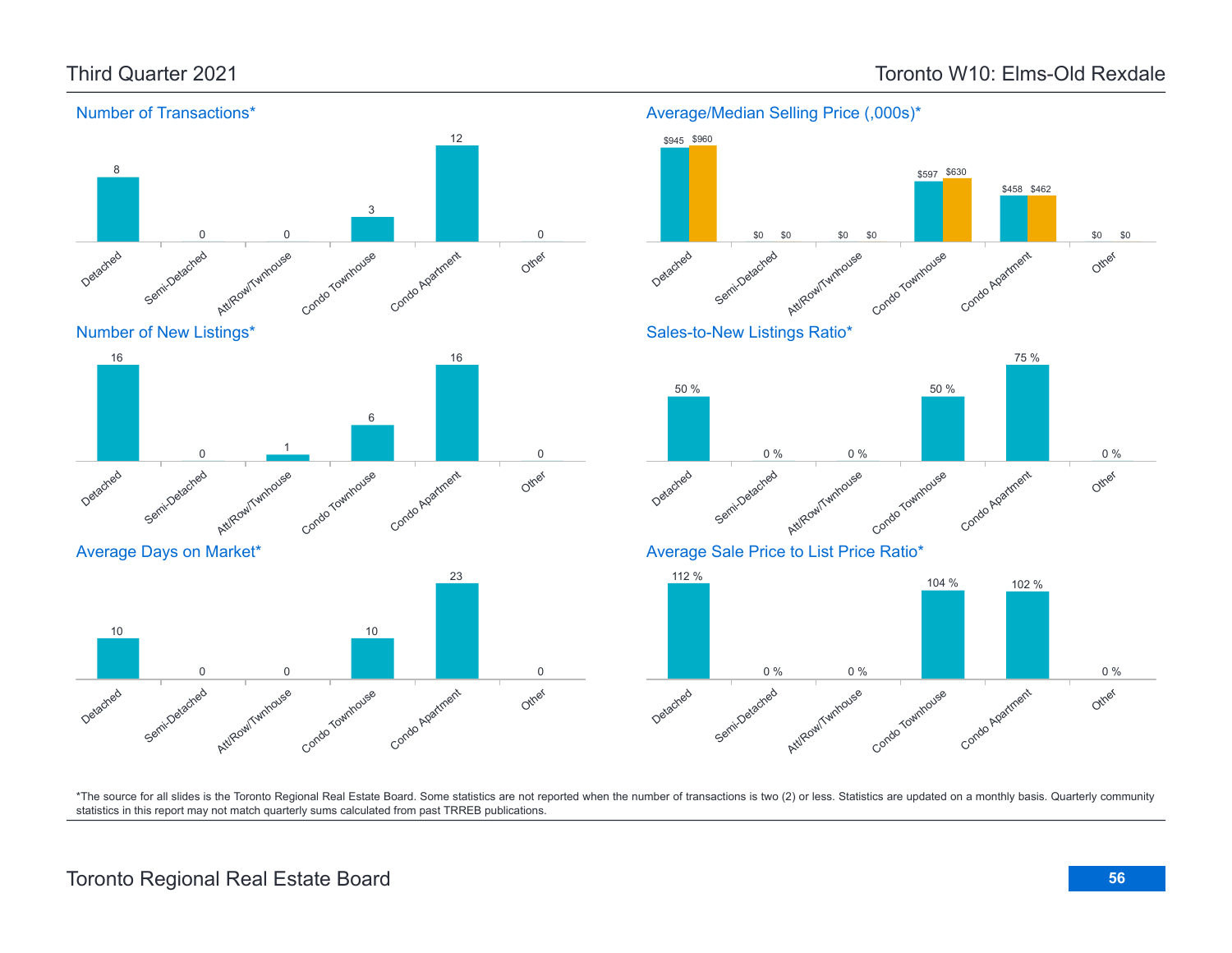Detached

13

Detached

29

Semi-Detached

Average Days on Market\*

Semi-Detached

Attlicowntwithouse

1 2



Townhouse

Condo Townhouse

7

13

Condo Agatment

19

Condo Agatment

Other

Other

0

0

### Third Quarter 2021 Toronto W10: Mount Olive-Silverstone-Jamestown



\*The source for all slides is the Toronto Regional Real Estate Board. Some statistics are not reported when the number of transactions is two (2) or less. Statistics are updated on a monthly basis. Quarterly community statistics in this report may not match quarterly sums calculated from past TRREB publications.

Att/Row/Twnhouse

0 0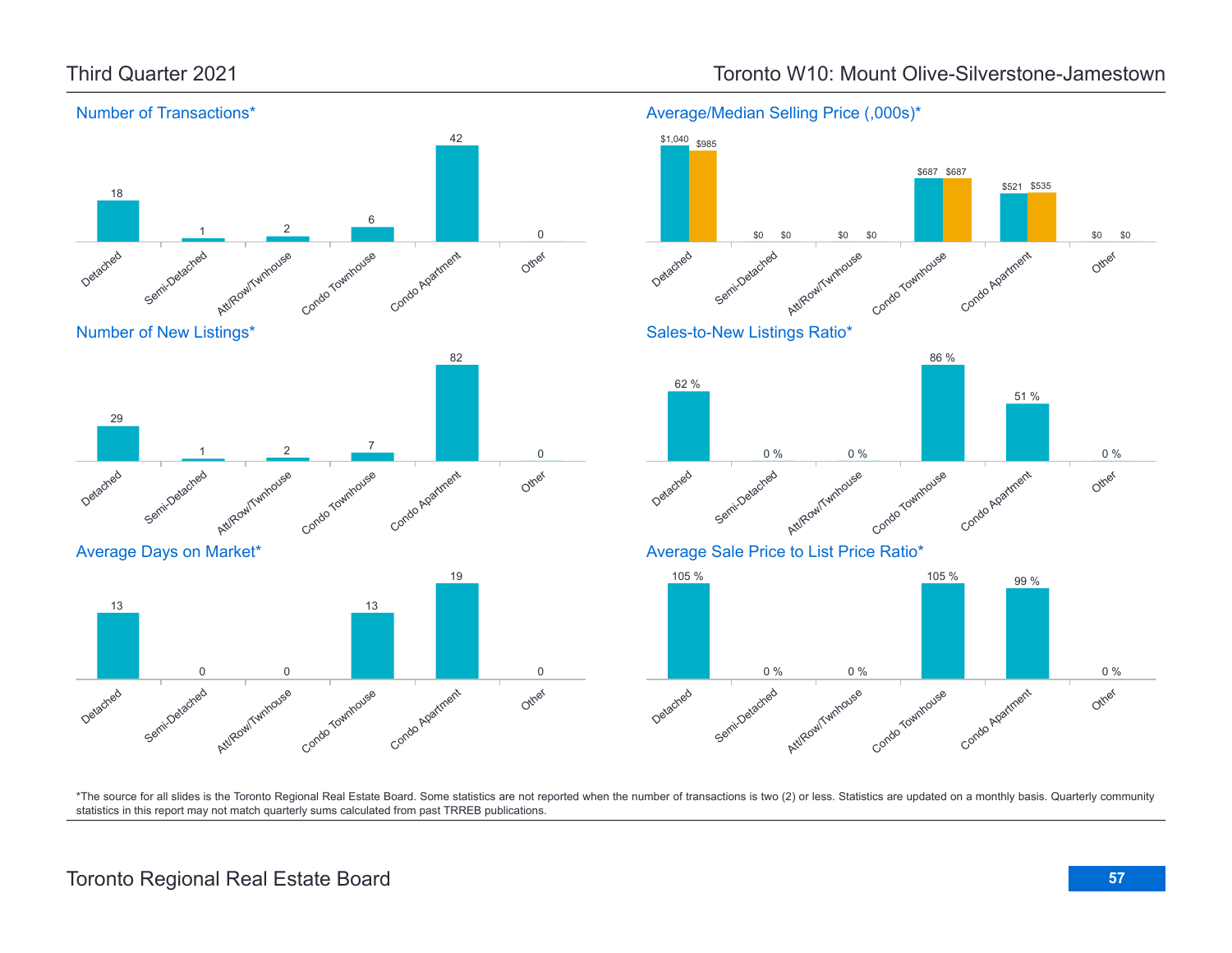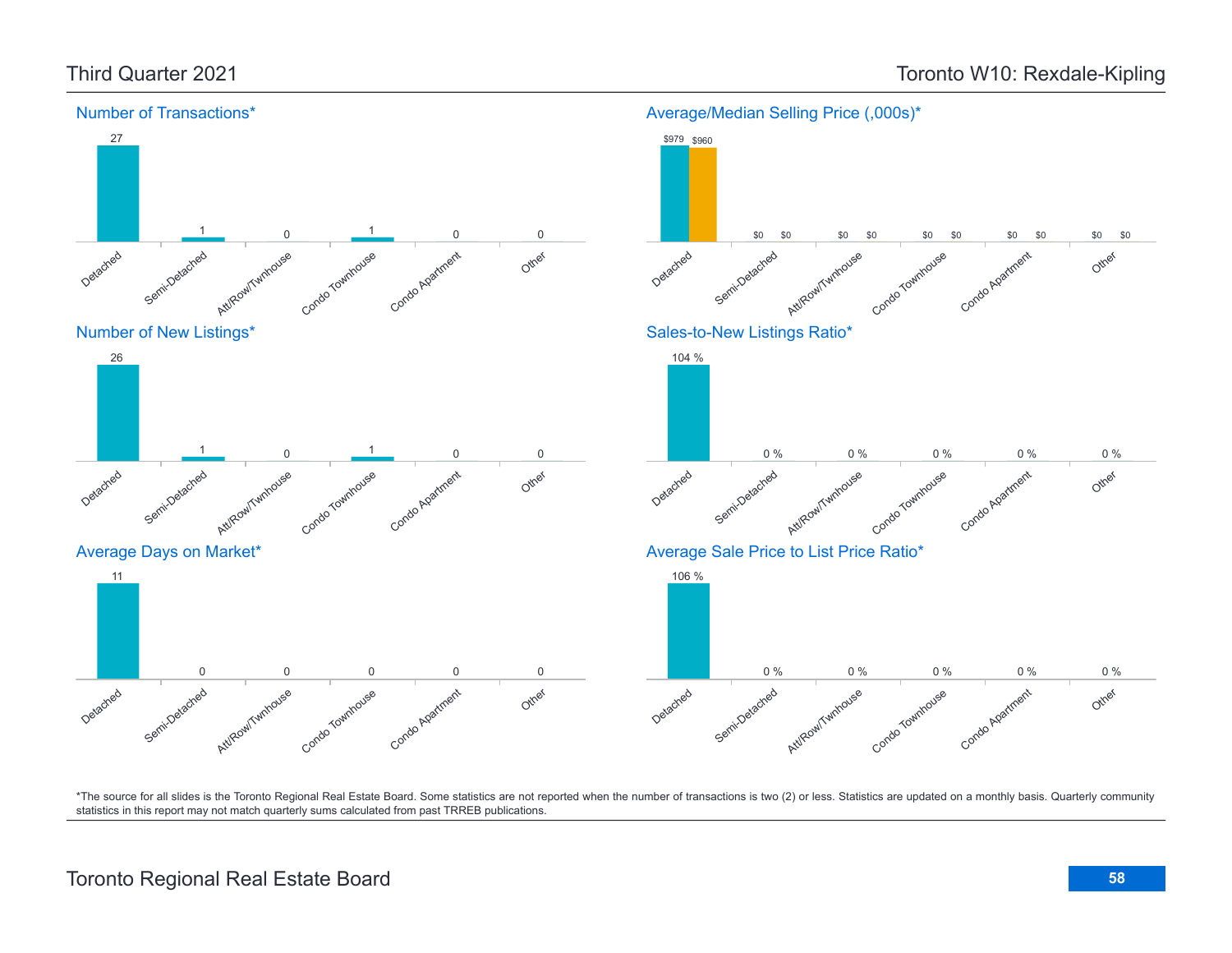